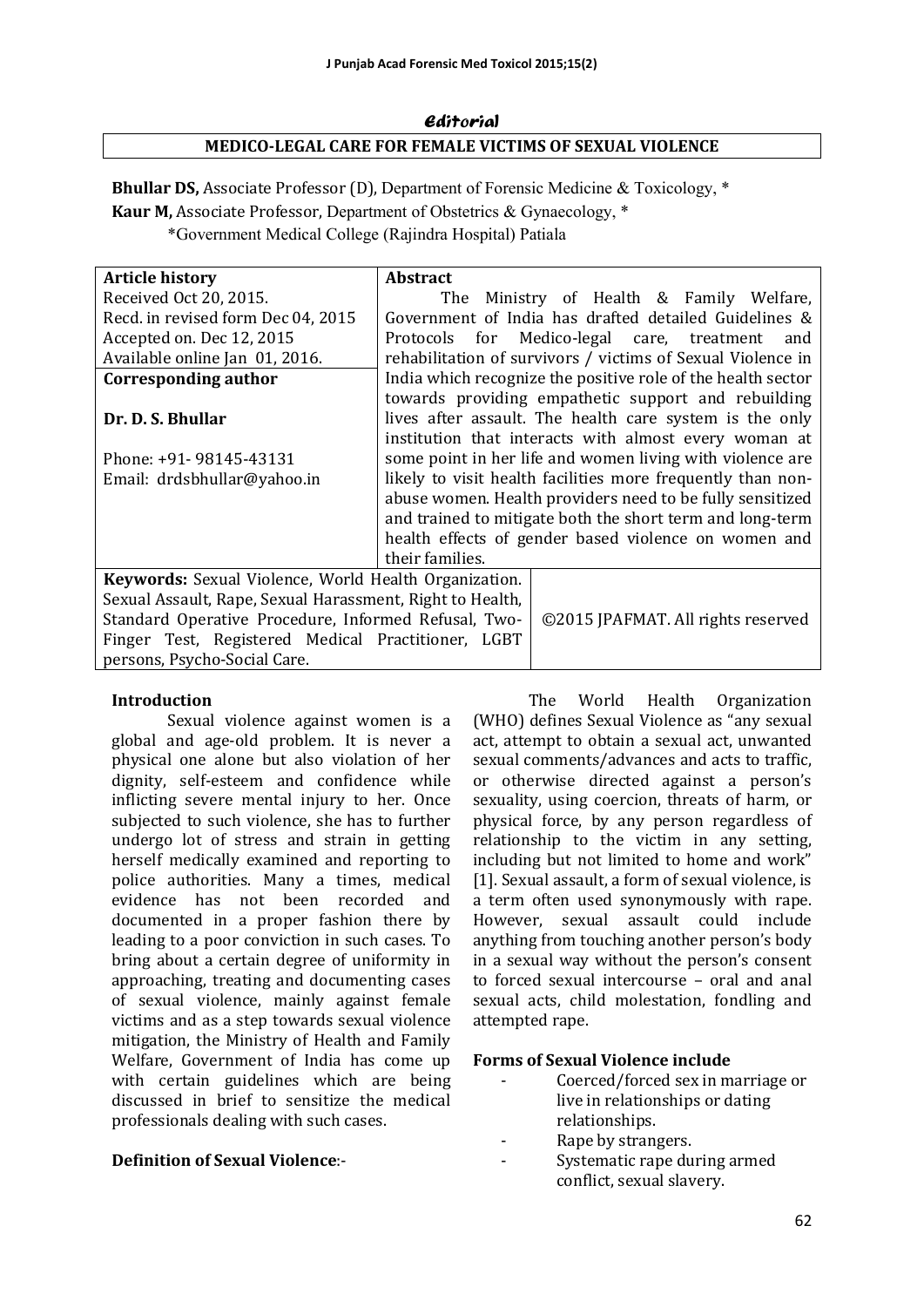- Unwanted sexual advances or sexual harassment.
- Sexual abuse of children.
- Sexual abuse of people with mental and physical disabilities.
- Forced prostitution and trafficking for the purpose of sexual exploitation.
- Child and forced marriage.
- Denial of the right to use contraceptive or to adopt other measures to protect against STIs.
- Forced abortion and forced sterilization.
- Female genital cutting.
- Inspections for virginity.
- Forced exposure to pornography.
- Forcibly disrobing and parading naked any person.

The health concerns of survivors/victims of sexual violence, and their right to health is an issue of importance. The Right to Health is not a fundamental right in India. However, the Supreme Court has interpreted the Right to Life as including Right to Health. The Right to Health is enshrined in a number of international instruments ratified by India, including the International Convention on Economic, Social and Cultural Rights (ICESCR), the Convention on the Elimination of Discrimination against Women (CEDAW), the Convention of the Rights of the Child (CRC), and the Convention on the Rights of Persons with Disabilities (CRPD). The Criminal Law Amendment Act 2013 has expanded the definition of rape to include all forms of sexual violence - penetrative (oral, anal. vaginal) including by objects/weapons/fingers and non-penetrative (touching, fondling, stalking etc.) and recognized right to treatment for all survivors/victims/victims of sexual violence by the public and private health care facilities.

# **Priorities of the Ministry of Health & Family Welfare**

These include.

- a. Provide medical assistance to the persons suffering from violence.
- b. Provide psychosocial assistance to both victim and perpetrator of violence, if required. Health facilities can be instructed to handle all cases of violence/suspected Gender Based

Violence compassionately and to encourage them to seek the help of psychologist / psychiatrist. 

- c. Help the law enforcing agencies to bring to book the perpetrators of Violence by conducting the necessary medico-legal examination.
- d. Refer those women, who come to healthcare facilities for self or childcare, to appropriate agencies as stated above, if it is suspected that they may be suffering from any kind of violence.
- e. Give parenting lessons to women coming to health care facilities for child care.
- f. Provide information about the illeffects of drug abuse and alcoholism in order to help people in abstaining from such activities.
- g. Lay down standard operative procedures for the care, treatment and rehabilitation of survivors/victims of sexual violence.
- h. Propose to use these guidelines and protocol in all the health care facilities under the Ministry of Health and Family Welfare.

1. Aim of the Protocol and Guidelines formulated by Ministry of Health & Family Welfare, Government of India:-

- 1. Operationalise informed consent and respect autonomy of survivors in making decisions about examination. treatment and police intimation.
- 2. Specific guidance on dealing with persons from marginalized groups such persons with disabilities, sex workers, LGBT persons, children, persons facing caste, class or religion based discrimination.
- 3. Ensure gender sensitivity in the entire procedure by disallowing any mention of past sexual practices through comments on size of vaginal introitus, elasticity of vagina or anus. Further, it bars comments of built/heightweight/nutrition or gait that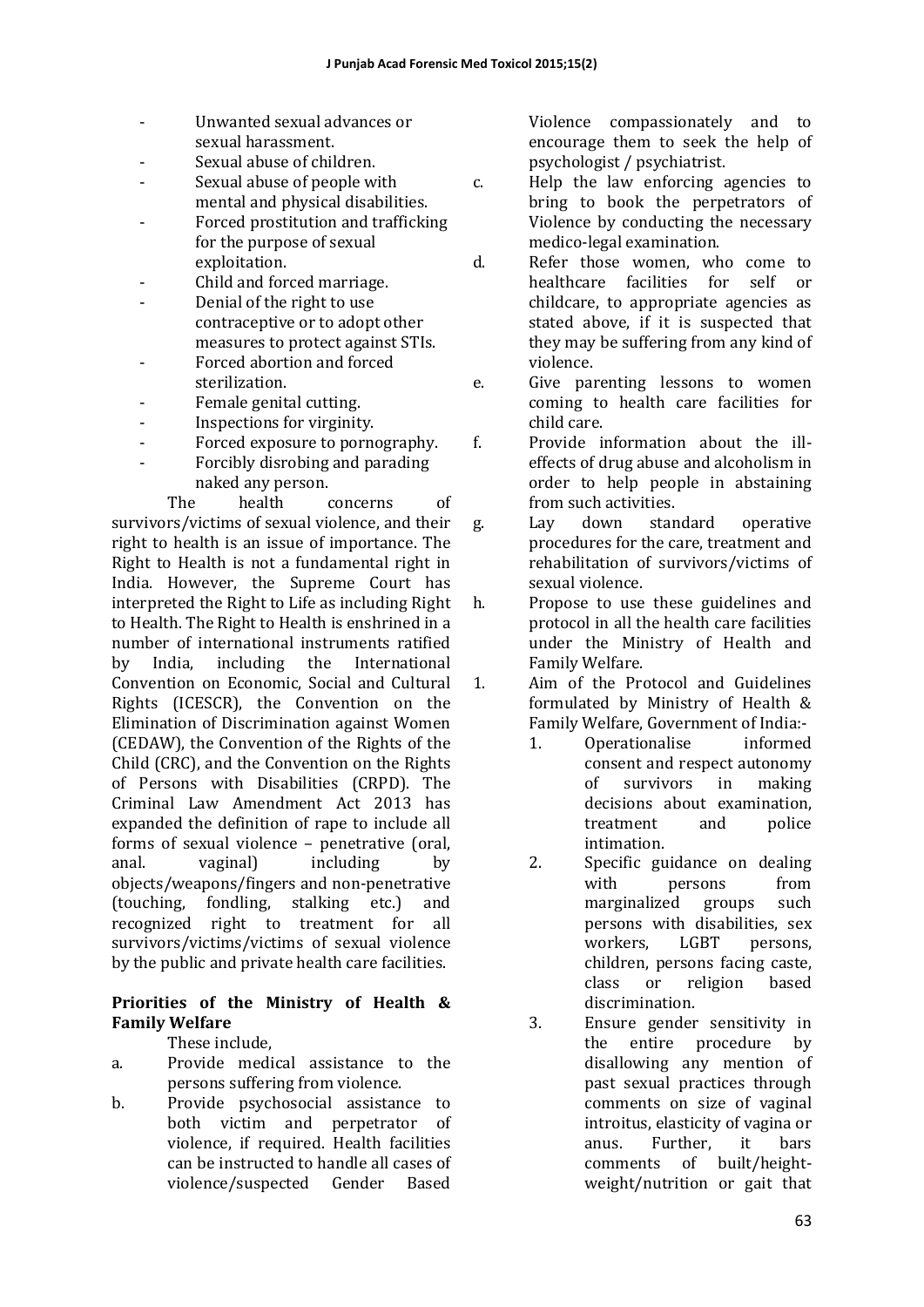perpetuate stereotypes about victims. 

- 4. Focus on history by recognizing various forms and dynamics of sexual violence including activities that lead to loss of evidence.
- 5. Evidence collection based on science and history, with specific guidance for taking relevant samples and preservation of evidence.
- 6. Lay down Standard Treatment protocols for managing health consequences of sexual violence.
- 7. Lay down Guidelines for provision of first line psychological support.

# **The Guidelines**

The Committee for drafting the guidelines was constituted by Government of India on 18th March, 2013 Vide order No.  $Z.28015/21/2013-H$  of the Ministry of Health & Family Welfare with relevant Terms of Reference and these guidelines were notified on 19th March of 2014(3). The guidelines focus on health consequences and role of health professionals, response to special groups including children, operational issues, medical examination and reporting for sexual violence, psycho-social care for survivors/victims, interface with other agencies such as police and judiciary with instructions for the doctors as follows:-

- 1. Informed Consent: Doctors shall inform the person being examined about the nature and purpose of examination and in case of child to the child's parent/guardian/person in whom the child reposes trust. This information should include:
	- a. The medico-legal examination is to assist the investigation, arrest and prosecution of those who committed the sexual offence. This may involve an examination of the mouth, breasts, vagina, anus and rectum.
	- b. To assist investigation, forensic evidence may be collected with the consent of

the survivor. This may include removing and isolating clothing, scalp hair, foreign substances from the body. saliva, pubic hair, samples taken from the vagina, anus, rectum, mouth and collection of blood samples.

- c. The survivor or in case of child, the parent/guardian/person in whom the child reposes trust, has the right to refuse either a medico-legal examination or collection of evidence or both. but that refusal will not be used to deny treatment to survivor after sexual violence.
- d. As per the law, the hospital/examining doctor is required to inform the police about the sexual offence. However, if the survivor does not wish to participate in the police investigation, it will not result in denial of treatment for sexual violence. Informed refusal will be documented in such cases.
- 2. Per vaginum examination, commonly referred to by lay persons as 'twofinger test', must not be conducted for establishing an incident of sexual violence and no comment on the size of vaginal introitus, elasticity of the vagina or hymen or about past sexual experience or habituation to sexual intercourse should be made as it has no bearing on a case of sexual violence. No comment on shape, size, and/or elasticity of the anal opening or about previous sexual experience or habituation to anal intercourse should be made.
- 3. Injury Documentation: Examine the body parts for sexual violence related findings 9 such as injuries, bleeding, swelling, tenderness, discharge). This includes both micro mucosal injuries which may heal within short period to that of severe injuries which would take longer to heal.
- 4. Injuries must be recorded with details – size, site, shape, and colour.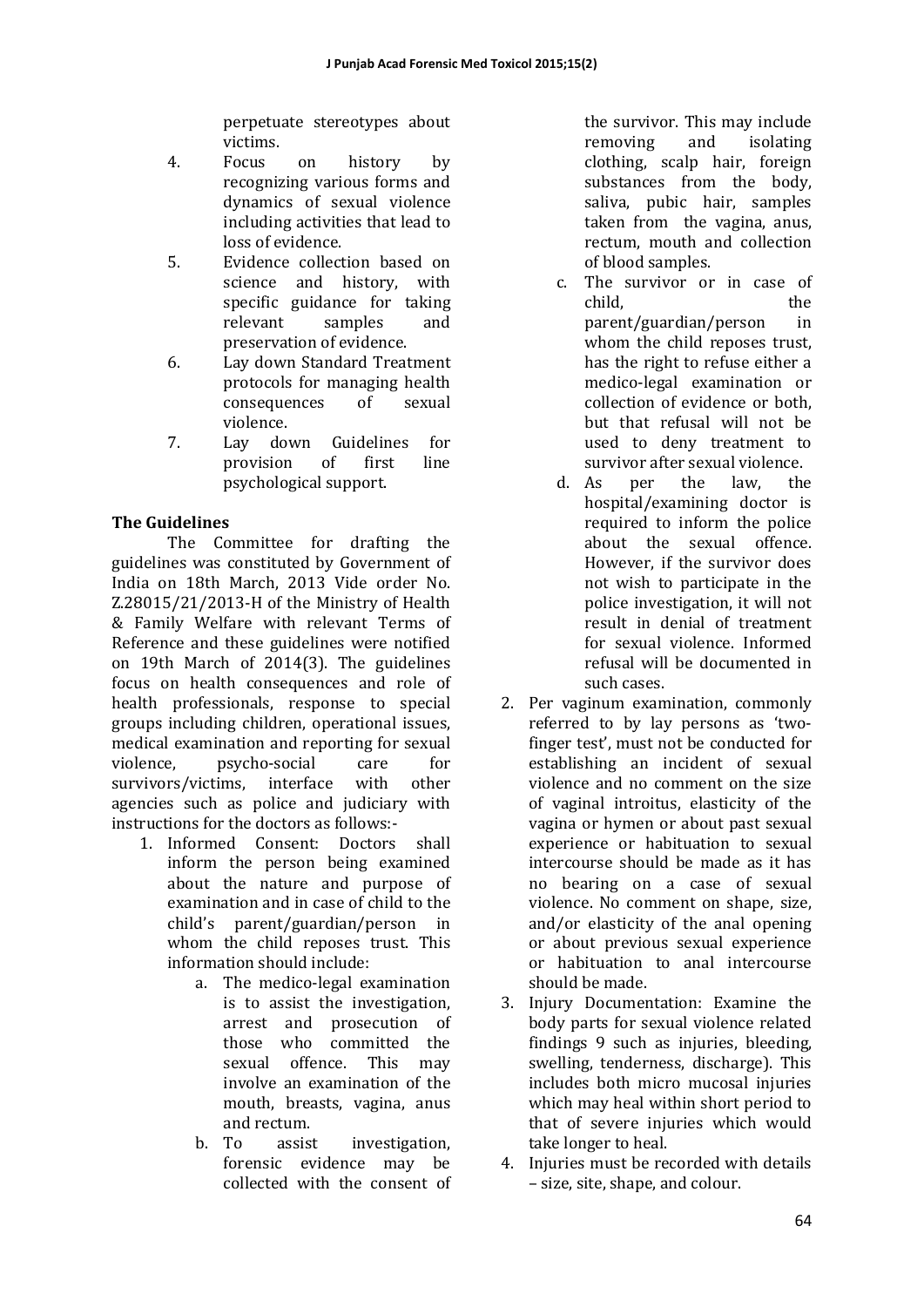- 5. If a past history of sexual violence is reported, then record relevant findings. Sexual violence is largely perpetrated against females, but it can also be perpetrated against males, transgender and intersex persons.
- 6. The nature of forensic evidence collected will be determined by three main factors – nature of sexual violence, time elapsed between incident of sexual violence and examination and whether survivor has bathed or washed herself.
- 7. Opinion: The issue of whether an incident of rape/sexual assault occurred is a legal issue and not a medical diagnosis. Consequently, doctors should not, on the basis of medical examination conclude whether rape/sexual assault had occurred or not. Only findings in relation to medical findings should be recorded in the medical report.
- 8. Drafting of provisional opinion should be done immediately after examination of the survivor on the basis of history and findings of detailed clinical examination of the survivor.
- 9. It should be always kept in mind that normal examination findings neither refute nor confirm sexual violence. Hence circumstantial / other evidence may also be taken into consideration.
- 10. Absence of injuries may be due to
	- a. Inability of survivor to offer resistance to the assailant who is under intoxication or threats.
	- b. Delay in reporting for examination.

## **Health consequences of Sexual Violence**

In addition to being a violation of human rights, sexual violence is an important public health issue as it has several direct and indirect health consequences. Survivors of sexual violence may present to the health care services with varying signs and symptoms, both physical and psychological, prompting one to suspect the possibility of sexual abuse / assault. Section 164 (A) of the Criminal Procedure Code lays out following legal

obligations of the health worker in these cases:- 

- Examination of a case of rape shall be conducted by a Registered Medical Practitioner (RMP) employed in a hospital run by the government or a local authority and in the absence of such a practitioner, by any other RMP.
- Examination to be conducted without any delay and a reasoned report to be prepared by the RMP.
- Record consent obtained specifically for this examination.
- Exact time of start and close of examination to be recorded.
- RMP to forward report without delay to Investigation Officer  $(10)$ and in turn IO to Magistrate  $(4)$ .

The Criminal Law Amendment Act 2013, in Section 357 CrPC says that both private and public health professionals are obliged to provide treatment. Denial of treatment of rape survivors is punishable under Section 166-B IPC with imprisonment for a term which may extend to one year or fine or with both. Health professionals need to respond comprehensively to the needs of the survivors. It is also important to establish a rapport with the survivor.

## **Responding to Special Groups**

The health professionals must be alert to the specific health care needs of different marginalized groups and be equipped to respond to them in an appropriate, comprehensive and sensitive manner in a difficult situation. Special guidelines for these groups stem from recognition of the historical stigmatization faced by the marginalized groups in accessing health services and include transgender and intersex persons, persons with altered sexual orientation, sex workers, persons with disability and people facing caste, class or religion based discrimination. 

#### **Responding to Children**

The prevalence of child sexual abuse in India is known to be high. Children are considered soft targets for sexual abuse because they may not realize that they are being abused. While the principles of medical examination and treatment for children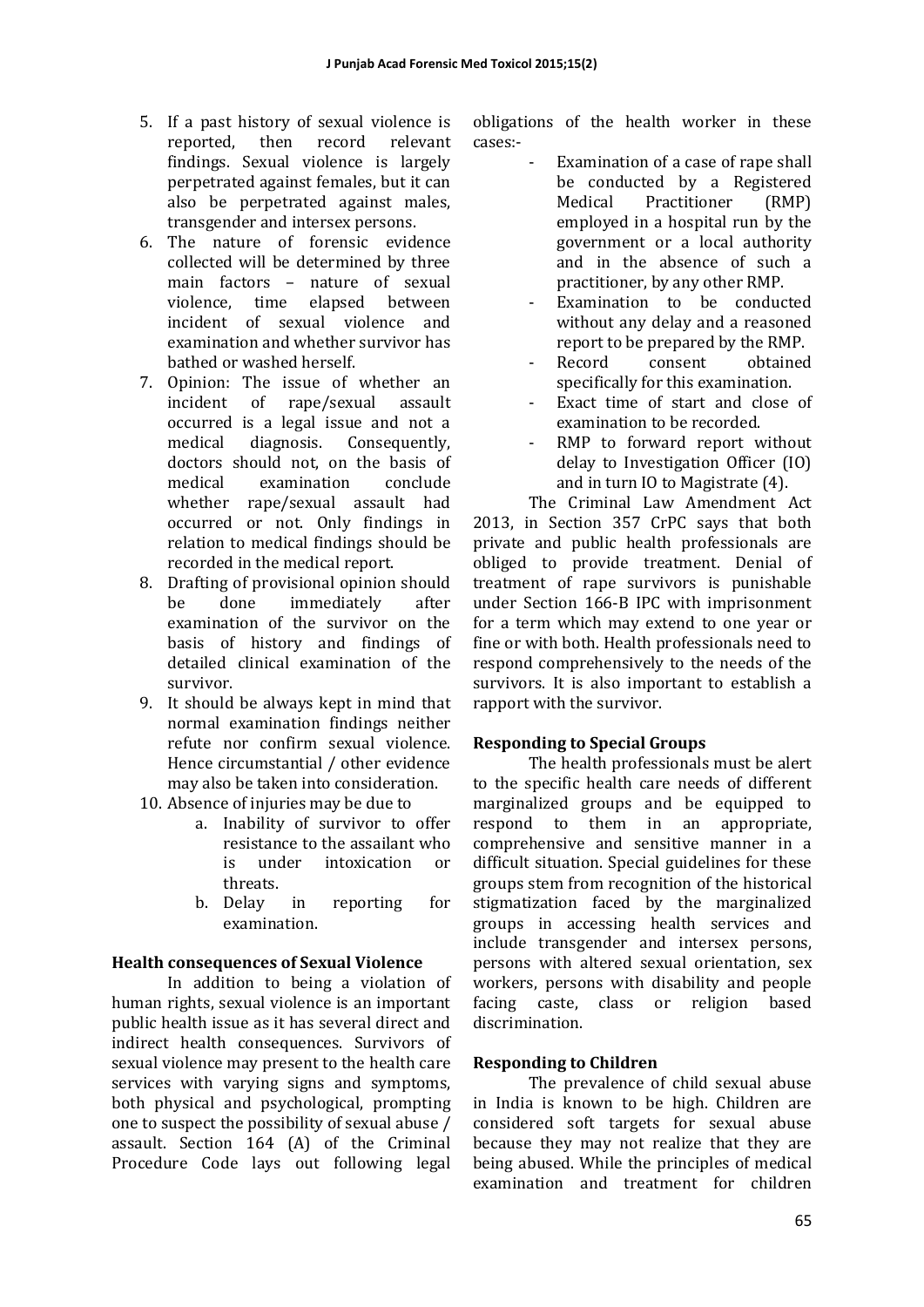remain the same as that for adults, it is important to keep some specific guidelines in mend:- 

- $\circ$  In case the child is under 12 years of age, consent for medical examination needs to be sought from the parent or guardian.
- $\circ$  Children may be accompanied by the abuser when they come for medical treatment, so be aware and screen when you suspect abuse. In such situations, a female person appointed by the head of the institution / hospital may be called in to be present during the examination.
- $\circ$  Do not assume that because the child is young he/she will not be able to provide a history.
- $\circ$  Believe what is being reported by the child.
- $\circ$  Specific needs of the children must be kept in mind while providing care to child survivors.

# **Operational issues**

Every hospital must have a Standard Operating Procedure (SOP) for management of cases of sexual violence:-

- 1. To provide comprehensive services.
- 2. For the smooth handling of the cases and clarity of roles of each staff.
- 3. To have uniform practice across all doctors in the hospital.

The SOP must be printed and available to all staff of the hospital.

## **Medical Examination and Reporting**

The following guidelines are for health professionals when a survivor of sexual violence reports to a hospital:-

- a. Initial resuscitation / first aid.
- b. Informed Consent for examination. evidence collection, police procedures.
- c. Detailed history taking.
- d. Medical examination.
- e. Age estimation (physical / dental / radiological)-if requested by the investigating agency.
- f. Evidence collection as per protocol.
- g. Documentation.
- h. Packing, sealing and handing over the collected evidence to police.
- i. Treatment of injuries.
- j. Testing / prophylaxis for STIs, HIV, Hepatitis B & Pregnancy.
- k. Psychological support & counseling.
- l. Referral for further help (shelter, legal support).

# **Psycho-Social Care**

Clinical guidelines for responding to IPV and sexual assault, W.H.O. 2013. (5) Health care providers should, as a minimum, offer first-line support when women disclose violence which included:

- A. Ensuring consultation is conducted in private.
- B. Ensuring confidentiality, while informing women of limits of confidentiality.
- C. Being non-judgmental and supportive and validating what the woman is saying.
- D. Providing practical care and support that responds to her concerns, but does not intrude.
- E. Asking about her history of violence. Listening carefully, but not pressuring her to talk.
- F. Helping her access information about resources, including legal and other services that she might think helpful.
- G. Assisting her to increase safety for herself and her children, where needed.
- H. Providing or mobilizing social support.
- I. Health professionals have to interface with other agencies such as the police, public prosecutors, judiciary and the child welfare committees to ensure comprehensive care to survivors of sexual violence and they must be familiar with the same for smooth interagency coordination.

# **Conclusion**

Taking into consideration the rise in the reported cases of violence against women and also the gaps in responding to the needs of survivors of sexual violence at various levels, the Ministry of Health and Family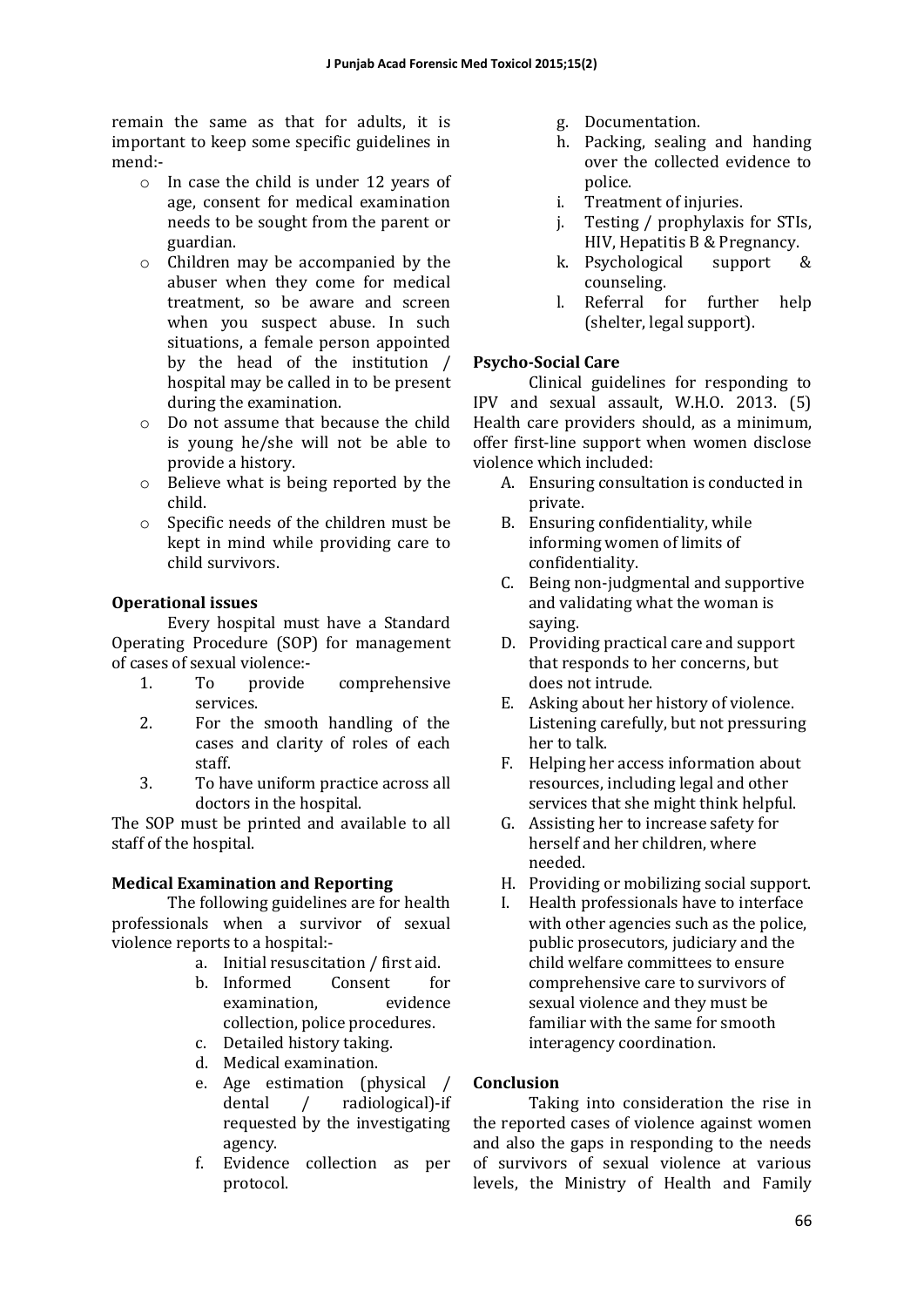Welfare, Government of India is committed to setting up of standardized protocols for care, treatment and rehabilitative services for survivors of sexual violence. These guidelines and protocols recognize the role of the health sector and is a positive way forward towards providing empathetic support and rebuilding lives after assault. The health care system is the only institution that interacts with almost every woman at some point in her life and women living with violence are likely to visit health facilities more frequently than nonabuse women. Interventions by health providers can potentially mitigate both the short term and long-term health effects of gender based violence on women and their families. 

#### **Reference**

- 1. W.H.O. Definition of Sexual Violence.
- 2. The Criminal Law Amendment Act 2013.
- 3. Guidelines & Protocols, Medicolegal care for survivors / violence of sexual violence.
- 4. Criminal Procedure Code Section  $164(A)$
- 5. Clinical guidelines for responding to IPV and sexual assault, WHO 2013.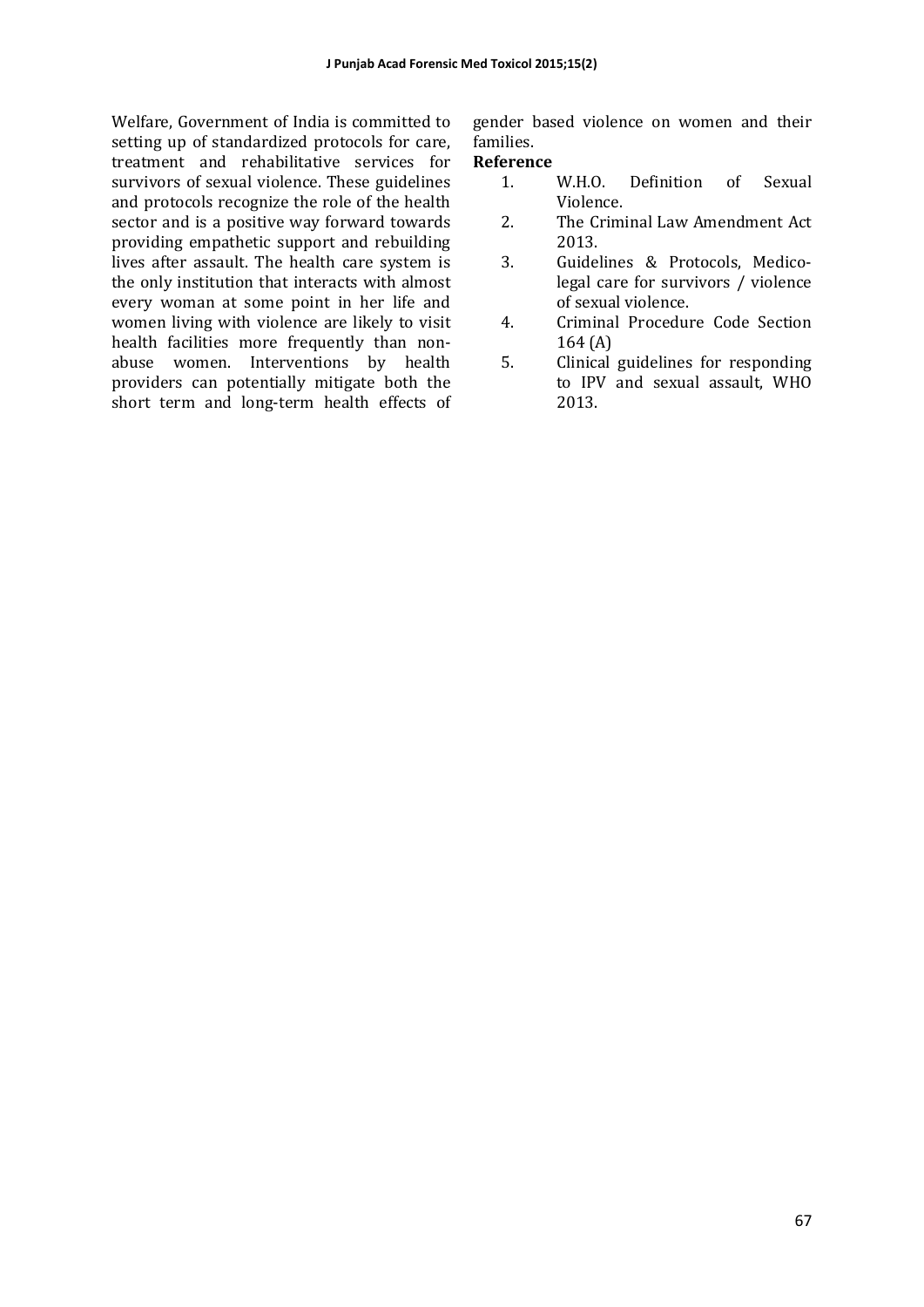#### Original Research Paper

#### **MORTALITY INDICATORS IN ALUMINIUM PHOSPIDE POSIONING**

**Kumar L**, Assistant Professor, \* **Kumar V**, Assistant Professor, \* **Goval V.** Junior Resident.<sup>\*</sup> Puri S, Professor, \* Garg A, Associate Professor, \*\*

\* Department of Internal Medicine, Dayananad Medical College and Hospital, Ludhiana, India. \*\* Department of Forensic Medicine, Gian Sagar Medical College, Patiala, India.

| <b>Article history</b>                             | <b>Abstract</b>                                                                                                                                                                        |                                                           |  |
|----------------------------------------------------|----------------------------------------------------------------------------------------------------------------------------------------------------------------------------------------|-----------------------------------------------------------|--|
| Received Sep 22, 2014.                             |                                                                                                                                                                                        | Aluminium phosphide (AlP) is a highly toxic               |  |
| Recd. in revised form Mar 20, 2015                 |                                                                                                                                                                                        | pesticide and rodenticide which is commonly used in       |  |
| Accepted on. Mar 20, 2015                          |                                                                                                                                                                                        | India esp. in North India for food grain preservation.    |  |
| Available online Jan. 01, 2016                     |                                                                                                                                                                                        | Aluminium phosphide is very effective and thus its use is |  |
| Corresponding author                               | increasing as pesticide and rodenticide in the rural as well<br>as sub urban regions for storage purposes of grains. In this<br>study we have recorded multiple variables and observed |                                                           |  |
| Dr. Lalit Kumar                                    | that cardiac rhythm changes like arrhythmias, ST wave                                                                                                                                  |                                                           |  |
| Phone: +91-8054560768                              |                                                                                                                                                                                        | changes, circulatory changes like low Blood Pressure, low |  |
|                                                    |                                                                                                                                                                                        | pH, Low bicarbonate levels and high CPK level at the time |  |
| Email: drlalitarora@gmail.com                      |                                                                                                                                                                                        | of admission are important mortality indictors and        |  |
|                                                    |                                                                                                                                                                                        | increasing efforts should be made to keep these           |  |
|                                                    | parameters within normal range to reduce the mortality                                                                                                                                 |                                                           |  |
|                                                    | which is 50.72 % as per current study.                                                                                                                                                 |                                                           |  |
| Keywords: Aluminium phosphide; Inotopic; Mortality | ©2015 JPAFMAT. All rights reserved                                                                                                                                                     |                                                           |  |

#### **Introduction**

Aluminium phosphide (AlP) is a highly toxic pesticide and rodenticide which is commonly used in India esp. in North India for food grain preservation. Aluminium phosphide is very effective and thus its use is increasing as pesticide and rodenticide in the rural as well as sub urban regions for storage purposes of grains. It is available in northern India under name of Celphos, Quickphos etc. Due to its commercial and home use, Aluminium Phosphide in the form of tablets is freely available as over the counter drug. Since it is easily available and cheap, it is commonly used as suicidal poison. Accidental poisoning with the aluminium phosphide is also not very uncommon, since people are using piece of old cloth to put two three tablets of Aluminium Phosphide in a knot and putting in the stored grains. At the time of usage of grains, they forget to remove the

tablets and accidentally cook the grains along with Celphos tablets. This leads to accidental Celphos poisoning. Usually this type of accidental poisoning is not very fatal, since celphos tablets have already released phosphine gas by coming in contact with the moisture and air in the stored grains.

On coming in contact with moisture in the environment or hydrochloric acid in stomach, AlP liberates phosphine gas (PH3), which produces all the clinical features. Phosphine gas inhibits cellular oxygen utilization and can induce lipid peroxidation [1]. As per previous studies, two kinds of Celphos poisoning have been reported: indirect inhalation of phosphine released during approved use or direct ingestion of metal phosphides [2]. In the autopsy study of unnatural deaths in Northwest India, suicidal poisoning is the most common,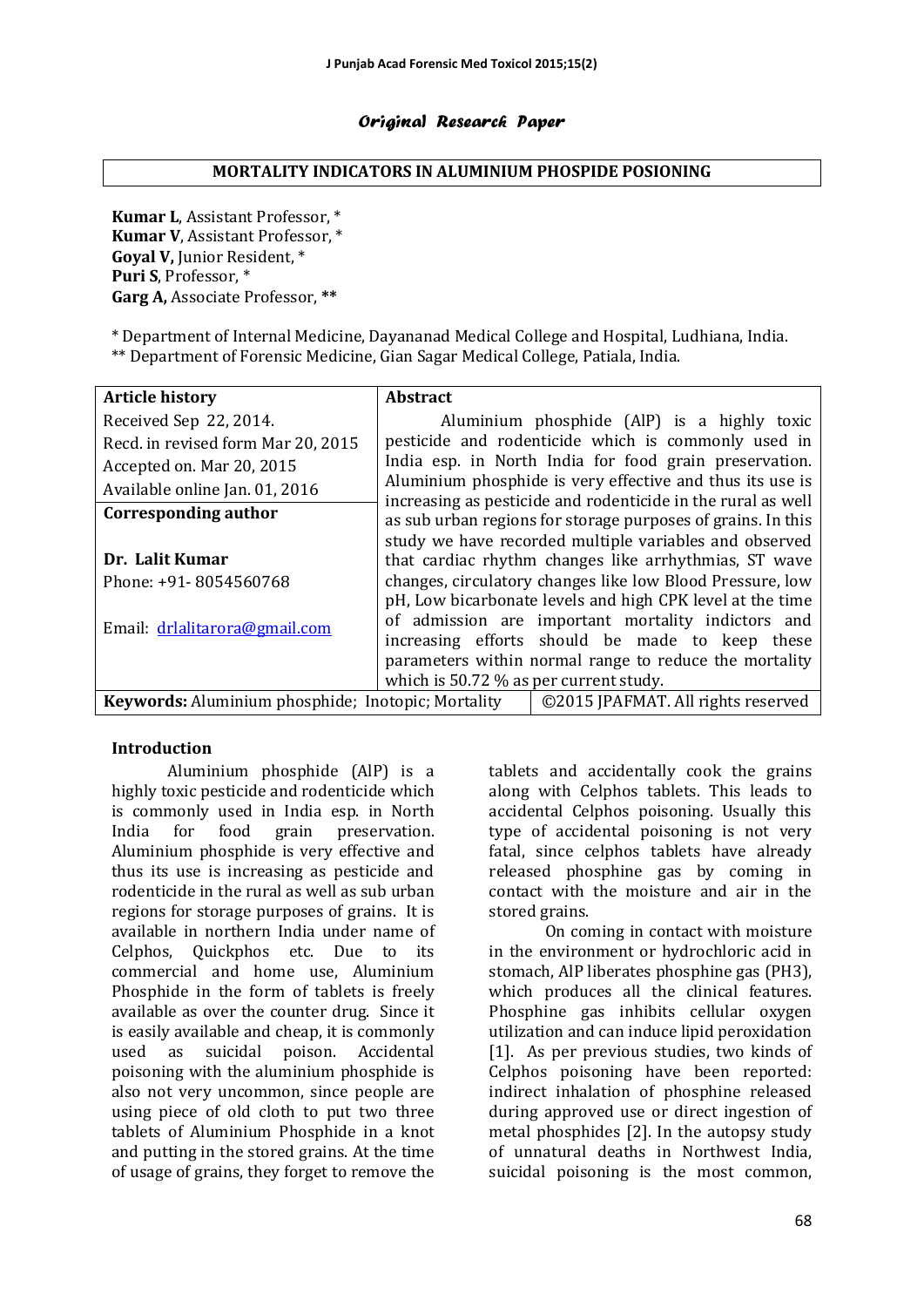causing  $68.4\%$  of total deaths due to poisoning between 1992 and 2002 [2].

It is a more common case in adults rather than teen agers [1]. In agriculture doing countries it is commonly used poison for storage to keep away insects and rodents. Till date, there is no effective antidote for aluminium phosphide poisoning. Also, some experimental results suggest that magnesium sulphate, N-acetyl cysteine (NAC), glutathione, vitamin C and E, beta-carotenes, coconut oil and melatonin may play an important role in reducing the oxidative outcomes of phosphine [1].

As per previous studies, phosphine mainly binds cytochrome oxidase and changes the valences of the haeme component of haemoglobin [3]. It also induces oxidative stress and produces oxygen free radicals  $[4]$  that results in lipid peroxidation and protein denaturation of the cell membrane  $[5, 6]$  in various organs. As per Abdollahi [7] oxidative stress is one of the main mechanisms of action of AlP toxicity that is somehow similar to that of organophosphate (OP) compounds. Furthermore, AlP reduces glutathione, which is one of the main antioxidant defences. In fact, AlP and OP alike cause a toxic stress that is accompanied by changes in glucose metabolism [8, 9]. Al-Azzawi observed [10] that in vitro exposure to phosphine leads to reduction of human serum cholinesterase activity, depending on the duration and phosphine concentration. On the other hand, some studies found no change in erythrocyte cholinesterase activity in accidental phosphine inhalation cases  $(11)$ .

On ingestion of Celphos, phosphine gas is released which is rapidly absorbed into the entire gastrointestinal tract. It reaches the circulation and to liver through portal vein. On inhalation, it is rapidly absorbed through lungs. The phosphine is excreted unchanged in expired air; part of absorbed phosphine is oxidized to phosphite and hypophosphite ions and thus excreted in urine [12].

The purpose of this cross sectional study was to study the profile of patients presenting with Celphos poisoning in emergency and to deduce mortality indicators from Celphos poisoning.

# **Material and Methods**

This is cross sectional study done in emergency cases coming to Dayanand Medical College Hospital, Ludhiana, India as Aluminium phosphide poisoning cases. Only those cases were considered where aluminium phosphide poison is taken in any form and confirmed by patients themselves and their relatives during the patient treatment and also cross checked with sign and symptoms presented. In this study,  $69$ patients of Celphos poisoning are considered and all other cases of non Celphos poisoning are discarded. Multiple parameters are studied (Table 1).

| Table 1 showing different parameters studied.    |
|--------------------------------------------------|
| Demographic Profile including Age, Sex           |
| Reason for consumption                           |
| Type of chemical-Tablet, powder                  |
| Haemodyanamics                                   |
| Laboratory parameters including CPK-MB, ABG etc. |
| <b>ECG</b> abnormalities                         |
| Treatment given                                  |

#### **Observation & Result**

In our study, a total of 69 patients of AlP were considered. The male patient outnumbered the female patient and is present in the ratio of  $2:1$  (46:23). On the basis of cases reported in emergency, the mortality rate is  $50.72\%$  (35/69). On the other hand, mortality in males is more than females i.e. 56.53% vs. 39.13% (Table 2). Sex wise distribution is shown in table along with survivors and non survivors. The majority of patients were young in the age group of  $21$  to  $30$  years as  $51$  out of  $69$ [Figure 1]. Most of the cases involved suicidal consumption of the poison  $(53.6%)$ table 3.

It is also observed that patients whose systolic blood pressure is more than 90 mm of Hg at the time of admission, is having less mortality as compared to the patients having systolic blood pressure less than 90 mm of Hg. This is also showing positive correlation (Figure 2).

| Curvivore | Non-curvivore                                  | Total |
|-----------|------------------------------------------------|-------|
|           | Table 2 showing Sex-wise distribution of cases |       |

|         | <b>Survivors</b> | <b>Non-survivors</b> | Total |
|---------|------------------|----------------------|-------|
| Males   | 20               | 26                   | 46    |
| Females | 14               | q                    | 23    |
| Total   | 34               | 35                   | 69    |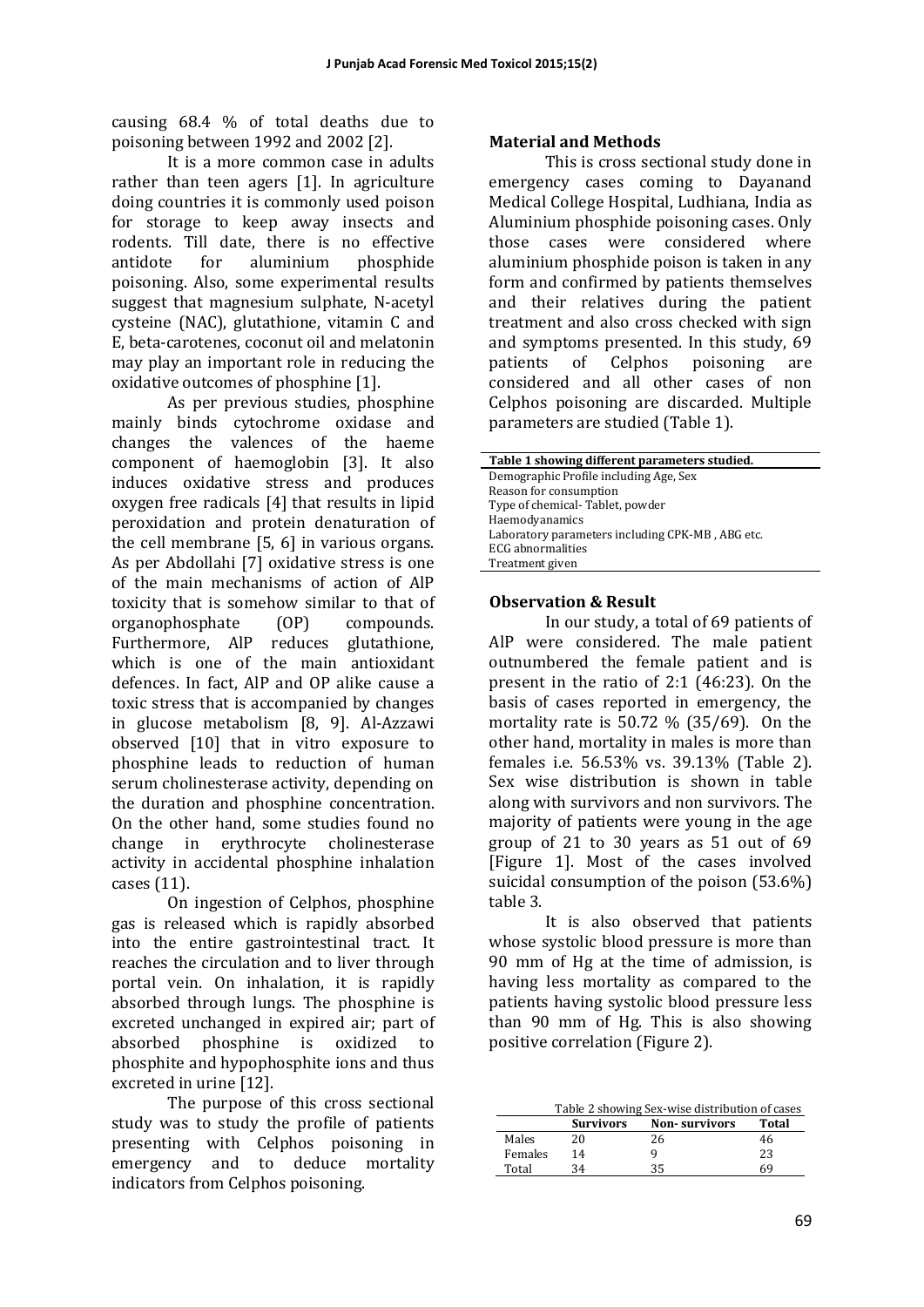| Table 3 showing distribution of cases as per |  |  |
|----------------------------------------------|--|--|
|                                              |  |  |

|               | Manner of death |
|---------------|-----------------|
| <b>Manner</b> | Cases           |
| Suicide       | 37              |
| Homicide      | 0               |
| Accident      | 6               |
| Unknown       | 26              |
|               |                 |









In our study, it is also observed that patients whose CPK level is within normal limits at the time of admission, are having less mortality as compared to the patients having raised levels  $(38\%$  vs. 52.63 %). This is also showing positive correlation (figure 3).



In our study, it is also observed that patients whose blood pH is less than 7.0 at the time of admission, are having more mortality as compared to the patients having blood pH more than  $7.4$  (100 % vs. 28.5%). In pH range  $7$  to  $7.4$ , the mortality is  $41.5\%$  (17 out of 41). This also suggests that metabolic acidosis should be corrected

as early as possible to increase the survival rate by giving bicarbonate (Figure 4).



In our study, it is also observed that in patients whom blood bicarbonate level at the time of admission is less than  $22.0$  $mEq/L$ , is having more mortality. This also suggests positive correlation (figure 5).



In our study, it is also observed that in patients who are showing ECG abnormalities at the time of admission, are having high mortality. Most common ECG abnormalities observed are arrhythmias, ST segment changes, ORS intervals prolongation etc. This also suggests positive correlation (Figure 6).



In our study, it is also observed that patients who require inotropic support at time of admission have more mortality as compared to patients who didn't require inotropes. This also suggests positive correlation (Figure 7).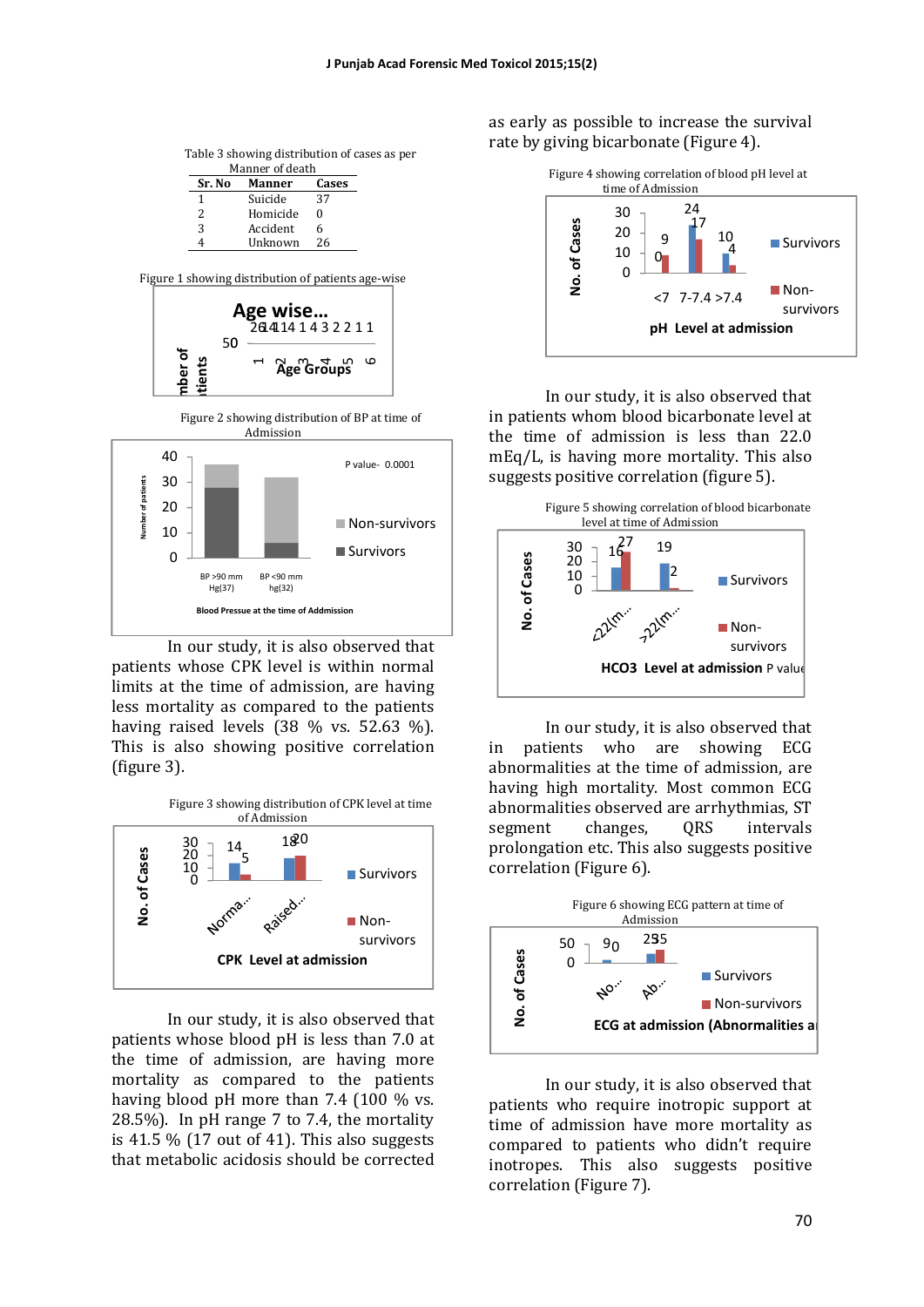

#### **Discussion & Conclusion**

As we already observed that aluminium phosphide is lethal poison. We have to give treatment to the patients very quickly. As there is no antidote available for the poisoning, we have to give the supportive treatment only. On lines with earlier study [13] it was observed that aluminium phosphide poisoning results in GIT symptoms like nausea, vomiting, abdominal discomfort, cardiac rhythm changes liker arrhythmias, ST wave elevation, circulatory changes like low Blood Pressure, low pH, Low bicarbonate levels and high CPK level which act as mortality indicators of the aluminium phosphide poisoning.

We have to correct all the indicators/parameter mentioned above to decrease the mortality due to the aluminium phosphide poisoning. We have to device a treatment protocol for correcting all these parameter, so that treatment for the aluminium phosphide poisoning can be started from the primary centre. In this way, patients can get the treatment at the primary level and thus undue delay for getting treatment by reaching the tertiary level is decreased.

## **Conflict of interest**

None 

## **Reference**

- 1. Moghadamnia AA. An update on toxicology of aluminum phosphide. DARU J Pharm. Sci 2012;20:25.
- 2. Singh D, Dewan I, Pandey AN, Tyagi S. Spectrum of unnatural fatalities in the Chandigarh zone of north-west India: a 25 year autopsy study from a tertiary

care hospital. J Clin Forensic Med 2003;10:145-52. 

- 3. Price NR, Moles KA, Humphires OA. Phosphine toxicity and catalase activity in susceptible and resistant strains of lesser grain borer (Rhyzopertha dominica). Comp Biochem Physiol 1982;73:411-5.
- 4. Bolter CJ, Chefurka W. Extramitochondrial release of hydrogen peroxide from insect and mouse liver mitochondria using the respiratory inhibitors phosphine, myxothiazol, and antimycin and spectral analysis of inhibited cytochromes. Arch Biochem Biophys 1990:278:65-72.
- 5. Chugh SN, Arora V, Sharma A, Chugh K. Free radical scavengers and lipid peroxidation in acute aluminium phosphide poisoning. Indian J Med Res 1996;104:190-3.
- 6. Dua R, Gill KD. Aluminium phosphide exposure: implications on rat brain lipid peroxidation and antioxidant defence system. Pharmacol Toxicol 2001;89:315-9.
- 7. Pesticides and oxidative stress: a review. Med Sci Monit 2004;10:RA141-7.
- 8. Nath NS, Bhattacharya I, Tuck AG. Schlipalius DI, Ebert PR. Mechanisms of phosphine toxicity. **I** Toxicol 2011;2011:494168. Epub 2011 Apr 28.
- 9. Rahimi R, Abdollahi M. A review on the mechanisms involved in hyperglycemia induced by organophosphorus pesticides. Pestic Biochem Physiol 2007;88:115-21.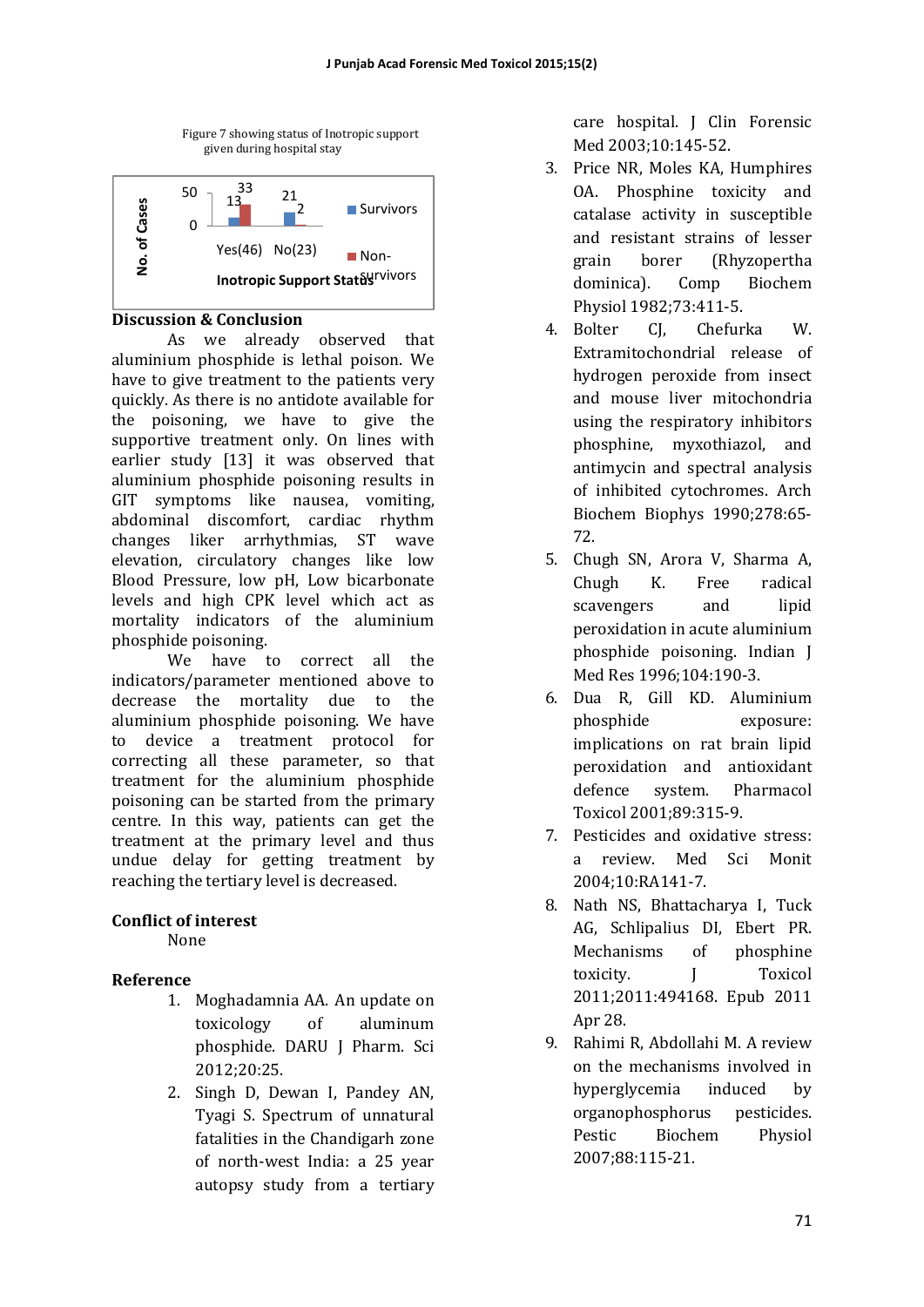- 10. Al-Azzawi MJ, Al-Hakkak ZS, Al-Adhami BW. In vitro inhibitory effects of phosphine on human and mouse serum cholinesterase. Toxicol Environ Chem 1990;29:53-6.
- 11. Wilson R, Lovejoy FH, Jaeger RJ, Landrigan PL. Acute phosphine poisoning aboard a grain freighter. Epidemiologic, clinical, and pathological fi ndings. JAMA 1980;244:148-50.
- 12. Bumbrah GS, Krishan K, Kanchan T, Sharma M, Sodhi GS.Phosphide poisoning: A review of literature. Forensic Sci Int 2012;214:1-6.
- 13. Mathai A, Bhanu MS. Acute aluminium phosphide poisoning: Can we predict mortality? Indian J Anaesth 2010;54:302-7.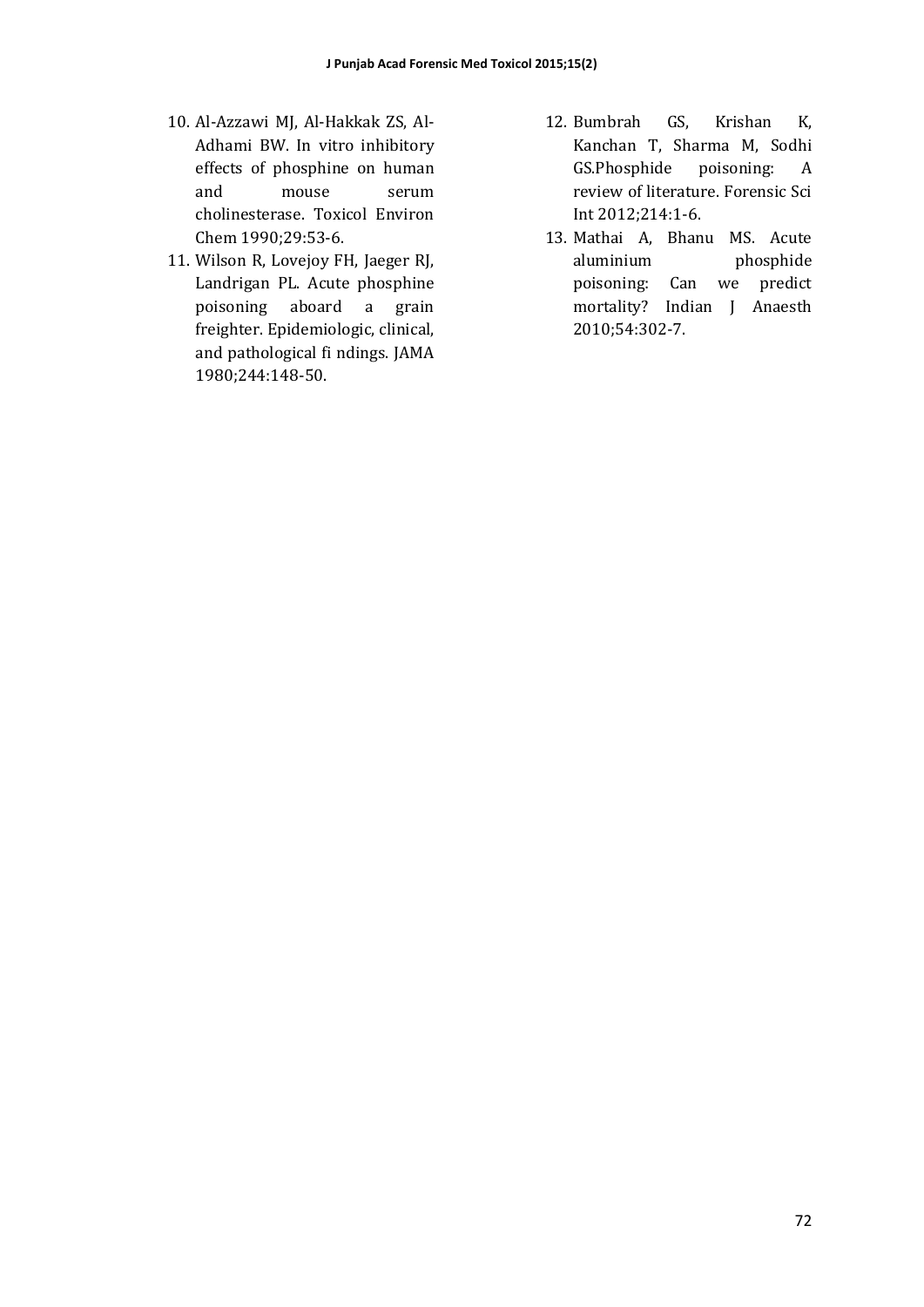#### Original Research Paper

#### **AUTOPSY BASED RETROSPECTIVE STUDY OF CAUSES OF DEATH IN VICTIMS OF ROAD TRAFFIC ACCIDENTS**

**Dileep Kumar R, Assistant Professor,** \* **Jatti VB**, Professor and Head, \*\* **Patil A**, Postgraduate, \*\* **Siddaramanna TC**, Assistant Professor, \*

\*Department of Forensic Medicine and Toxicology, Sri Siddhartha Medical College, Tumkur, Karnataka 

\*\*Department of Forensic Medicine and Toxicology, S.S. Institute of Medical Sciences and Research Centre, Davangere, Karnataka.

| <b>Article history</b>                          | <b>Abstract</b>                                           |                                                            |  |
|-------------------------------------------------|-----------------------------------------------------------|------------------------------------------------------------|--|
| Received Aug 27, 2015                           |                                                           | Road Traffic Accidents (RTA) are increasing at an          |  |
| Recd. in revised form Nov 30, 2015              |                                                           | alarming rate all over the world and act as a major        |  |
| Accepted on. Nov 30, 2015                       |                                                           | epidemiological as well as medico-legal problem. This      |  |
| Available online Jan 01, 2015                   |                                                           | autopsy based retrospective study of causes of death in    |  |
| Corresponding author                            |                                                           | road traffic deaths was conducted at Department of         |  |
|                                                 |                                                           | Forensic Medicine, S. S. Institute of Medical Sciences and |  |
| Dr. Dileep Kumar R                              |                                                           | Research Centre, Davangere, Karnataka, India, during the   |  |
| Phone: +91-9964309814                           |                                                           | period 2011 to 2012. A total of 170 post-mortem cases      |  |
|                                                 |                                                           | that died due to RTA were included in the study. Objective |  |
| Email: drdileepr@gmail.com                      |                                                           | of this study was to find out the cause of death in fatal  |  |
|                                                 |                                                           | road traffic accident. Most common cause of death was      |  |
|                                                 |                                                           | found to be cranio-cerebral injuries, followed by          |  |
|                                                 | haemorrhage and shock, septicaemia, spinal cord injuries  |                                                            |  |
|                                                 | and pulmonary embolism. Strict enforcement of traffic     |                                                            |  |
|                                                 |                                                           | rules with compulsory use of road safety measures like     |  |
|                                                 |                                                           | helmet wearing, using seat belts will help to reduce the   |  |
|                                                 |                                                           | incidence of fatal injuries to the body. Legal enforcement |  |
|                                                 |                                                           | is not just enough to cut down such mortalities, this      |  |
|                                                 | requires multi-dimensional approach to bring awareness    |                                                            |  |
|                                                 | among the public about road safety measures and to shift  |                                                            |  |
|                                                 | such victims immediately to the hospitals without waiting |                                                            |  |
|                                                 | for the legal formalities.                                |                                                            |  |
| Keywords: Road Traffic Accident (RTA); Cause of |                                                           |                                                            |  |
| Death; Cranio-cerebral injury; Autopsy;         |                                                           | ©2015 JPAFMAT. All rights reserved                         |  |

#### **Introduction**

Road Traffic Accident (RTA) is any vehicular accident occurring on the roadway that is, originating on, terminating on, or involving a vehicle partially on the roadway [1]. Accident can be sudden, unexpected and may occur inadvertently. Worldwide the number of people killed in road traffic crashes each year spastically estimated to be around 1.2 million, while the number of injured could be as high as  $50$ million [2] Road traffic accident represents 45 to 50 % causes of head injuries and

young adult were the most common victim [3]. 

RTA is due to the tremendous increase in the number of vehicles, highspeed technology and also contributing factors like poor roads, intoxicating influence of alcohol or drugs, poor safety measures, ignorance or intentional violation of traffic rules. Fatality in RTAs can be due to immediate causes like haemorrhage, injury to vital organs, vagal inhibition, neurogenic shock, embolism etc. and late causes like infection, complications of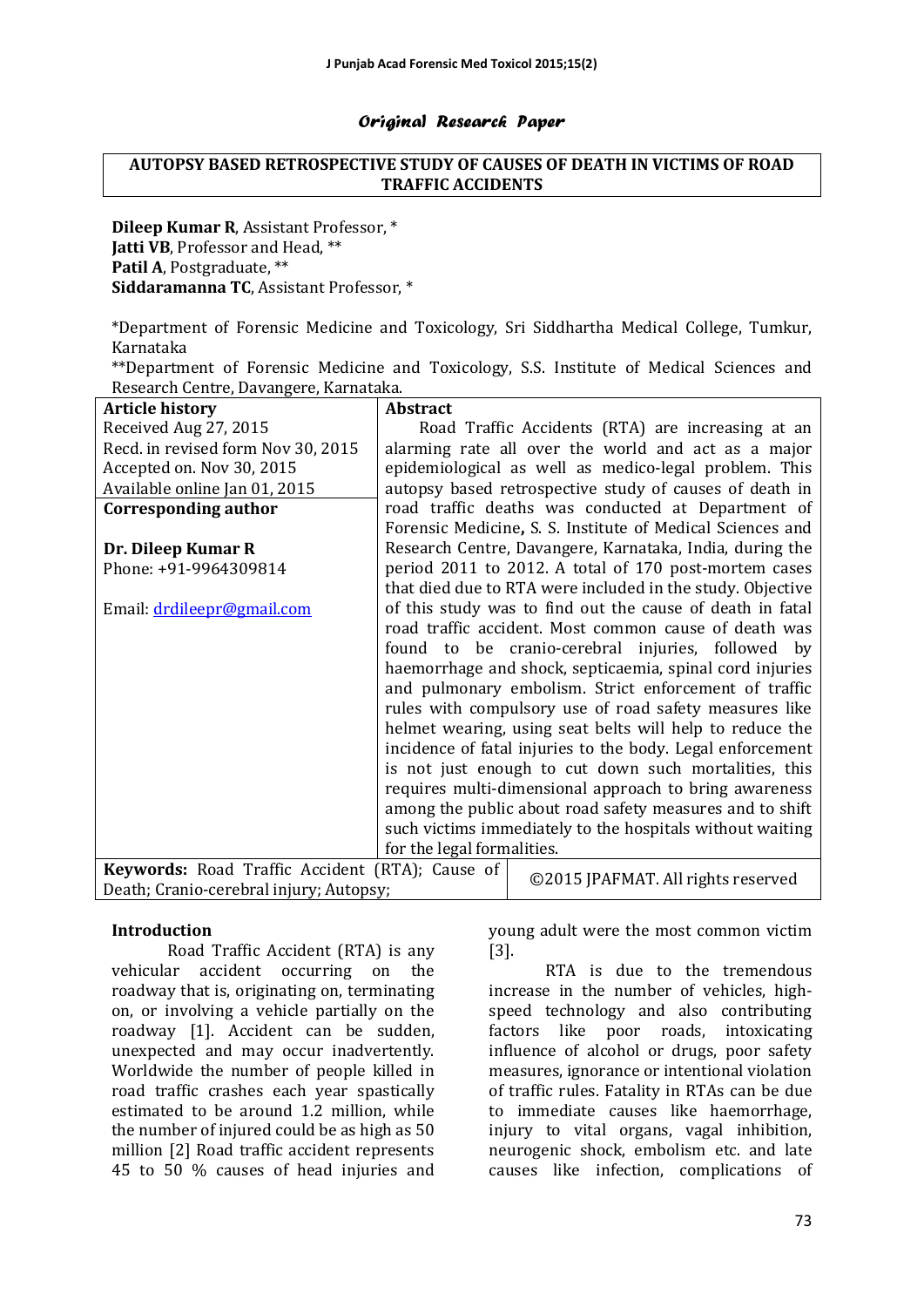injuries, etc. The present study was conducted with the objective to know the cause of death due to RTA.

## **Material and Method**

The present retrospective study material comprised of 170 cases that died due to RTA and subsequently autopsied at the S.S.I.M.S. & R.C., Davangere, Karnataka, during the period of two years from 2011 to 2012. Controversial RTA cases were excluded from the study.

# **Observation and Results**

A total of 420 cases were autopsied during the two-year study period  $(2011 -$ 12). Out of which 170 cases were due to RTA. Males outnumbered the females in total number of deaths due to RTA, 143  $(84.11\%)$  male cases compared to 27  $(15.88\%)$  female cases (Table 1). The male to female ratio in the study was 5.29:1.

Age group most commonly involved in male sex was  $21-30$  years  $(50 \text{ cases})$ , followed by  $31-40$  years  $(32 \text{ cases})$ ,  $41-50$ years  $(28 \text{ cases})$ , 51-60 years  $(16 \text{ cases})$ . 11-20 years  $(6 \text{ cases})$ ,  $61-70 \text{ years}$   $(6 \text{ cases})$ , less than 10 years (2 cases) and least in the age group of 71-80 years (1 case).

In females maximum deaths occurred in the age group of  $31-40$  years (11 cases), followed by  $41-50$  years  $(6$ cases), 5 cases in the age group of  $51-60$ years, 2 cases in the age group of  $21-30$ years, and 1 case each in less than 10 years, 10-20 years, 61-70 years. In total most commonly involved age group in both sexes is  $21-30$  years  $(30.58\%)$ , followed by  $31-40$ years (25.29%), 41-50 years (20%), 51-60 years (12.35%), 11-20 years and 61-70 years  $(4.11\%)$ , and  $2.94\%$  in the age less than 10 years.

Out of 170 cases, cranio-cerebral injury which includes either intracranial haemorrhage, skull fracture and or cerebral damage, accounted for death in 108 cases, haemorrhage and shock was accountable in 45 cases, 11 cases died due to septicaemia, 5 cases due to Spino-vertebral damage, and one case due to pulmonary embolism (Table 2). 

## **Discussion**

In present study maximum number of RTAs victims were 143 male cases  $(84.11\%)$ , compared to 27  $(15.88\%)$  female cases. The male to female ratio in the study was  $5.29:1$ . This is in agreement with the study done by Singh [4] wherein male to female ratio was 4.9:1. Age group most commonly involved in both sexes was 21-30 years (52 cases; 30.58%), 31-40 years  $(43 \text{ cases}; 25.29\%)$  and  $41-50 \text{ years}$  (20%).

The maximum numbers of victims were younger age group because of their ambulatory nature as compared to persons belonging to other age groups. Present study and its results are consistent with the study done by Singh H  $[4]$  showed that the commonest age group involved was 21-  $30$ years  $(27.3%)$ , followed by  $31-40$  years  $(20.6\%)$ .

In our study cranio-cerebral injury was the commonest cause of death due to RTA, which accounted for 108 cases  $(63.5\%)$ , followed by shock and haemorrhage in  $45$  cases  $(26.4\%)$ , septicaemia in 11 cases  $(6.47%)$ , spinal cord injury in 5 cases  $(2.94\%)$  and one case  $(0.058\%)$  due to pulmonary embolism. Cranio-cerebral injuries were the commonest cause of death due to RTA in this study is in consistent with the studies done by Singh [5], Sharma [6], and Moharamzad [7].

In an earlier study, [5] head injuries were accountable for about 80% of total death, followed by haemorrhage and shock accountable for about 16% Combined effect of cranio-cerebral damage, haemorrhage and shock were responsible for cause of death in 5.88% of cases. Spino-vertebral damage, Septicaemia and fat embolism were less common cause of death. Study conducted by Moharamzad [7] showed that most common cause of death was central nervous system injury (146 cases, 58.1%). The other causes were skull base fractures  $(10\%)$ , internal bleeding  $(8\%)$ , lower limb haemorrhage (8%), skull vault fractures  $(4%)$ , cervical spinal cord injury  $(3.6%)$ . airway compromise  $(3.2\%)$ , and multifactor cases (5.1%), respectively.

## **Conclusion**

Road traffic accidents are causing the loss of valuable work force and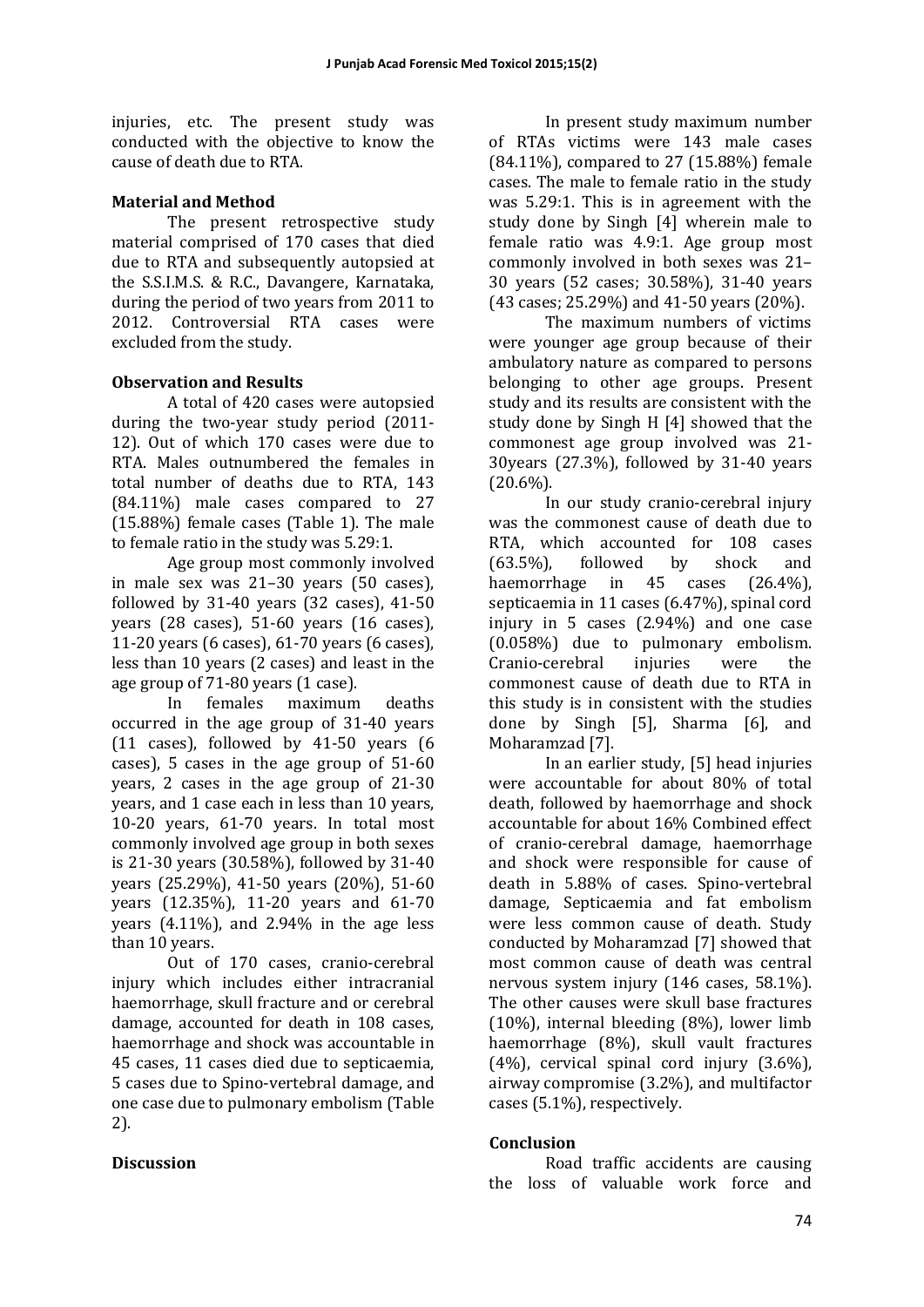resources. Improvement of roads, streetlights and displaying of traffic signs needed. Cranio-cerebral injuries were the commonest cause of death due to RTA in our study. These fatal injuries can be avoided by strict enforcement of law of using helmets for both pillion and rider, compulsory wearing of seat belts in four wheelers. Public need to get more awareness of the road safety measures by mass media and display of hoardings at waiting signals.

# **Conflict of Interest**

None declared.

# **Reference**

- 1. WHO ICD-10 'International Statistical Classification of Diseases and Related Problem'. 10th revision. Geneva: World Health Organization; p. 891-943. Vol. 1
- 2. World Health Organization. World Report on Road Traffic injury prevention 2009.
- 3. Youngerman S. Head injury, age 4 and older. J Neurosurg 2004;100(3):381-5.
- 4. Singh H, Dhattarwal SK. Pattern and distribution of injuries in fatal road traffic accidents in Rohtak (Haryana), J Indian Acad Forensic Med 2004;26(1):20-3.
- 5. Singh BK. An autopsy study about cause of death in fatal road traffic accident victims in New Delhi, India. Indian J Forensic Med Toxicol 2013;7(2):132-3.
- 6. Sharma BR, Harish D, Sharma V, Vij K. Road traffic accidents- A demographic and topographic analysis. Med Sci Law 2001;41:266-74.
- 7. Moharamzad Y, Taghipour H, Hodjati FN, Hodjati FA. Mortality pattern according to autopsy findings among traffic accident victims in Yazd, Iran. Chin J Traumatol 2008 Dec;11(6):329-34.

| .,           |  |
|--------------|--|
| ×<br>۰.<br>× |  |

| Table 1 showing age and sex wise distribution of RTA cases. |  |
|-------------------------------------------------------------|--|
|-------------------------------------------------------------|--|

| Age group     | Male | Female |
|---------------|------|--------|
| <10 years     | 04   | 01     |
| $11-20$ years | 06   | 01     |
| $21-30$ years | 50   | 02     |
| 31-40 years   | 32   | 11     |
| 41-50 years   | 28   | 06     |
| 51-60 years   | 16   | 05     |
| $61-70$ years | 06   | 01     |
| 71-80 years   | 01   |        |
| <b>Total</b>  | 143  | 27     |

| Table 2 showing causes of death due to KTA |                        |    |                      |                    |
|--------------------------------------------|------------------------|----|----------------------|--------------------|
| Sl. No.                                    | Cause of death         |    | Year 2011  Year 2012 | <b>Total cases</b> |
|                                            | Cranio-cerebral injury | 56 | 52                   | 108                |
|                                            | Haemorrhagic shock     | 18 | 27                   | 45                 |
|                                            | Septicaemia            | 05 | 06                   | 11                 |
| $\overline{4}$                             | Spinal injury          | 04 |                      | 05                 |
|                                            | Pulmonary embolism     | 01 |                      |                    |

| Table 2 showing causes of death due to RTA |  |  |
|--------------------------------------------|--|--|
|                                            |  |  |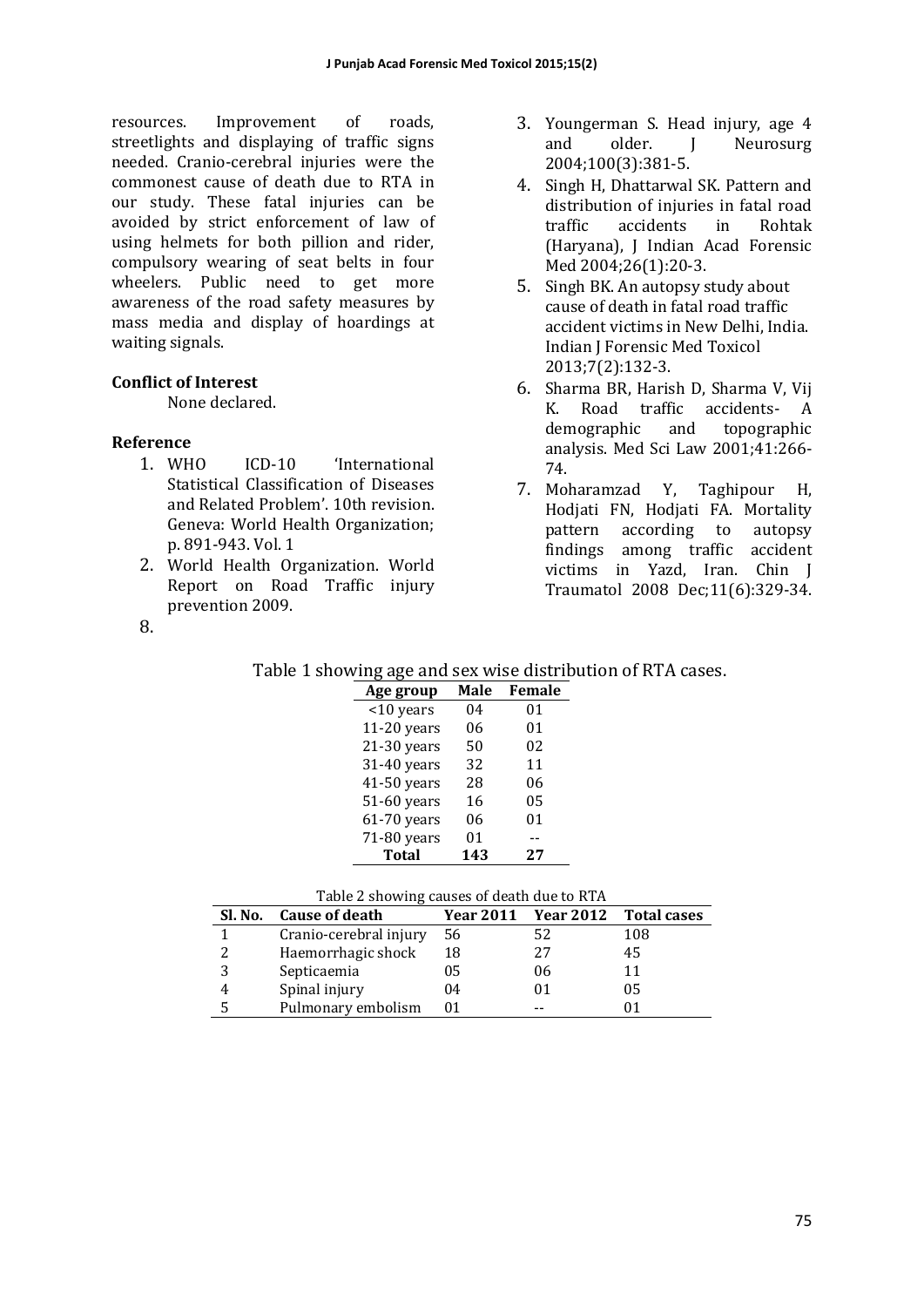#### Original Research Paper **EPIDEMIOLOGY OF PEDESTRIAN FATALITIES IN MANIPAL: A RETROSPECTIVE STUDY**

Bakkannavar SM, Associate Professor.<sup>\*</sup> **Kumar A.** Assistant Professor. \* Nayak VC, Associate Professor, \* **Sharma M**, Tutor,  $*$ 

\* Department of Forensic Medicine, Kasturba Medical College Manipal, Manipal University, India. 

| <b>Article history</b>                                                                               | <b>Abstract</b>                                                                                              |                                                                                                                                                                                                                                                      |  |  |
|------------------------------------------------------------------------------------------------------|--------------------------------------------------------------------------------------------------------------|------------------------------------------------------------------------------------------------------------------------------------------------------------------------------------------------------------------------------------------------------|--|--|
| Received May 18, 2015.                                                                               |                                                                                                              | Road traffic accident (RTA) is a major price we pay                                                                                                                                                                                                  |  |  |
| Recd. in revised form Dec 15, 2015                                                                   |                                                                                                              | for urbanization. Forecast suggests that by the year 2020,                                                                                                                                                                                           |  |  |
| Accepted on. Dec 15, 2015                                                                            |                                                                                                              | RTA will move to 6th place as a cause of death & disability.                                                                                                                                                                                         |  |  |
| Available online Jan 01, 2016                                                                        |                                                                                                              | Pedestrians injured in automobile accidents constitute                                                                                                                                                                                               |  |  |
| Corresponding author                                                                                 |                                                                                                              | one of the most frequent serious problems in management<br>for emergency room surgeon. With increasing RTAs,<br>pedestrian injuries as well as fatalities are on a rise.                                                                             |  |  |
| Dr. Ashwini Kumar                                                                                    |                                                                                                              | Factors responsible for pedestrian fatalities                                                                                                                                                                                                        |  |  |
| Phone: +91- 9964139848                                                                               | include pedestrian factors such as disobeying the traffic                                                    |                                                                                                                                                                                                                                                      |  |  |
| Email:<br>ashwini.kumar.dr@gmail.com                                                                 | right of way.                                                                                                | rules, walking or playing on the road, children darting or<br>running on the road, failure to yield right of way and<br>alcohol intoxication, while driver factors include failure to<br>keep proper lane, alcohol intoxication and failure to yield |  |  |
|                                                                                                      | Our study of pedestrian fatalities was for a period                                                          |                                                                                                                                                                                                                                                      |  |  |
|                                                                                                      | of 5 years in Manipal, a coastal township in south of                                                        |                                                                                                                                                                                                                                                      |  |  |
|                                                                                                      |                                                                                                              | Karnataka state includes the study of pattern of injuries                                                                                                                                                                                            |  |  |
|                                                                                                      | among pedestrians. The results of the study are compared<br>with studies done elsewhere in India and abroad. |                                                                                                                                                                                                                                                      |  |  |
| <b>Keywords: Road traffic accident, Pedestrian, fatalities</b><br>©2015 JPAFMAT. All rights reserved |                                                                                                              |                                                                                                                                                                                                                                                      |  |  |

## **Introduction**

Accidents are the 4th leading cause of mortality around the world. Pedestrians share a major part of road traffic accidents. They are the most vulnerable road users. About 65 percent of 1.17 million annual traffic fatalities world-wide are pedestrians [1]. Human, vehicle and environmental factors play roles before, during and after trauma event. Both motorists and pedestrians are frequently observed committing road-rule violations at signalized. Intersections suggesting a potential human behavioural contribution to pedestrian injury.

Pedestrian factors include Pedestrians wearing headphones, talking on

a cell phone, eating & drinking, smoking or talking while crossing the roadway, children darting or running on the road. Motorist Factors include failure to keep proper lane, drunken driving, failure to vield right of way. 

## **Materials & methods**

This autopsy based retrospective research was conducted to determine the causes and the epidemiological aspects of Pedestrians fatalities in Manipal, a coastal township in South India. The study was conducted at the Department of Forensic Medicine, Kasturba Medical College, Manipal. All the cases recorded as pedestrian deaths from January 2001 to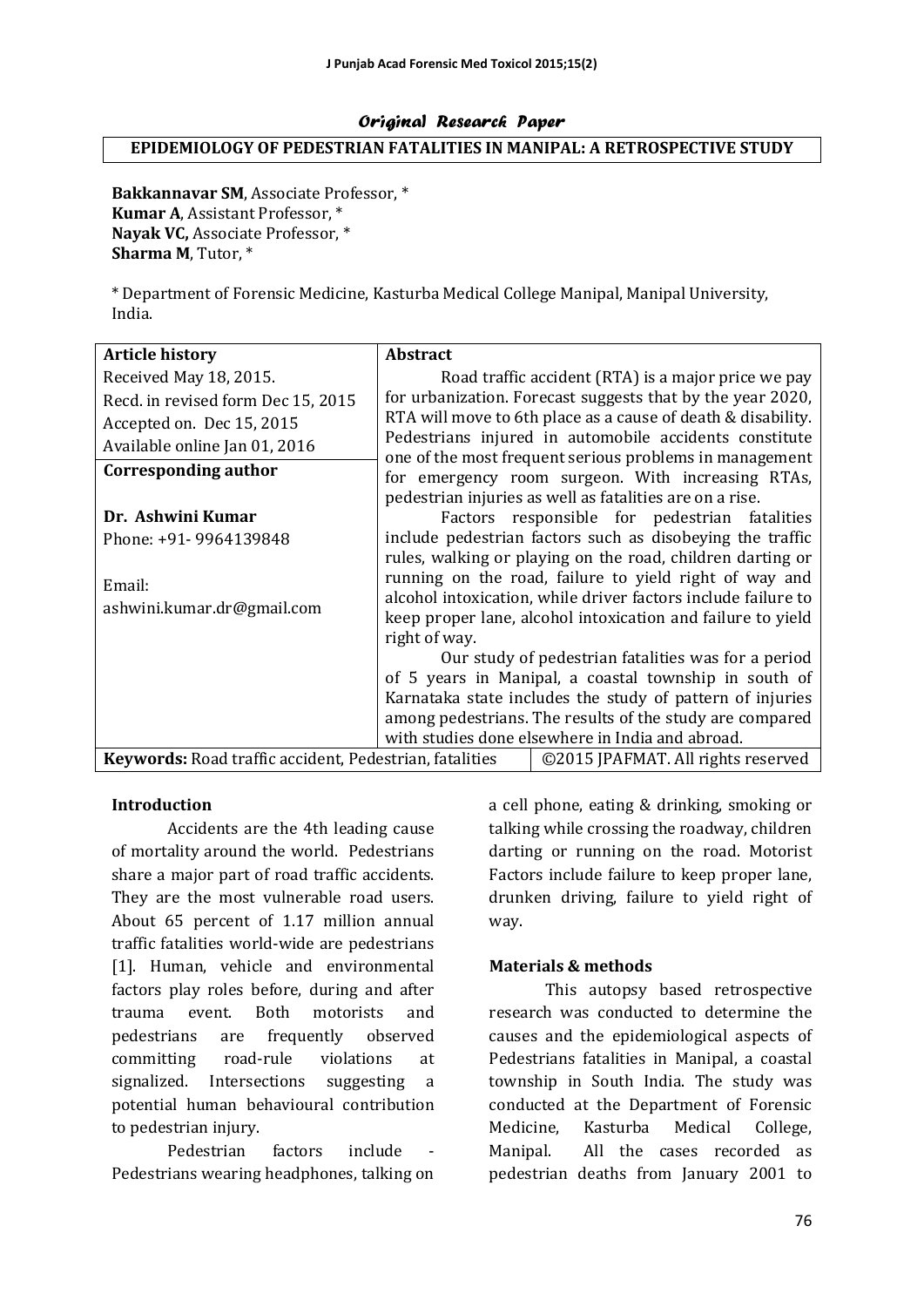December 2012 were included in the study. Autopsy case files, police requisition letters Autopsy case files, police requisition letters and hospital case files, if available of the same were studied in detail. The data was analyzed using statistical software, Statistical Package for the Social Sciences.

#### **Results**

Fig 1 showing percentage of Pedestrian fatalities 



Fig. 2 showing yearwise distribution of cases



A total number of 2408 medico-legal autopsies were performed during this autopsies were performed during this<br>period. Out of these 242 cases were cases due to pedestrian fatalities as seen in Fig. 1. It accounted for  $10.09\%$  of the total cases. The year wise distribution of cases is shown in Fig. 2. Maximum no. of cases was recorded in 2008 and 2009 constituting 33 and 35 cases respectively. It shows gradual and 35 cases respectively. It shows gradual increase in no. of cases during study. Out of 242 cases 205 were males and 37 were females as seen in Fig. 3. The fifth decade had the highest number of cases followed by the sixth as seen in table 1. Mean age of the study population was 42.73 years and it varied from 1 to 83 years. Cases were reported highest in the winter season

followed by rainy season as depicted in Fig. 4. The offending vehicle in maximum number of cases of pedestrian injury was a two wheeler, followed by a heavy motor 4. The offending vehicle in maximum<br>number of cases of pedestrian injury was a<br>two wheeler, followed by a heavy motor<br>vehicle as seen in Fig. 5. Head injury was the most common fatal injury in maximum no. most common fatal injury in maximum no.<br>of cases followed by the trunk. The 8 hour interval of  $4:00$  PM to  $12:00$  AM had the highest no. of cases, average being 6:43 PM<br>as seen in table 2.<br>Fig 3 showing gender wise distribution of as seen in table 2.

Fig 3 showing gender wise distribution of cases 







Fig 5 showing distribution of cases according to offending vehicle

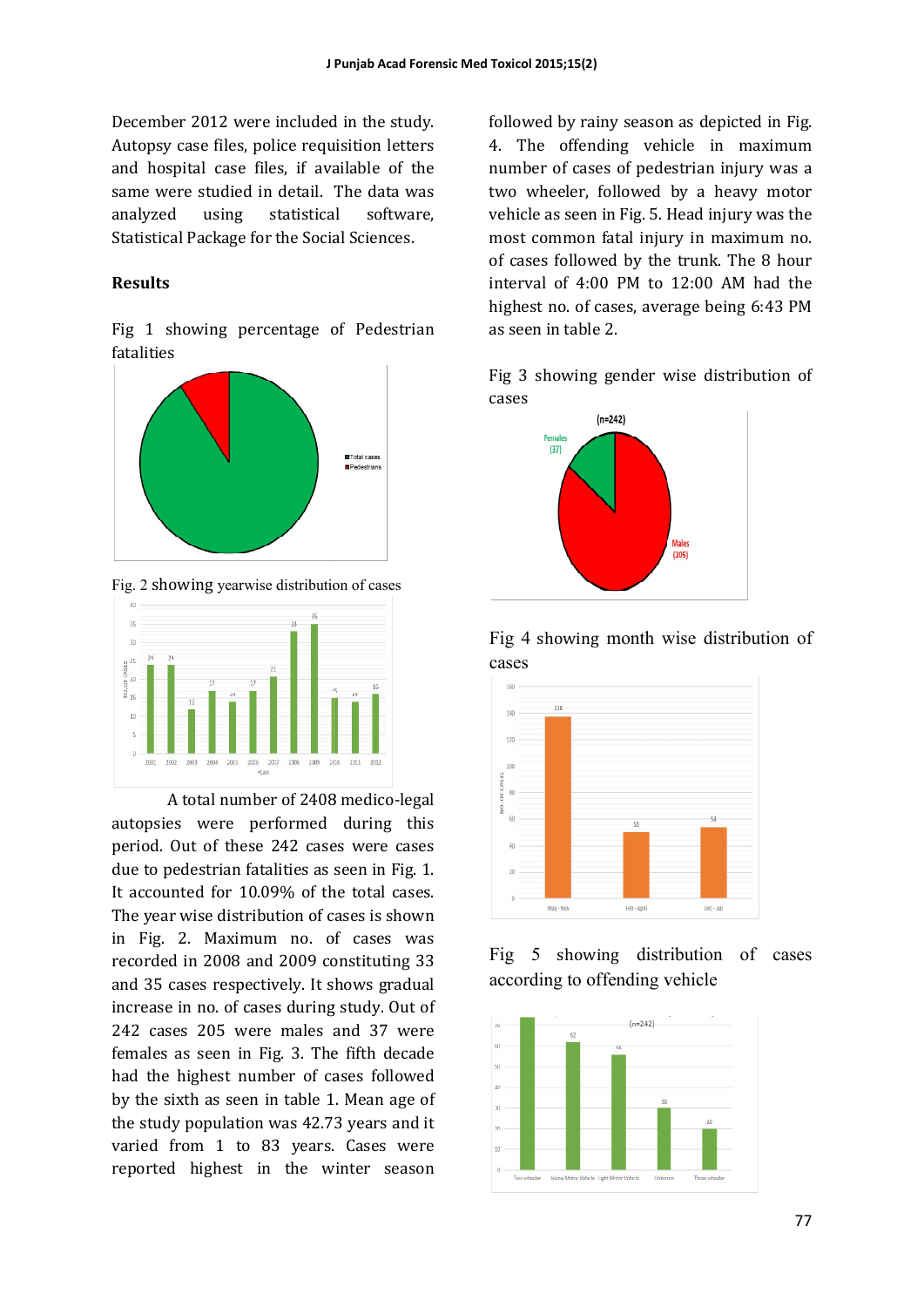## **Discussion**

Pedestrian injuries contribute to majority of fatalities. This can be understood by the fact that, walking essentially remains an important mode of transport in south India. Majority of roads here lack sidewalks, crosswalks and traffic signals leading to increased pedestrian injuries as well as fatalities. Also pedestrian injuries may increase by hawking on the sidewalks and on the road, social and religious processions on the road which are very much prevalent in this region.

No. of male pedestrian fatalities predominated in our study. Similar findings were observed in various studies  $[2, 3, 4]$ . This can be explained by the fact that males being the working category use roads more for walking and transport from one place to another as compared to females.

Fifth decade had the highest no. of cases; this is because this age group prefers walking as a means of transport for short distances. Plus people in the fifth decade are the part of main working group in this area increasing their risk of exposure.

The highest no. of cases in our study was reported during the period from May to November which corresponds to the Rainy season i.e. (June to September), as rain starts early and continues till November in this part of the country. These findings differ from the findings of the study done by Kjetil  $S$  et al  $[5]$  where most of the cases were from the spring or summer season. In rainy season visibility is compromised because of rains both the pedestrians and the motorists are in a hurry to avoid the rains and the wet condition of the roads adds to the problem.

Motorcycle was the offending vehicle in highest no. of cases followed by heavy motor vehicles like bus, trucks and lorry. But studies done by Baldwin A  $[6]$ stated that the Heavy motor vehicle as the offending vehicle in highest no. of cases. This can be attributed to the fact that

motorcycle/two wheelers and buses are widely used as a means of transport in this area. 

Head injury was the most common fatal injury followed by the trunk as seen in table 3. These findings differed from the findings of the study done by Jean Louis Martin et al [7] which stated lower limb injuries as the most common pedestrian injury followed by the head. Whereas Longhitano et al  $[8]$ reported trunk as the most common site of pedestrian injury. This can be explained by fact that in western world countries heavy motor vehicles like mini vans, pickup trucks and SUV's are the most common mode of transport which corresponds to the level of trunk. Whereas in developing country like India two wheelers and Light motor vehicles like cars are preferred mode of transport.

The 8 hr time interval of 4:00 PM TO 12:00 AM had the highest no. of cases with an average time of 6:43 PM for this interval. Similar findings were observed by Derry D et al  $[9]$  and can be explained by the fact that twilight phase in the evening is a phase of reduced visibility. On the other hand these hours are the busiest as commuters are in a hurry to return home from their offices, colleges, schools and tuitions.

Safety/Preventive Measures:

The three E's of traffic safety  $$ education, enforcement, and engineering are the primary tools available for pedestrian injury prevention. The Global Road Safety Partnership strongly recommends road safety education of children worldwide. 

Regular eye and ear checkups have to be done for all in their fifth decade to have appropriate sensory inputs. In case of people with sensory deficits, they should always be accompanied by another healthy person when it comes to road safety.

Street lighting may prevent road traffic crashes, injuries, and fatalities for all roads [10]. It should be switched on by 6.30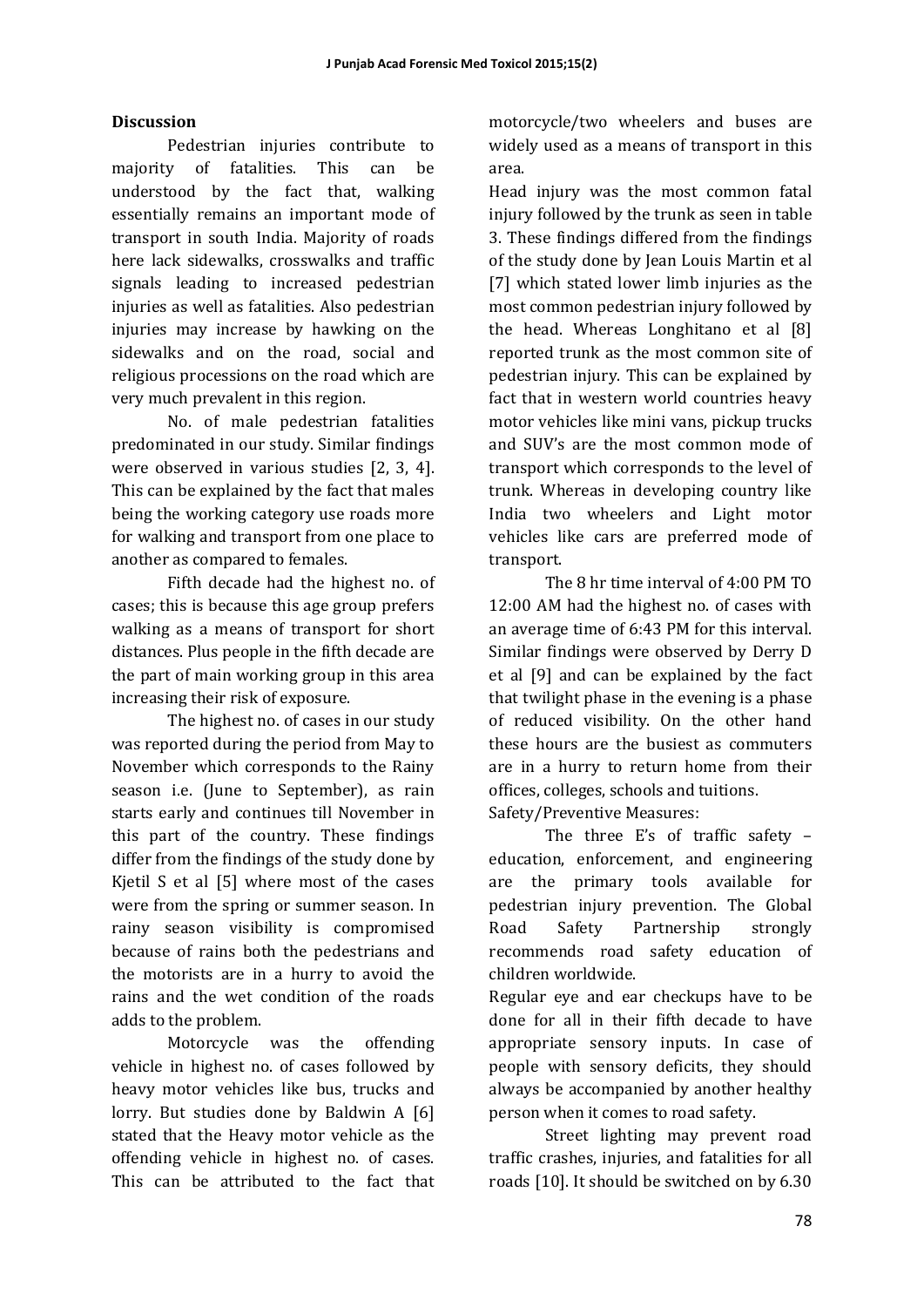pm as in our study maximum number of pedestrian related accidents occurred around 6.43 pm. 

Sidewalks and refuge islands are of interest to protect pedestrians from collisions with motor vehicles. Puffin (Pedestrian User Friendly Intelligent Crossing) can be used, which will reduce casualties in case of emergencies [11].

Increase awareness of road hazards promotes injury prevention (helmet use, conspicuity aids, etc.) The Global Road Safety Partnership recommends road safety education of children worldwide to reduce road traffic accidents [12]. Increase the perception of risk related to alcohol use when cycling or walking. To potentiate prevention of alcohol consumption, strict laws as to vigilance and punishment has to be passed towards drinking and driving. According to a review, alcohol ignition interlocks, prevent drivers from starting the engine if their blood alcohol concentration/ blood alcohol level is over the legal limit, appears to be effective when the device is installed in the vehicle of potential offenders [13].

# **Measures to reduce speed of motorized traffic**

It can be done by installing speed reducers in each vehicle determining. Sensors can be installed in the vehicle to detect pedestrians to reduce pedestrian accidents. Positioned at the front of the vehicle distance sensing and braking system will prevent injuries and save lives [14]. Research and development has to be concentrated on safer car fronts to reduce pedestrian fatalities. Exterior air bags can be installed in vehicles like car to cushion a collision with pedestrians, reducing fatalities [15].

Strategic road planning for the area based on vehicle density and population can reduce pedestrian fatalities. This initiative can be taken by the government to prevent

these mishaps. Speed humps and rumble strips can be used to calm the traffic in the built up areas [9].

Finally at the time of giving licence, people can be trained in First aid so as to decrease pedestrian fatalities. 

# **Conclusion**

Pedestrians consider that crash avoidance is up to motorists only. Walking in the street is often considered a common life activity carrying no particular hazard. But pedestrian can be at fault too.

Measures should be taken to segregate motorized and non-motorized road users, especially in locations where collisions are most likely to occur.

At the time of giving license people can be given training in first aid skills so that the victims are attended immediately in the post accidental period  $[16]$ .

# **Conflict of Interest**

None Declared.

## **Reference**

- 1. World Bank. Road Safety; 2007. Available at: http://www.worldbank.org/html/f pd/transport/roads/safety.htm Accessed 5 Mar. 2007
- 2. Odero W, Khayesi M, Heda PM. Road traffic injuries in Kenya: Magnitude, Causes and Status of Intervention. Inj Control Saf Promot 2003;10:53–61. PMID: 12772486
- 3. Peden M, Scurfield R, Sleet D, Mohan D, Hyder AA, Jarawan E et al, editors.World report on road traffic injury prevention. Geneva: World Health Organization. 2004. Available at: http://www.who.int/violence \_injury\_prevention

/publications/road\_traffic

/world\_report/en/index.html. Accessed Mar 18, 2015.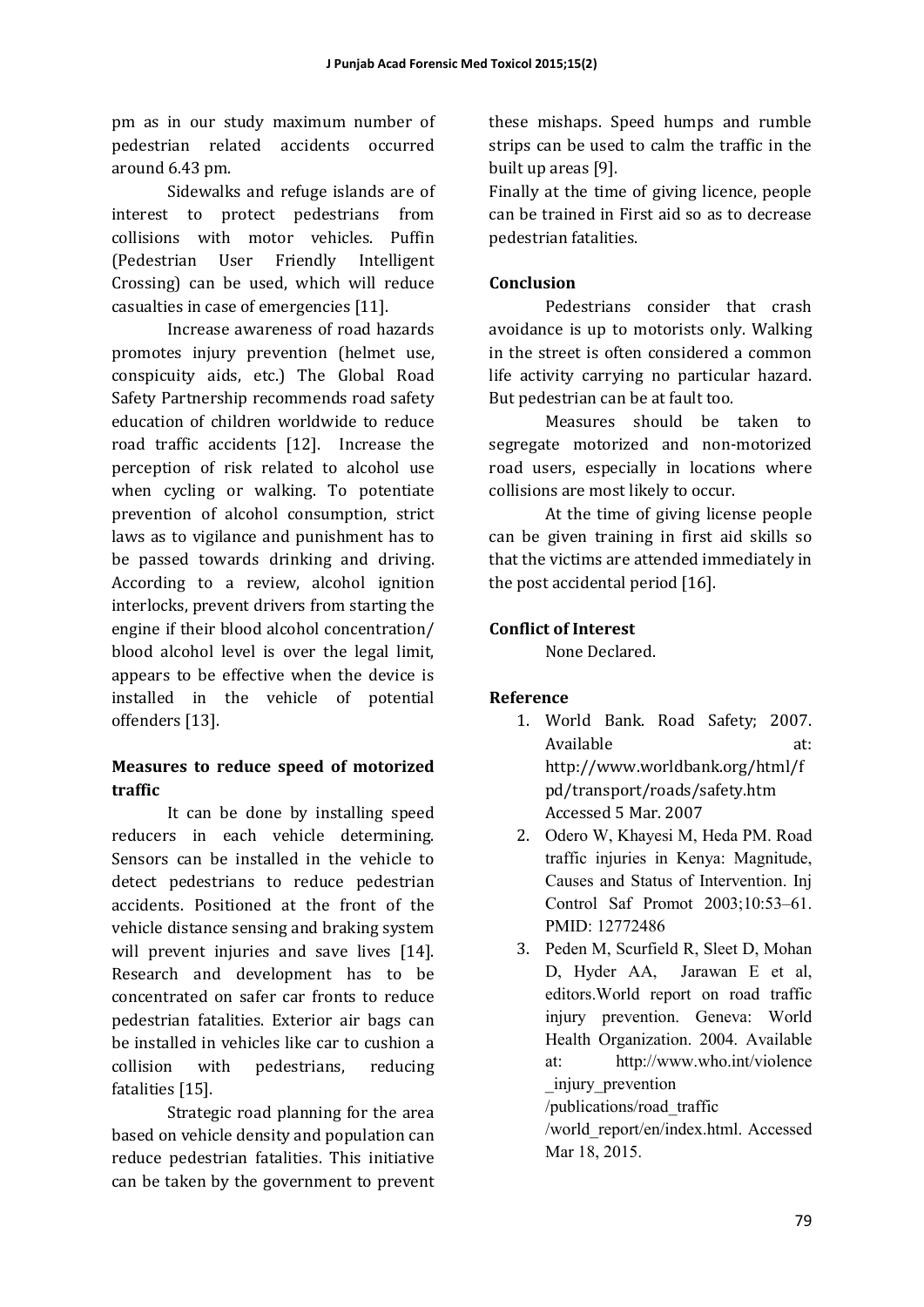- 4. Yee WY, Cameron PA, Bailey MJ. Road traffic injuries in the elderly. Emerg Med J 2006;23:42–46.
- 5. Soreide K, Krüger AJ, Ellingsen CL, Tjosevik KE. Pediatric trauma deaths are predominated by severe head injuries during spring and summer. Scandinavian I Traum. Resusci Emer Med 2009 Jan;1-9.
- 6. Baldwin A, Harris T, Davies G. Look right! A retrospective study of pedestrian accidents involving overseas visitors to London. Emerg Med J 2008 Dec; 25(12): 843-6. doi: 10.1136/emj.2007.057596
- 7. Martin JL, Lardy A, Laumon B. Pedestrian injury patterns according to car and casualty characteristics in france. Ann Adv Automot Med 2011;55:137-46
- 8. Van Rooij L, Bhalla K, Meissner M, Ivarsson J, Crandall J, Longhitano D, Takahashi Y, Dokko Y, Kikuchi Y. "Pedestrian crash reconstruction using multibody modeling with geometrically detailed, validated vehicle models and advanced pedestrian injury criteria," 2003. p. 19.
- 9. Derry JD, Ebel BE, Mock NC et.al. Pedestrians Injury Patterns in Ghana. Accid Anal Prev 2010 Jul;42(4):1080-8.
- 10. Beyer FR, Ker K. Street lighting for preventing road traffic injuries. Cochrane Database Syst Rev. 2009 Jan 21;(1):CD004728. doi: 10.1002/14651858.CD004728.pub2.
- 11. Traffic Signal Design Terminology. http://www.traffic-signaldesign.com/pedestrian\_facilities.ht m as accessed on 18th May, 2015.
- 12. Global Road Safety Partnership. www.grsproadsafety.org/ as accessed on 24 Nov 2014.
- 13. Willis C, Lybrand S, Bellamy N. Alcohol ignition interlock

programmes for reducing drink driving recidivism. Cochrane Database (2004) Syst Rev.CD004168 p. 

- 14. Mawson AR, Walley EK. Toward an Effective Long-Term Strategy for Preventing Motor Vehicle Crashes and Injuries. Int I Environ Res Public Health. 2014 Aug; 11(8): 8123-36.
- 15. Ferro S. Volvo's New Exterior Airbags Protect Pedestrians Available at: http://www.popsci.com/cars/articl e/2013-02/volvos-new-airbagsprotect-pedestrians-too. Accessed May18th, 2015.
- 16. Jha N, Srinivasa DK, Roy G, Jagdish S, Minocha RK. Epidemiological study of road traffic accident cases: A study from South India. Indian J Community Med 2004;29:20–5
	- Table 1 showing age wise distribution of cases (n=242)

| <b>Age Group</b> | No. of cases |
|------------------|--------------|
| $0 - 9$          | 17           |
| $10-19$          | 21           |
| $20 - 29$        | 38           |
| 30-39            | 27           |
| 40-49            | 53           |
| 50-59            | 39           |
| 60-69            | 33           |
| 70-79            | 15           |

Table 2 showing distribution of cases according to the time of incident (Mean = 6:43 PM)

| <b>Timings</b>          | No. of cases |
|-------------------------|--------------|
| $12:00$ AM $-$ 08:00 AM | 32           |
| $08:00$ AM $- 04:00$ PM | 72           |
| $04:00$ PM $- 12:00$ AM | 131          |

Table 3 showing distribution of cases according to Fatal Injury (n=242)

| <b>Fatal Injury</b> | No. of cases |
|---------------------|--------------|
| Head                | 185          |
| Trunk               | 24           |
| Polytrauma          | 16           |
| Limbs               | 14           |
| <b>Others</b>       | ς            |
|                     |              |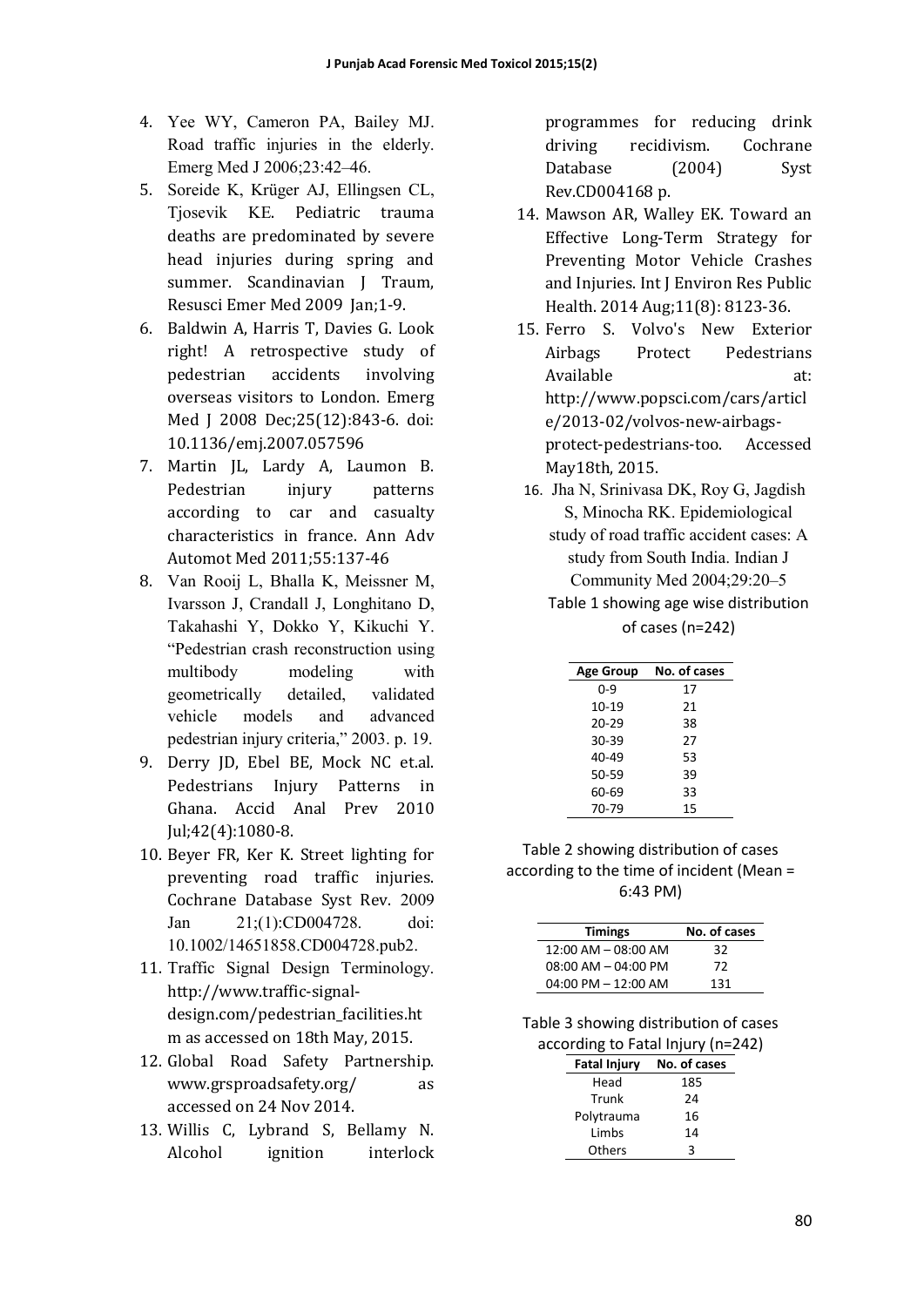#### Original Research Paper **FACTORS AFFECTING ESTIMATION OF TIME SINCE DEATH BY RIGOR MORTIS**

**Oberoi SS, Additional Professor,** \* **Singh P. Senior Resident.** \* **Aggarwal AD, Associate Professor,** \* **Walia DS**, Assistant Professor, \* **Bhullar DS**, Assistant Professor, \* Aggarwal KK, Professor & Head, \*

\*Forensic Medicine Department, Govt. Medical College, Patiala, Punjab 

| <b>Article history</b>                                       | <b>Abstract</b>                                            |                                                                                                                                                                                   |  |  |
|--------------------------------------------------------------|------------------------------------------------------------|-----------------------------------------------------------------------------------------------------------------------------------------------------------------------------------|--|--|
| Received Oct 01, 2015                                        |                                                            | One of the most difficult features of rigor mortis to                                                                                                                             |  |  |
| Recd. in revised form Dec 25, 2015                           |                                                            | explain is the great variation in the interval between death                                                                                                                      |  |  |
| Accepted on. Dec 25, 2015                                    |                                                            | and the first signs of stiffening in the muscles. This study                                                                                                                      |  |  |
| Available online Jan 01, 2016                                |                                                            | was conducted with an objective to determine the order of                                                                                                                         |  |  |
| Corresponding author                                         |                                                            | appearance of rigor mortis in different body parts and its<br>relation to age, built and season. Earliest onset of rigor<br>mortis was seen in 1-2 hours after death with maximal |  |  |
| Dr. A. D. Aggarwal                                           |                                                            | onset interval being 4-5 hours. Most of the cases showed                                                                                                                          |  |  |
| Phone: +91- 9815652621                                       | onset of rigor mortis in eyelids in 3-4 hours, jaws in 4-5 |                                                                                                                                                                                   |  |  |
|                                                              |                                                            | hours, neck muscles in 6-7 hours, upper limbs in 8-9                                                                                                                              |  |  |
| Email: toakashdeep@gmail.com                                 | hours, lower limbs in 10-11 hours, finger & toes in 11-12  |                                                                                                                                                                                   |  |  |
|                                                              | hours. Children and elderly had early onset, development   |                                                                                                                                                                                   |  |  |
|                                                              |                                                            | and passing off of rigor mortis as compared to adults.                                                                                                                            |  |  |
|                                                              | Thin-built persons also had early onset, development and   |                                                                                                                                                                                   |  |  |
|                                                              | passing off of rigor mortis as compared to well-built      |                                                                                                                                                                                   |  |  |
|                                                              | persons. Summers showed early onset, development and       |                                                                                                                                                                                   |  |  |
|                                                              |                                                            | passing off of rigor mortis as compared to winters.                                                                                                                               |  |  |
| Keywords:<br>Rigor,<br>Post-mortem.<br>Stiffening, Rigidity. | Muscles.<br>Death,                                         | ©2015 JPAFMAT. All rights reserved                                                                                                                                                |  |  |

## **Introduction**

Rigor mortis (death stiffening or cadaveric rigidity) is a state of stiffening of muscles, after death, with slight shortening of the fibres.[1] After death, the muscles of the body pass through three stages:  $(i)$ Primary relaxation or flaccidity, (ii) Rigor mortis or cadaveric rigidity, (iii) Secondary flaccidity. Rigor mortis appears in involuntary muscles; the myocardium becomes rigid in an hour.[1] Classically, rigor is said to develop sequentially but this is by no means constant, symmetrical or regular. Ante-mortem exertion usually causes rigor to develop first in the muscles used in the activity. Typically, rigor is first apparent in the small muscles of the eyelids, lower jaw and neck, followed by the limbs, involving first the small distal joints of the

hands and feet and then the larger proximal joints of the elbows, knees and the shoulders and hips.[2]

The rigidity of the muscle is at its maximum, when the level of ATP is reduced to 15%.<sup>[3]</sup> Simultaneously, there will be a rise in lactic acid and hydrogen ion concentration due to glycolysis. When lactic acid concentration reaches a level of  $0.3\%$ , muscles go into an irreversible state of contraction known as rigor mortis. Rigor persists until decomposition of the proteins of the muscle fibres makes them incapable of any further contraction. The muscles then soften and relax.<sup>[1]</sup>

At high atmospheric temperature rigor mortis comes early and passes off early. In cold atmospheric conditions it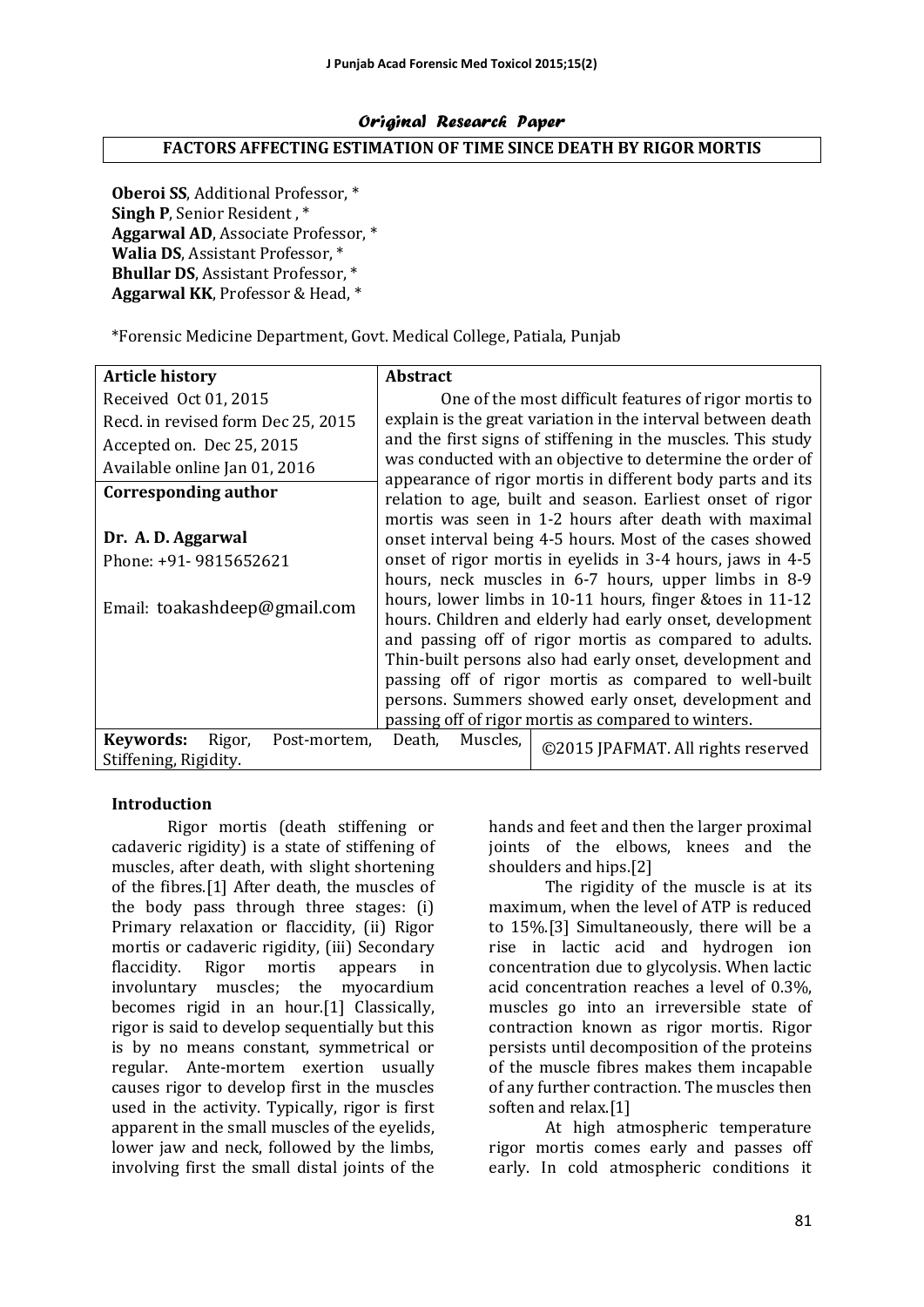comes late and stays longer. In temperate climates it may take two to three hours to develop. In India, it usually commences in one to two hours after death.<sup>[4-6]</sup>

The onset is slower, and the duration longer in those cases where the muscles have been healthy and at rest before death than in those cases where the muscles have been feeble and exhausted. Rigor mortis is said not to occur in the body of an immature foetus of less than seven months.[5] In healthy adults, it develops slowly but is well- marked and lasts longer, while in children and old people it is feeble and rapid.<sup>[1]</sup>

## **Material and Methods**

Material for the present study comprised of 175 cases brought to Mortuary of the Rajindra Hospital, Patiala. The dead bodies comprised hospital deaths and deaths in the jurisdiction of Patiala subdivision. The study comprised recording of the particulars of the deceased age, sex, muscular state (built), atmospheric conditions, temperature. Particulars of the deceased were collected from police and relatives of the deceased, including information regarding name, age, sex, address, religion, occupational status. The cases of instantaneous death (cadaveric spasm) which were 5 and bodies kept in cold chambers which were 20 were not included in the present study. So results are calculated from data of 150 cases.

## **Observations**

The present study was undertaken to estimate time since death by rigor mortis to note the effect of following on the onset and duration of rigor mortis. The following observations were drawn as per table 1 to 10. 

## **Discussion**

**Order of appearance of Rigor Mortis in different parts of body:** Our study showed that minimum duration of onset of rigor mortis in eyelids was between 1-2hours and maximum was 4-5 hours with an average of 2.73 hours. Minimum duration of onset in jaws was between 3-4 hours and maximum between 5 to 6 hours with an average of 4.49 hours. Minimum

duration of onset in neck muscles was 4-5 hours and maximum 7-8 hours with an average of 6.08 hours. Minimum duration of onset in upper limbs was between 6-7 hours and maximum 9-10 hours with an average of 7.90 hours. In lower limbs, minimum duration was 8¬9hours and maximum 11-12 hours with an average of 9.96hours. In Fingers & Toes, minimum duration was 10-11 hours and maximum 11-12hours with an average of 11.05 hours. This observation is in agreement with the findings of Camps.[7] 

**Rigor Mortis in relation to Age:** As is evident from Table-2 minimum duration of onset of rigor mortis in children was between 1 to 2 hours and maximum duration was between 3 to 4 hours with an average of 2.61 hours. Minimum duration of onset in elderly was between  $1$  to  $2$  hours and maximum between 3 to 4 hours with an average of 2.5 hours. Minimum duration of onset in adults was between  $2$  to  $3$  hours and maximum between 4 to 5 hours with an average of 3.8 hours. This observation is in agreement with the findings of Mathiharan and Patnaik.<sup>[5]</sup>

As in evident from Table-3 minimum duration of complete development of rigor mortis in children was between 7 to 8 hours and maximum 11 to 12 hours with an average of 9.93 hours. Minimum duration of complete development of Rigor Mortis in elderly was between 7 to 8 hours and maximum duration was between 11 to 12 hours with an average of 9.45 hours. Minimum duration in adults was  $8$  to  $9$ hours and maximum was 11 to 12 hours with an average of 10.7 hours. This observation is in agreement with Mant. $[8]$ 

As in evident from Table-4 minimum duration of passing off of rigor mortis in children <18 vrs. was between  $18$ -24 hours and maximum duration was between 30-36hours with an average of 28.33 hours Minimum duration of passing off of rigor mortis in elderly was between 18-24hours and maximum duration was between 30-36 hours with an average of 27.81 hours. Minimum duration in adults was between 18-24 hours and maximum duration was between 36-42hours with an average of 31.5hours. This observation is in agreement with the findings of Reddy.[1]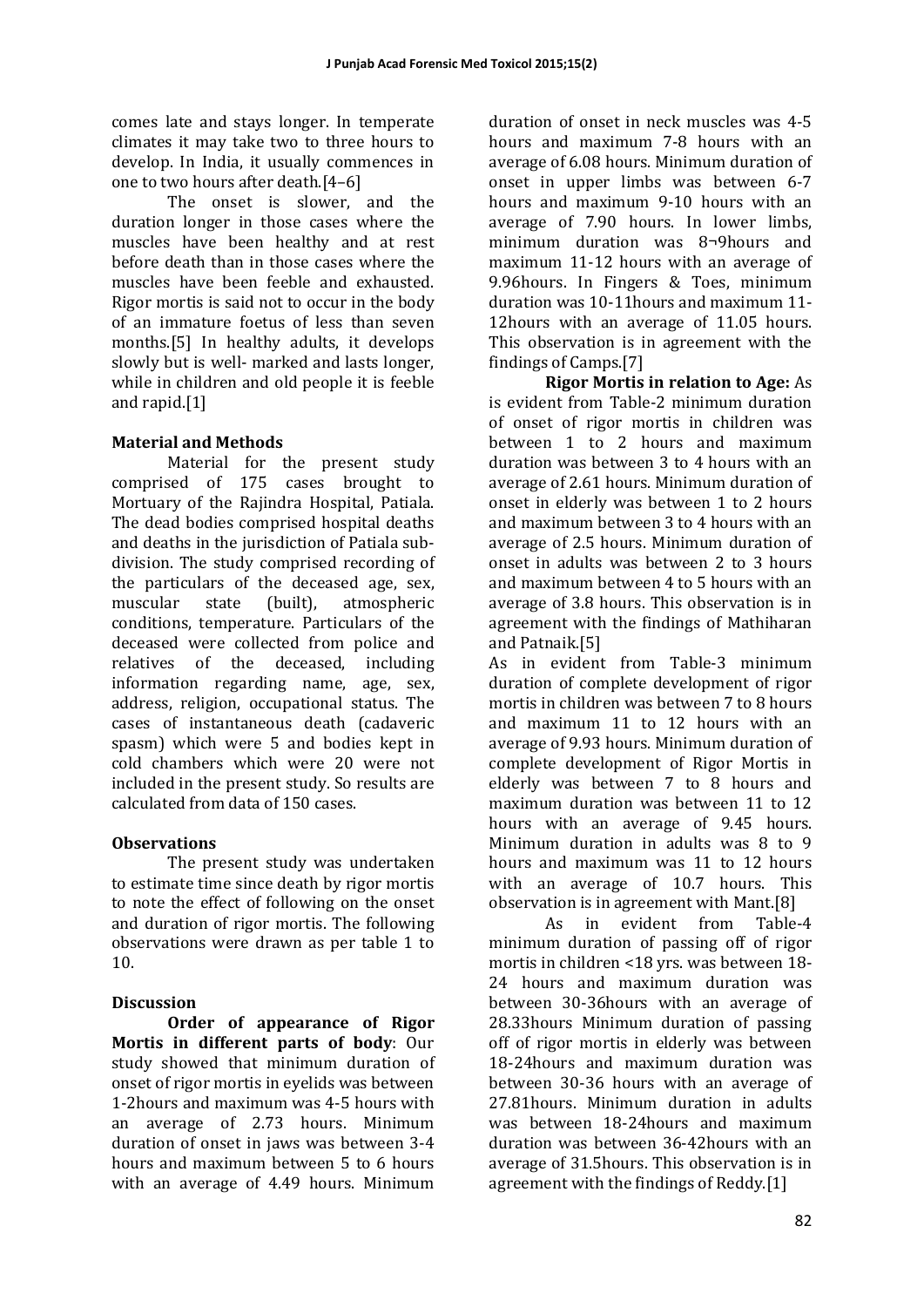**Rigor Mortis in relation to build:**  As in evident from Table-5minimum duration of onset of rigor mortis in thin built persons was between 1-2hours and maximum duration was between 4-5 hours with an average of 2.63 hours. Minimum duration in well-built was between 1-2hours and maximum duration was between 5-6 hours with an average of 3.34hours. This observation is authenticated by many workers including Dogra and Rudra, Mathiharan and Patnaik and Reddy. $[1, 5, 9]$ 

As in evident from Table-6 minimum duration of full development of rigor mortis in thin built was between 7-8hours and maximum duration was between 11-12hours with an average of 9.52hours.Minimum duration in well-built was between 8-9hours and maximum duration was between 11-12hours with an average of 10.65hours. This observation is in agreement with Mathiharan and Patnaik.[5] 

As is evident from Table-7 minimum duration of passing off of rigor mortis in thin built was between 18-24hours and maximum duration was between 30-36hours with an average of 29.42hours. Minimum duration in well-built was between 24-30hours and maximum duration was between 36-42hours with an average of 32.89hours. This observation is in agreement with Nandy.[4]

**Rigor Mortis in relation to**  seasonal variation: As is evident from Table-8 minimum duration of onset rigor mortis in winters was between 2-3hours and maximum duration was between 5-6hours with an average of 3.47hours. Minimum duration in summers was between 1-2hours and maximum duration was between 4-5hours with an average of 2.96 hours. This observation is authenticated by many workers including Mant and Nandy.[4, 8]

As is evident from Table-9 minimum duration of full development of rigor mortis in winters was between 8-9hours and maximum duration was between 11-12hours with an average of 10.85hours. Minimum duration in summers was between 8-9hours and maximum duration was between 11-12hours with an average of 9.61hours. This observation is in agreement with Mathiharan and Patnaik.[5]

As is evident from Table-10 minimum duration of passing off of rigor mortis in winters was between 24-30hours and maximum duration was between 36-42hours with an average of 32.4hours. Minimum duration in summers was between 18-24hours and maximum duration was between 30-36hours with an average of 30.6hours. This observation is in agreement with Camps.[7]

# **Conclusion**

Rigor mortis starts various body parts in sequential order. Eyelids were involved first of all followed by jaws & neck muscles. Then upper limbs followed by lower limbs and lastly fingers & toes were involved. Development of rigor mortis occurs earlier in children up to 18years  $\&$ elderly >45 years as compared to adults in age group of 18-45 years. Rigor mortis passed off completely earlier in children up to 18 years and elderly >45 years as compared to adults in age group of 18-45 years. Development of rigor mortis was earlier in thin built as compared to well built. Development of rigor mortis was earlier in summers as compared to winters. Rigor mortis passed off completely earlier in summers as compared to winters.

# **Conflict of Interest**

None declared.

# **References**

- 1. Reddy K. Death and its causes. In: Essentials of Forensic Medicine and Toxicology. 22nd ed. Hyderabad: K Suguna Devi; 2003. p. 108-21.
- 2. Shapiro HA. Medico-legal mythology — Some popular forensic fallacies. J Forensic Med. 1954;1:144–69.
- 3. Bate-Smith EC, Bendall JR. Factors determining the time course of rigor mortis. J Physiol. 1949 Dec 15;110(1-2):47–65.
- 4. Nandy A. Death and postmortem changes. In: Principles of Forensic Medicine: Including Toxicology. 2nd ed. Calcutta, India: New Central Book Agency; 2005. p. 133-73.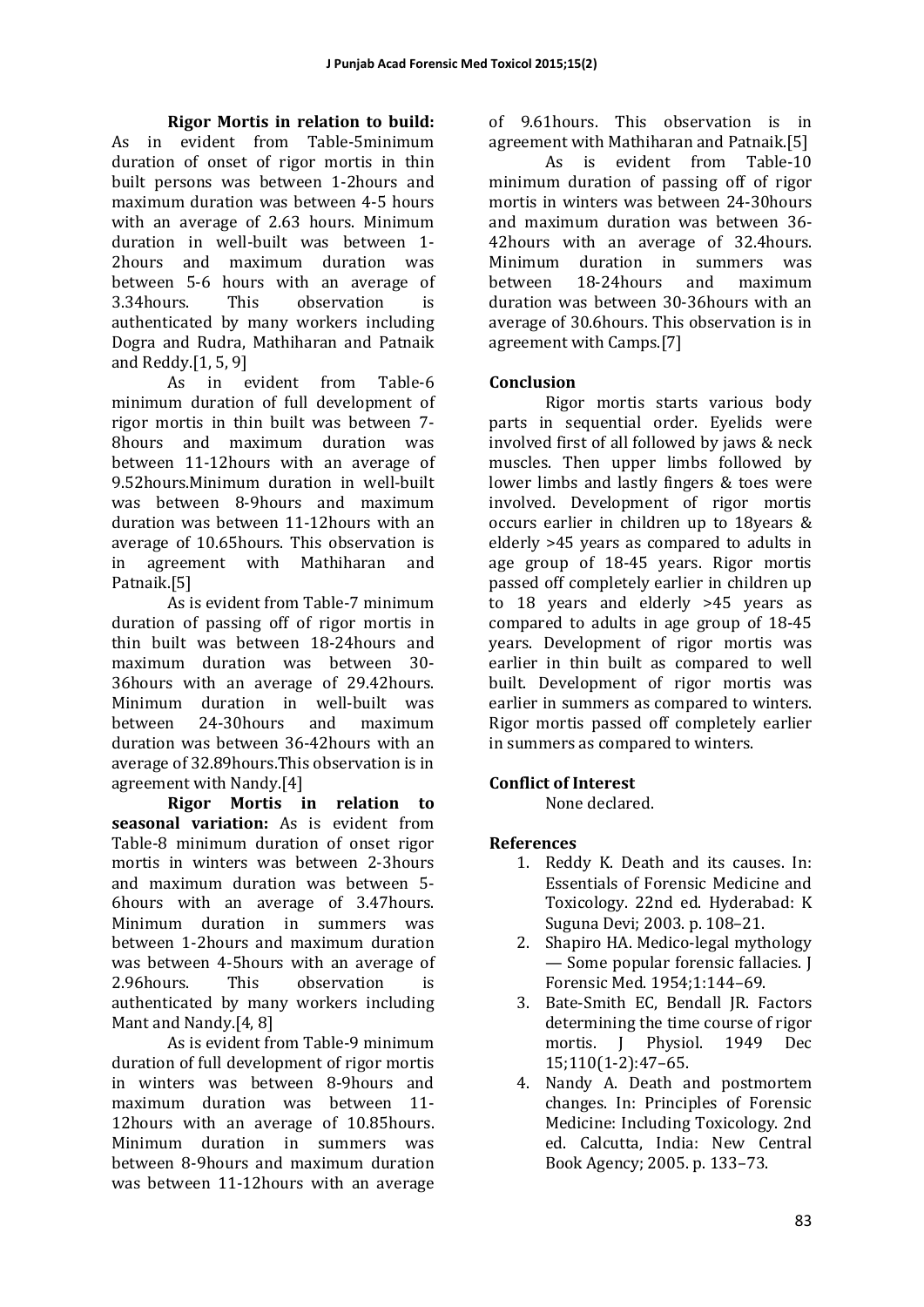- 5. Mathiharan K, Patnaik AK. Postmortem changes and time since death. In: Modi's Medical Jurisprudence and Toxicology. 23rd ed. New Delhi: LexisNexis Butterworths India; 2005. p. 423-62.
- 6. Krompecher T. Experimental evaluation of rigor mortis. V. Effect of various temperatures on the evolution of rigor mortis. Forensic Sci Int. 1981 Feb;17(1):19-26.
- 7. Camps F, Robinson A, Lucas B. Changes after death. In: Gradwohl's Legal Medicine. 3rd ed. Chicago: John Wright; 1976. p. 78-100.
- 8. Thurston G. Death. In: Mant A, editor. Taylor's Principles and Practice of Medical Jurisprudence. 13th ed. New Delhi: Churchill Livingstone; 2000. p. 29-38.
- 9. Dogra T, Rudra A. Forensic Thanatology  $-$  I. Examination of the Dead. In: Lyon's Medical Jurisprudence and Toxicology. 11th ed. Delhi: Delhi Law House; 2005. p. 707–40.

| Table 1 showing onset of Rigor Mortis in Various Body |
|-------------------------------------------------------|
| <b>Parts in Relation to Time</b>                      |

| Site of Rigor | Time after death | No.of | Percentage |
|---------------|------------------|-------|------------|
| Mortis        | (inhours)        | cases |            |
| Eyelids       | $0 - 1$          | 0     | 0%         |
|               | $1 - 2$          | 9     | 6%         |
|               | $2 - 3$          | 58    | 38.66%     |
|               | $3-4$            | 76    | 50.66%     |
|               | 4-5              | 7     | 4.66%      |
| Jaws          | $3 - 4$          | 15    | 10%        |
|               | $4 - 5$          | 121   | 80.66%     |
|               | 5-6              | 14    | 9.33%      |
| Neck Muscle   | $4 - 5$          | 6     | 4%         |
|               | $5 - 6$          | 60    | 40%        |
|               | $6 - 7$          | 75    | 50%        |
|               | 7-8              | 9     | 6%         |
| Upper Limbs   | $6 - 7$          | 15    | 15%        |
|               | $7 - 8$          | 35    | 35%        |
|               | $8-9$            | 45    | 45%        |
|               | 9-10             | 5     | 5%         |
| Lower Limbs   | $8-9$            | 15    | 10%        |
|               | $9 - 10$         | 60    | 40%        |
|               | $10 - 11$        | 62    | 41.33%     |
|               | 11-12            | 13    | 8.66%      |
| Finger &      | $10 - 11$        | 70    | 46.66%     |
| Toes          | 11-12            | 80    | 53.33%     |

| Table 2 showing onset of Rigor Mortis in Relation to Age |
|----------------------------------------------------------|
|----------------------------------------------------------|

|           | o            |               | -  |               |    | -             |  |
|-----------|--------------|---------------|----|---------------|----|---------------|--|
| Time      | Children <18 |               |    | Adults 18-45  |    | Elderly >45   |  |
| ofOnset   | yrs.         |               |    | yrs.          |    | yrs.          |  |
|           | n            | $\frac{0}{0}$ | n  | $\frac{0}{0}$ | n  | $\frac{0}{0}$ |  |
| 0-1 hours |              |               |    |               |    |               |  |
| 1-2hours  | 3            | 11.11         |    |               | 3  | 10.00         |  |
| 2-3hours  | 18           | 66.66         | 9  | 9.68          | 23 | 76.67         |  |
| 3-4hours  | 6            | 22.23         | 46 | 49.46         | 4  | 13.33         |  |
| 4-5hours  |              |               | 38 | 40.86         |    |               |  |
| 5-6hours  |              |               |    |               |    |               |  |
| Total     | 27           | 100           | 93 | 100           | 30 | 100           |  |

| Table 3 showing complete Development of Rigor Mortis |
|------------------------------------------------------|
|                                                      |

| in Relation to Age |              |       |              |       |               |       |  |
|--------------------|--------------|-------|--------------|-------|---------------|-------|--|
| Time               | Children <18 |       | Adults 18-45 |       | Elderly >45   |       |  |
| ofOnset            |              | yrs.  | yrs.         |       | yrs.          |       |  |
|                    | n            | $\%$  | n            | n     | $\frac{0}{0}$ | N     |  |
| 4-5hours           |              |       |              |       |               |       |  |
| 5-6hours           |              |       |              |       |               |       |  |
| 6-7hours           |              |       |              |       |               |       |  |
| 7-8hours           | 3            | 11.11 |              |       | 2             | 6.06  |  |
| 8-9hours           | 5            | 18.52 | 3            | 3.33  | 7             | 21.21 |  |
| 9-10hours          | 14           | 51.85 | 12           | 13.33 | 19            | 57.57 |  |
| $10-$              | 3            | 11.11 | 30           | 33.33 | 3             | 9.09  |  |
| 11hours            |              |       |              |       |               |       |  |
| $11 -$             | 2            | 7.41  | 45           | 50.00 | 2             | 6.06  |  |
| 12hours            |              |       |              |       |               |       |  |
| Total              | 27           | 100   | 90           | 100   | 33            | 100   |  |
|                    |              |       |              |       |               |       |  |

**Table 4 showing passing Off Of Rigor Mortis In Relation** 

| To Age              |    |               |    |               |    |               |
|---------------------|----|---------------|----|---------------|----|---------------|
| Time of             |    | Children      |    | Adults 18-    |    | Elderly >45   |
| completely          |    | $<$ 18 yrs.   |    | 45 yrs.       |    | yrs.          |
| passed              | n  | $\frac{0}{0}$ | n  | $\frac{0}{0}$ | n  | $\frac{0}{0}$ |
| off state of        |    |               |    |               |    |               |
| <b>Rigor Mortis</b> |    |               |    |               |    |               |
| 18-24hours          | 3  | 11.11         | 1  | 1.67          | 3  | 9.09          |
| $24-30$ hours       | 15 | 55.55         | 16 | 26.66         | 22 | 66.66         |
| 30-36hours          | 9  | 33.33         | 40 | 66.66         | 8  | 24.24         |
| 36-42hours          |    |               | 3  | 5.00          |    |               |
| 42-48hours          |    |               |    |               |    |               |
| Total               | 27 | 100           | 90 | 100           | 33 | 100           |

# **Table 5 showing onset of Rigor Mortis in Relation**

|               |    | toBuild    |    |            |  |
|---------------|----|------------|----|------------|--|
| Time of Onset |    | Thin built |    | Well built |  |
|               | n  | $\%$       | n  | $\%$       |  |
| 0-1 hours     |    |            |    |            |  |
| 1-2hours      | 6  | 8.57       | 4  | 5.00       |  |
| 2-3hours      | 36 | 51.43      | 16 | 20.00      |  |
| 3-4hours      | 24 | 34.28      | 48 | 60.00      |  |
| 4-5hours      | 4  | 5.71       | 8  | 10.00      |  |
| 5-6hours      |    |            | 4  | 5.00       |  |
| Total         | 70 | 100        | 80 | 100        |  |
|               |    |            |    |            |  |

| Table 6 showing full Development of Rigor Mortis |    |               |            |               |  |  |
|--------------------------------------------------|----|---------------|------------|---------------|--|--|
| Time of full development of                      |    | Thin built    | Well built |               |  |  |
| <b>Rigor Mortis</b>                              | n  | $\frac{0}{0}$ | n          | $\frac{0}{0}$ |  |  |
| 4-5hours                                         |    |               |            |               |  |  |
| 5-6hours                                         |    |               |            |               |  |  |
| 6-7hours                                         |    |               |            |               |  |  |
| 7-8hours                                         | 3  | 4.41          |            |               |  |  |
| 8-9hours                                         | 8  | 11.76         | 5          | 6.10          |  |  |
| 9-10hours                                        | 46 | 67.65         | 14         | 17.07         |  |  |
| $10-11$ hours                                    | 7  | 10.29         | 27         | 32.93         |  |  |
| $11-12$ hours                                    | 4  | 5.88          | 36         | 43.90         |  |  |
| Total                                            | 68 | 100           | 82         | 100           |  |  |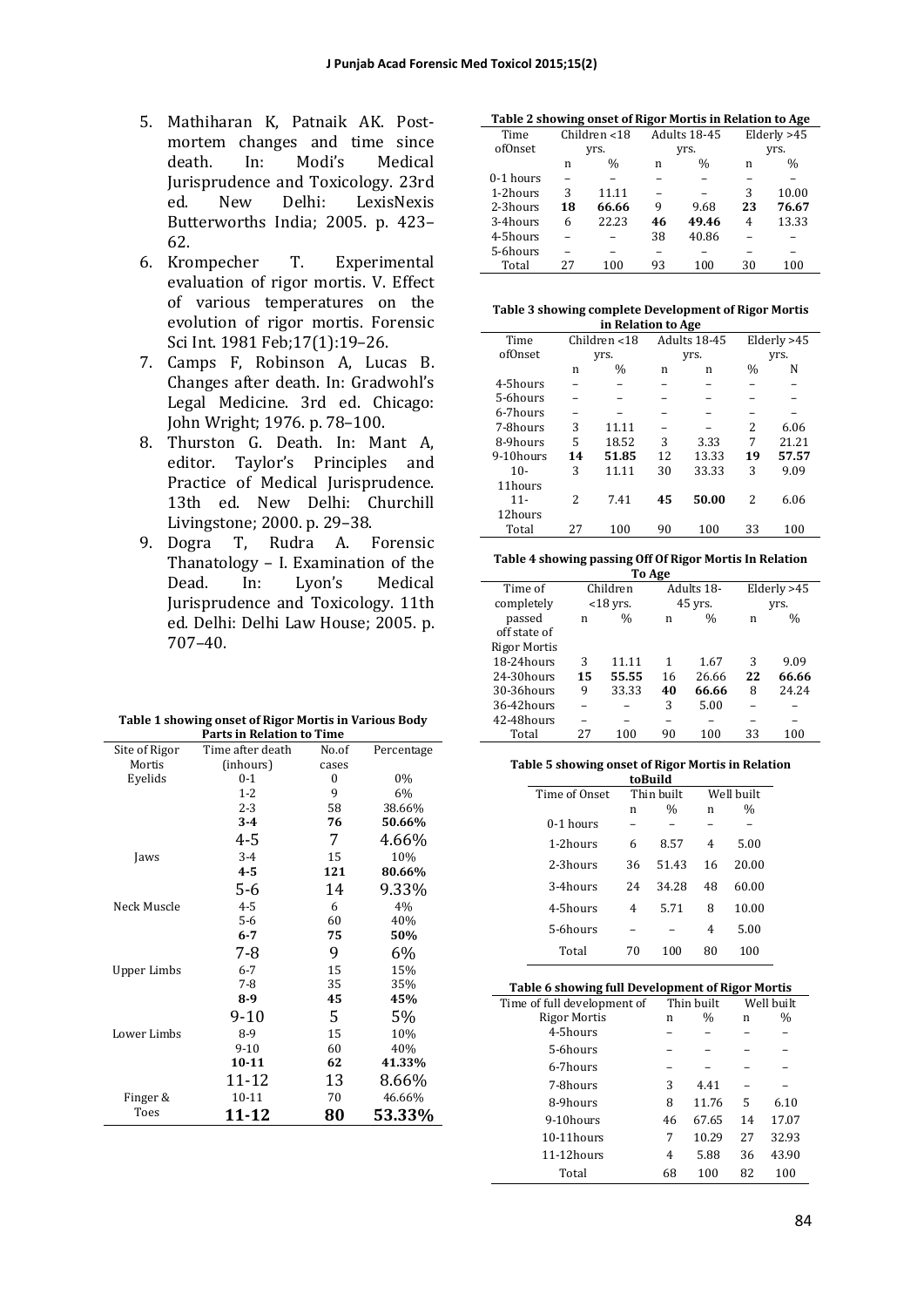| ---<br><b>To Built</b>        |    |               |    |            |  |
|-------------------------------|----|---------------|----|------------|--|
| Time of completely passed off |    | Thin built    |    | Well built |  |
| state of Rigor Mortis         | n  | $\frac{0}{0}$ | n  | $\%$       |  |
| 18-24hours                    | 3  | 4.41          |    |            |  |
| 24-30hours                    | 34 | 50.00         | 18 | 21.95      |  |
| 30-36hours                    | 31 | 45.59         | 50 | 60.97      |  |
| 36-42hours                    |    |               | 14 | 17.07      |  |
| 42-48hours                    |    |               |    |            |  |
| Total                         | 68 | 100           | 82 | 100        |  |

**Table 7 showing passing Off Of Rigor Mortis In Relation** 

#### **Table 8 showing onset of Rigor Mortis In Relation To Seasonal Variations**

|    |               |        | Summer        |  |  |
|----|---------------|--------|---------------|--|--|
| n  | $\frac{0}{0}$ | n      | $\frac{0}{0}$ |  |  |
|    |               |        |               |  |  |
|    |               | 10     | 11.11         |  |  |
| 10 | 16.67         | 43     | 47.78         |  |  |
| 38 | 63.33         | 27     | 30.00         |  |  |
| 8  | 13.33         | 10     | 11.11         |  |  |
| 4  | 6.67          |        |               |  |  |
| 60 | 100           | 90     | 100           |  |  |
|    |               | Winter |               |  |  |

#### **Table 9 showing full Development of Rigor Mortis In Relation To Seasonal Variation**

| Time of full development of | Winter |               | Summer |       |
|-----------------------------|--------|---------------|--------|-------|
| <b>Rigor Mortis</b>         | n      | $\frac{0}{0}$ | n      | $\%$  |
| 4-5hours                    |        |               |        |       |
| 5-6hours                    |        |               |        |       |
| 6-7hours                    |        |               |        |       |
| 7-8hours                    |        |               |        |       |
| 8-9hours                    | 2      | 5.00          | 20     | 22.22 |
| 9-10hours                   | 4      | 7.50          | 44     | 48.89 |
| 10-11hours                  | 22     | 35.00         | 18     | 20.00 |
| 11-12hours                  | 32     | 52.50         | 8      | 8.89  |
| Total                       | 60     | 100           | 90     | 100   |

#### **Table 10 showing passing Off Of Rigor Mortis In Relation To Seasonal Variation**

| Time of completely passed off |    | Winter        |    | Summer |
|-------------------------------|----|---------------|----|--------|
| state of Rigor Mortis         | n  | $\frac{0}{0}$ | n  | $\%$   |
| $18-24$ hours                 |    |               | 2  | 2.22   |
| $24-30$ hours                 | 15 | 25.00         | 36 | 40.00  |
| $30-36$ hours                 | 36 | 60.00         | 52 | 57.78  |
| $36-42$ hours                 | 9  | 15.00         |    |        |
| 42-48hours                    |    |               |    |        |
| Total                         | 60 | 100           | 90 | 100    |
|                               |    |               |    |        |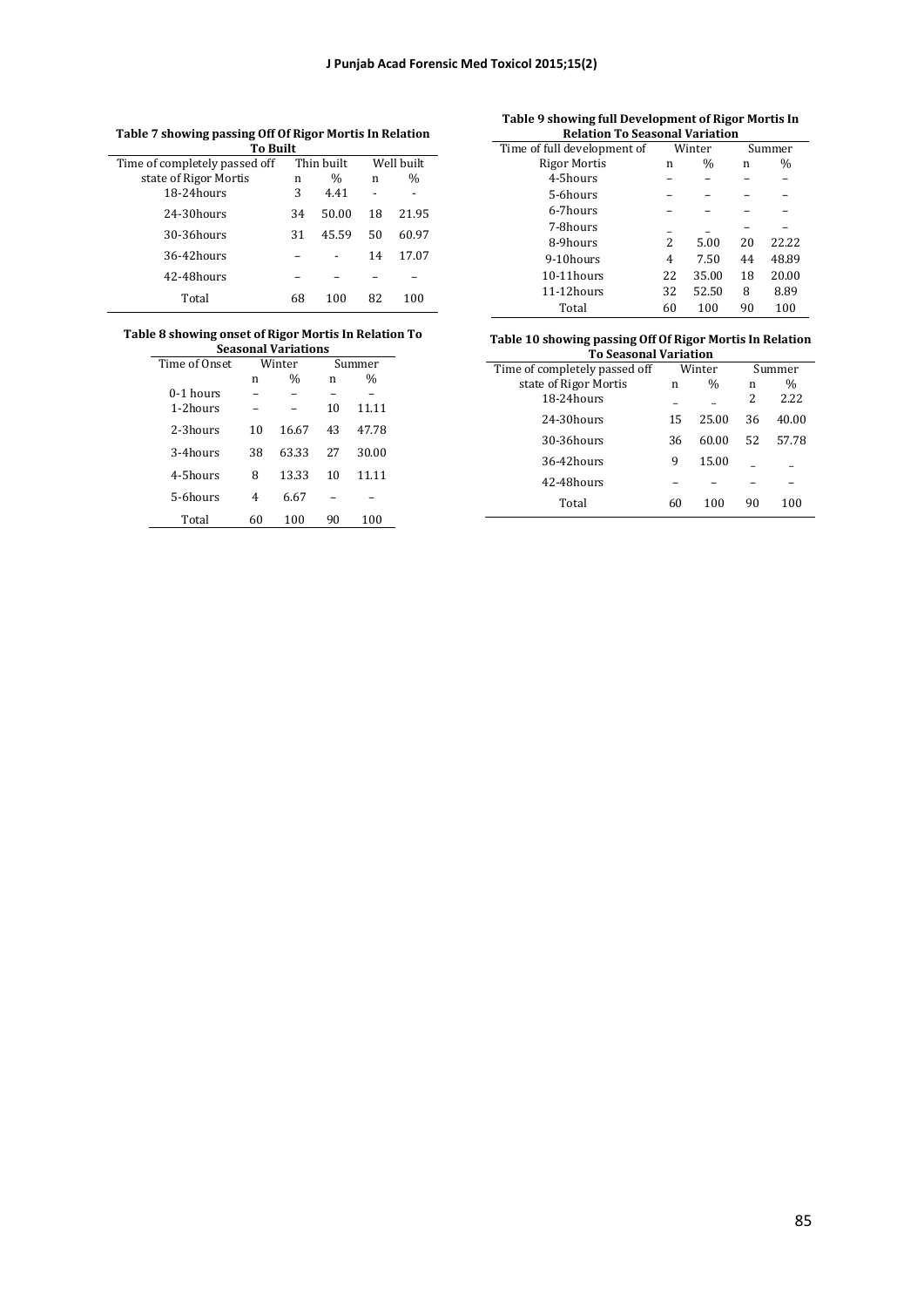#### Case Report **SCORPION BITE CAUSING HEMIPARESIS- A CASE REPORT**

Neki NS, Professor,  $*$ **Bhullar DS, Associate Professor (D), \*\* Sachdeva GS, Assistant Professor, \* Chandandeep, Junior Resident,** \* Pal H, Junior Resident, \* **Singh P, Senior Resident, \*** 

**\*** Department of Medicine, Government Medical College, Patiala, Punjab, India 

\*\* Department of Forensic Medicine and Toxicology, Government Medical College, Patiala, Punjab, India

| <b>Article history</b>                | <b>Abstract</b>                                             |                                                                |  |
|---------------------------------------|-------------------------------------------------------------|----------------------------------------------------------------|--|
| Received Oct 20, 2015.                |                                                             | The scorpion bite and its consequences are an                  |  |
| Recd. in revised form Dec 04, 2015    |                                                             | important public health problem in several parts of the        |  |
| Accepted on. Dec 12, 2015             |                                                             | world. It is particularly common in Southern and coastal       |  |
| Available online Jan 01, 2016.        |                                                             | parts of India. It represents a major clinical entity in these |  |
| <b>Corresponding author</b>           | parts of India causing significant mortality and morbidity. |                                                                |  |
|                                       |                                                             | Scorpion evenomation can lead to various clinical              |  |
| Dr. N. S. Neki                        | manifestations like cardiotoxicity, respiratory dysfunction |                                                                |  |
|                                       | and neurotoxicity. Cerebrovascular effects are rare but     |                                                                |  |
| Phone: +91- 9501029128                | lethal as they may mimic as hemiparesis. Despite            |                                                                |  |
| Email: drneki123@gmail.com            | advances in the treatment, the mortality remains high in    |                                                                |  |
|                                       | rural areas on account of access to medical facilities.     |                                                                |  |
| Keywords: Scorpian bite; Hemiparesis. |                                                             | ©2015 JPAFMAT. All rights reserved                             |  |

#### **Introduction**

Scorpion sting is an acute lifethreatening medical emergency of villagers. There are 1500 species of scorpions in India. Out of these Mesobuthus tamulus and Palamneus are of medical importance [1, 2]. Cardiovascular effects are particularly common following the stings by Indian red scorpion (Mesobuthus tamulus) [3]. Cerbrovascular manifestations may be a rare presentation of scorpion sting in India. About 94% of the accidents occur during the night at homes especially in rural areas and 88% do not require any hospitalization. During the day time, scorpions take shelter under back of trees, paddy husk, beddings and cresvices of windows and doors. Other important risk factors include conditions like, dryness, drought, deserts and heat [4].

The effects of the stings depend on the delivery dose of the scorpion, age of the offender, season and the size of the victim [5]. Scorpion stings locally cause intense pain, usually without local tissue injury. Systemic effects occur in a few patients,

depending on scorpion species involved and are caused by a variety of excitatory neurotoxins [6]. Male adults are most frequently stung by scorpions. However, envenomations are more severe in children in whom mortality is dramatically higher than adults [7]. The death can occur early due to cardiovascular collapse. A case of scorpion bite presenting as hemiparesis is reported here.

#### **Case report**

A 45 year old male patient, nonsmoker, non-alcoholic, non diabetic, labourer by profession suffered a scorpion bite on the lateral aspect of the left foot in the month of June while putting on his shoes without looking at it. The killed scorpion was not available for identification. Patient initially complained of mild local pain and paresis. On examination, he was hemodynamically stable. PR was 100 per minute: BP 138/92 mmHg. CVS, Respiratory system and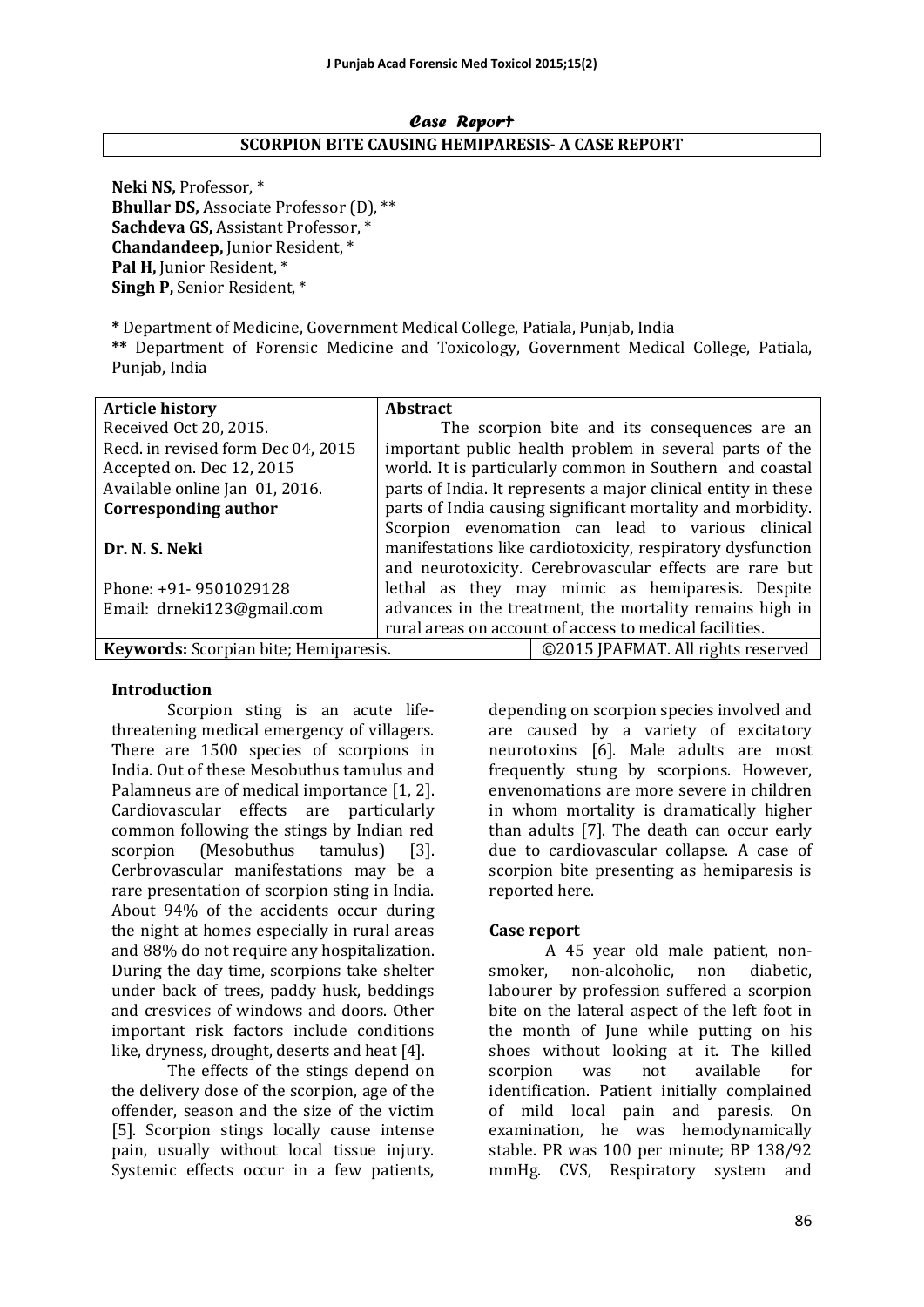abdominal examination were normal. He was treated initially with local analgesics and was kept under observation. After few hours he started having seizures. He also complained of weakness of left side of body which was of sudden onset and he was not able to move his left arm or leg, power was  $0/5$  in left upper and lower limbs, DTR exaggerated and planter response up, while 5/5 right upper and lower limbs, DTR normal & planter down.

Laboratory investigations revealed Hb of 8  $gm\%$ , TLC being  $9600/mm^3$ , DLC P70L30, Platelets were 1.8 lakhs/mm<sup>3</sup>. BT 10 minutes, CT 18 minutes, PT 30 sec(control 16 secs), BUN 32 mg%, Serum creatinine-1.0 mg%, Blood sugar-80 mg% Serum bilirubin-1.0 mg%, SGOT 34 units and SGPT 30 units. Urine examination revealed microscopic hematuria. D dimer was positive. ECG, Chest X ray and 2D echocardiography were normal. CT of brain revealed  $3.2 \times 3.4$  cm size hematoma in right basal ganglia (Fig. 1).

Based on the clinical findings and investigations, patient was diagnosed to be. a case of hemiparesis due to hemorrhagic stroke & was managed conservatively. Power improved over a period of a week to  $4/5$  from  $0/5$  in both right upper and lower limbs. He was discharged in satisfactory condition without and now on regular follow up.

Fig-1 showing CT brain showing intracerebral haemorrhage right basal ganglia 



## **Discussion**

In Asia epidemiological data on scorpion stings is scarce and the reported incidence is  $0.6\%$  [8]. Severity of poisoning depends on age, size of scorpion, season and time lapsed between sting and hospitalisation. Severe poisoning after a scorpion sting is characterized by serious complications, mainly cardiac. But neurological and respiratory complications also occur. CNS complications are very rare but lethal. It may present in either of two forms, like encephalopathy and stroke both of which are associated with high mortality rates. They are due to neurotoxic effects. And second presentation being stroke. Stroke [9] occurs as a result of rise in blood pressure due to autonomic storm which may rupture unprotected or diseased vessel resulting in hemorrhagic stroke, toxic myocarditis may precipitate arrhythmias and embolic stroke and associated blood coagulation changes including disseminated in travascular coagulation, vasculotoxic effect of venom causing damage to endothelial cells and vasculitis, catecholamine excess leads to severe vasoconstriction of the cerebral vessel.

Mesobuthus Tamulus may result in focal neurological manifestations like hemiparesis, hemiplegia or thrombotic stroke and the principal contributing factor for these manifestations is DIC [10]. Prevention lies in the frequent use of mosquito net & pestisides in an endemic areas of venomous sting. Vigorous shaking of clothing, bedding and shoes is recommended before putting them into use.

## **Conclusion**

The case described above was having hemiparesis due to DIC in view of prolonged BT, CT, PT, aPTT and decreased fibrinogen level. This is probably the first case reported from this area of the country to the best of our knowledge. It is a very rare manifestation but if not managed properly becomes lethal. Early hospitalisation is recommended. The aim of reporting this case is to create awareness about this manifestation

#### **Conflict of interest**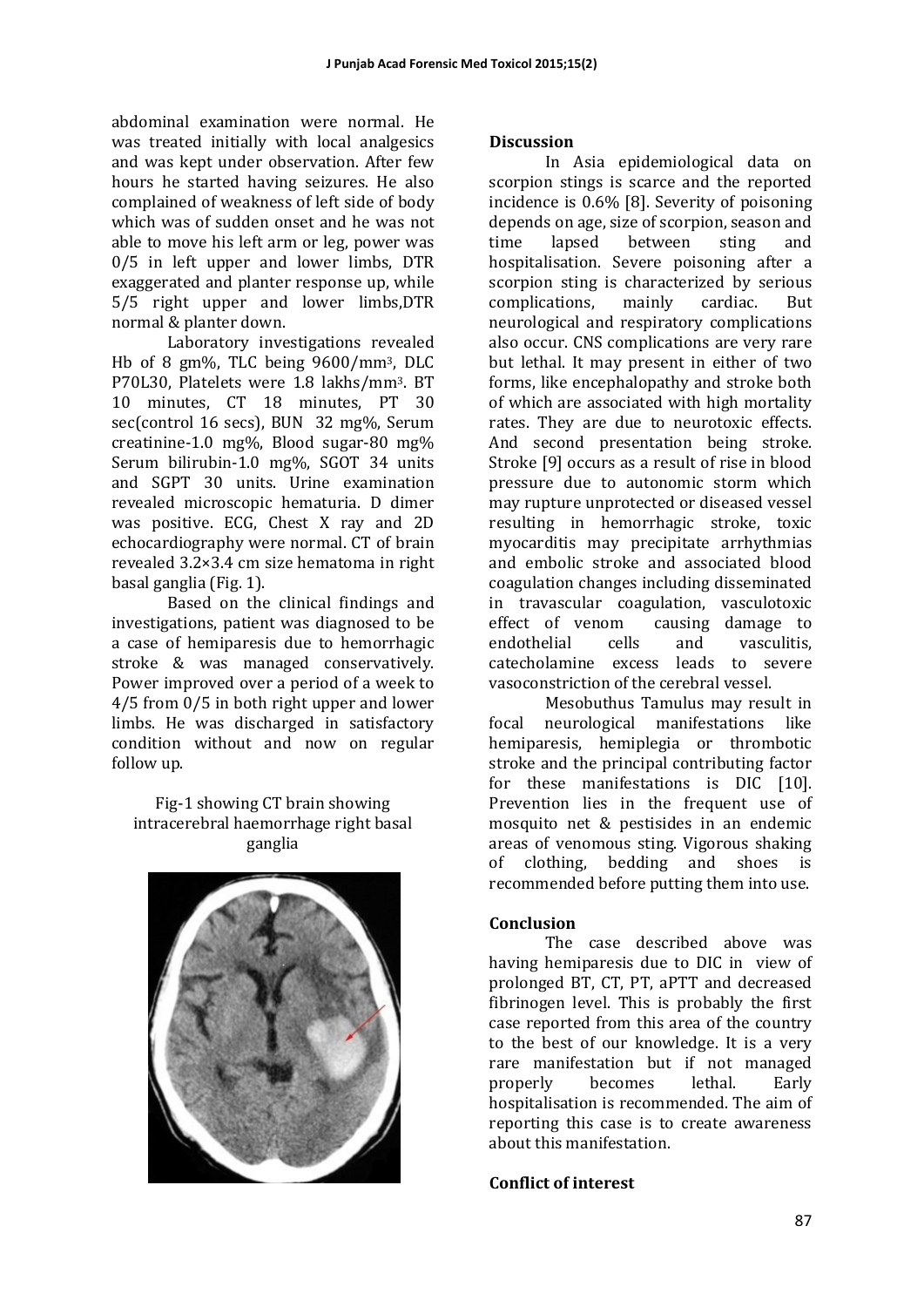None declared.

#### **Reference**

- 1. Bawaskar HS, Bawaskar PH. Sting by redscorpion (Buthustamulus) in Maharashtra State, India: A clinical study. Trans Roy Soc Med Hyg 1989;83:858-60.
- 2. Erfati P. Epidemiology, symptomatology and treatment of buthinae stings. In : Arthopod Venoms. Handbook of Experimental Pharmaco-logy. Ed. Bettini S. Springer-Verlag: New York; 1978. p. 312-15.
- 3. Bawaskar HS, Bawaskar PH. Indian red scorpion envenoming. Indian J Pediatr 1998;65:383-91.
- 4. Forrester MB, Stanley SK, Epidemiology of scorpion envenomations in Texas. Vet Hum Toxicol 2004;46:219-21.
- 5. Touloun O, Slimani T, Boumezzough A. Epidemiological survey of scorpion envenomations in southwestern

Morocco. I Venom Anim Toxins 2001;7:199-218. 

- 6. Gueron M, Yaron R. Cardiovascular manifestations of severe scorpion sting. Clinicopathologic correlations. Chest 1999;57:156–60.
- 7. Sofer S, Shahak E, Slonim A et al. Myocardial injury without heart failure following envenomation by scorpion Leiurus quinquestriatus in children. Toxicon 1991;29:382-5.
- 8. Chipparx JP, Goyffon M. Epidemiology of scorpionism: a global appraisal. Acta Trop 2008;107:71-9.
- 9. Thacker AK, Lal R, Misra M. Scorpion bite and multiple cerebral infarcts. Neurol India 2002;50:100-2.
- 10. Sarakar S, Bhattacharya P and Paswan A. Cerebrovascular manifestations and alteration of coagulation profile in scorpion sting; a case series. Indian I Crit Care 2008;12:15-7.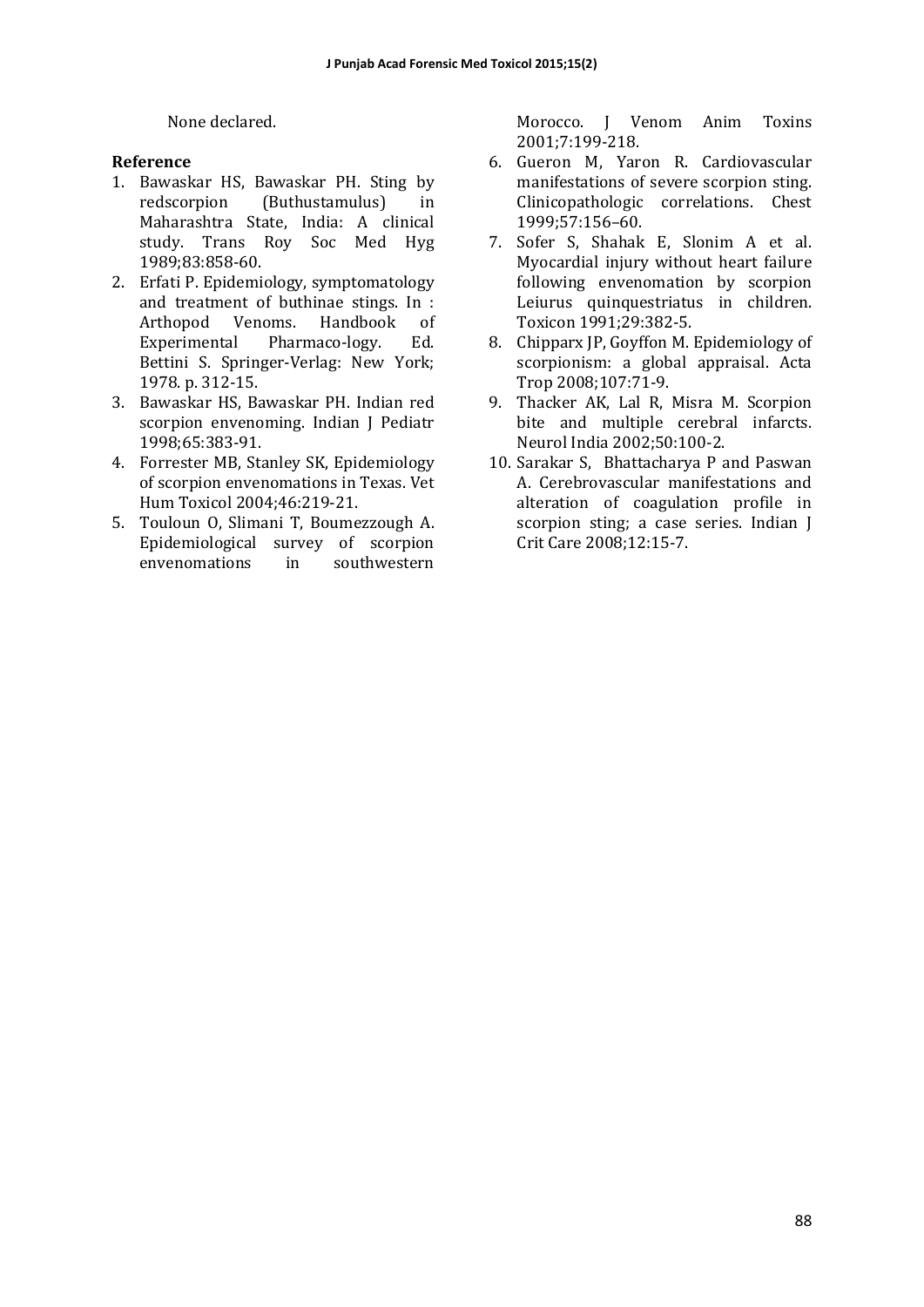#### Case Report **PRECIPITATE LABOR & CONCEALED BIRTH**

**Singh P, Senior Resident,\* Aggarwal AD, Associate Professor,\* Walia DS, Assistant Professor,\* Garg K,** Ex-Resident,\* 

**\*** Department of Forensic Medicine and Toxicology, Government Medical College, Patiala, Punjab, India

| <b>Article history</b>                                | Abstract |                                                             |
|-------------------------------------------------------|----------|-------------------------------------------------------------|
| Received July 22, 2015.                               |          | We report a case of feticide and concealed birth,           |
| Recd. in revised form Nov 29, 2015                    |          | which was revealed on investigation and visit to the crime  |
| Accepted on. Nov 30, 2015                             |          | scene. After examination of blood stains for blood          |
| Available online Jan 01, 2016.                        |          | grouping and examination of alleged mother for signs of     |
| <b>Corresponding author</b>                           |          | recent delivery, it was alleged to be a case of precipitate |
|                                                       |          | labor. The observations signify that the actions taken at   |
| Dr. Preetinder Singh                                  |          | the outset of an investigation at a crime scene can play a  |
|                                                       |          | pivotal role in the resolution of a case. We discuss the    |
| Phone: +91- 9417168681                                |          | medico-social perspectives of such cases.                   |
|                                                       |          |                                                             |
|                                                       |          |                                                             |
|                                                       |          |                                                             |
| Email:                                                |          |                                                             |
| preetinder1chahal@gmail.com                           |          |                                                             |
| Keywords: Pregnancy, Precipitate, Pseudo-precipitate, |          | ©2015 JPAFMAT. All rights reserved                          |
| Labour, Delivery, Fetus                               |          |                                                             |

#### **Introduction**

Precipitate or precipitous labour is rapid labour and delivery; i.e. expulsion of the foetus within less than 3 hours of commencement of regular contractions, with a reported incidence of  $0.1-3\%$  in the United States and other countries, out of which only about one-tenth are nulliparous.[1–3] 

Isolated rare cases of exposure and abandonment are seen in India; as per NCRB data this crime constitutes 1.06% of total crimes against children in India.<sup>[4]</sup>Section 317 of Indian Penal Code prescribes punishment for exposure and abandonment of child under twelve years, by parent or person having care of it. Section 318of Indian Penal Code prescribes punishment for concealment of birth by secret disposal of dead body.

There are two kinds of unknown pregnancies. A denied, unknown pregnancy, graviditatasignota, is when the pregnant woman unconsciously denies the existence of the pregnancy or there is lack of awareness of being pregnant. A hidden pregnancy is a concealed pregnancy in women who know they are pregnant but actively hide their pregnancy from the family, partner, friends, teachers, colleagues, etc. Such cases are further classified as denied pregnancy or concealed pregnancy and a smaller group who attempted to forget their pregnancies. In this classification scheme, psychotic denial of pregnancy was considered a subset of denied pregnancies [5-8]. Pseudocyesis, delusion of pregnancy, false/imaginary/phantom/pseudo/spuriou s pregnancy is an opposite entity.

Pseudo precipitate delivery may occur in a primipara. The woman may have had labour pain but was either unaware of their significance or was not able to distinguish the sense of fullness produced by the descent of a child from the feeling of bulky evacuation. Stressors (e.g. separation from partner, interpersonal problems etc.) do play an important role as precipitating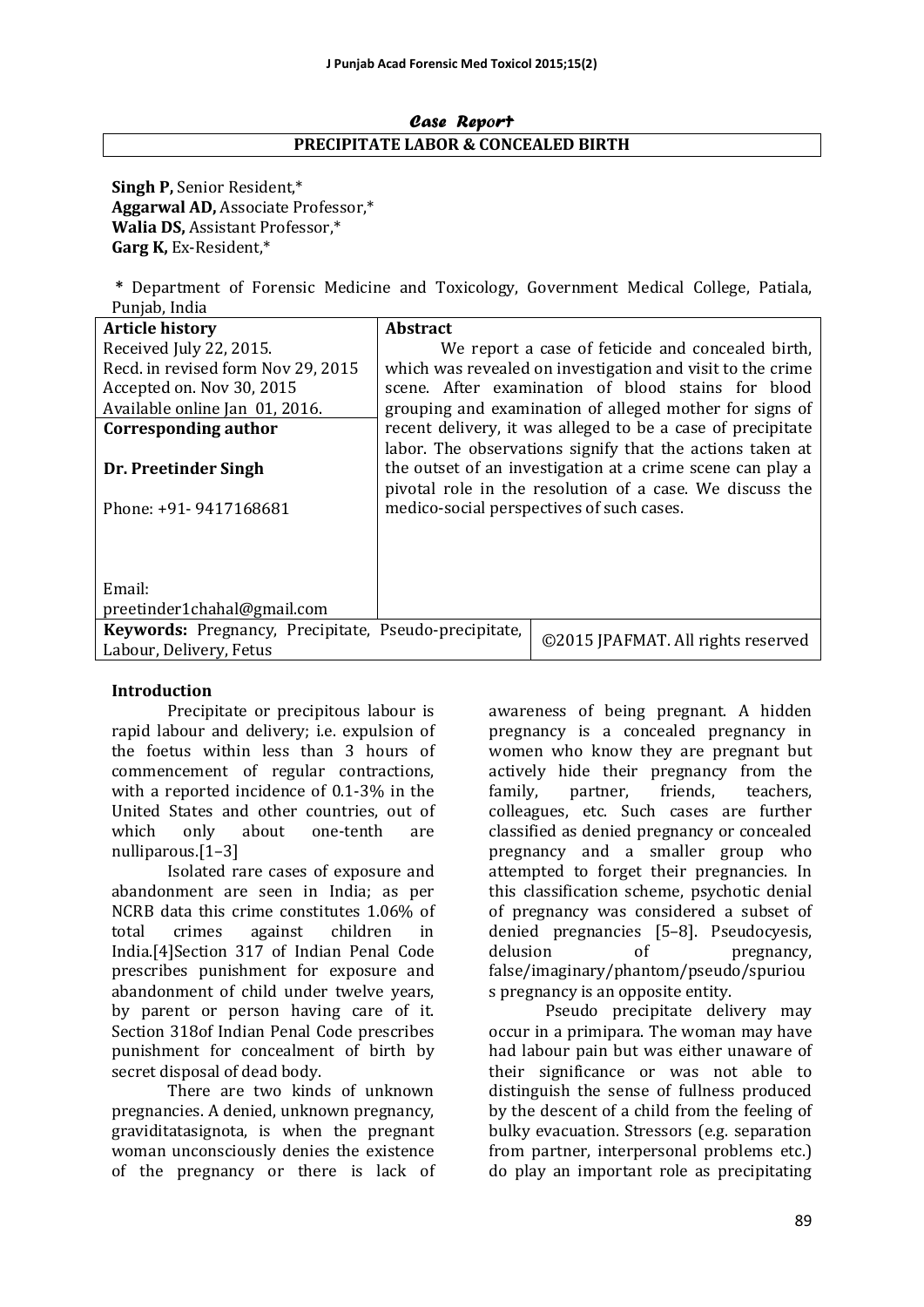factors for the development of an adjustment disorder with maladaptive denial of pregnancy.[9]

#### **Case report**

On the morning of  $6<sup>th</sup>$  August 2012 the dead body of a new born male infant with umbilical cord and placenta attached was found in pool of blood in toilet in emergency department of our hospital. Blood spatter was present on the walls of the toilet. On the police request we conducted the crime scene examination along with a forensic scientist; took blood sample of child and sample of blood present on wall and around child and the blood group of all the samples found out  $0+ve$ indicating probable delivery of the child at the same place.

On police request post-mortem examination of child was performed. Rigor mortis was present over the proximal body and post mortem staining faintly visible on back. Crown-heel length was 50 cm and Crown rump length was 29 cm. Fully developed external male organs were present and both the testis descended to scrotum. Weight of infant was 2.4 kg while Umbilical cord of 35 cm length and 1cm thick not tied or clamped with placenta  $15cm \times 14$  cm,  $1.3$  cm thick at centre and weighs about 500 gm. Vernix caseosa was present over joints and neck folds and Blood and was present over whole body. Scalp hairs are black and 2- 3 cm long. Lanugo is present only on the shoulders. Nails are grown over the tips of the fingers and toes. Chest was arched in shape suggesting live birth. Blood stained fluid with faecal matter was present in trachea. Position of diaphragm was at  $6<sup>th</sup>$  rib, lungs were distended and voluminous, and pleura taut. On cut section of lungs, frothy blood oozed out and floatation test was positive. Liver, spleen and kidneys were pale. Meconium is seen at the end of large intestine. 

Later, we received a query from gynaecology department that a 19 year old unmarried female having vaginal bleeding and clothes soaked in blood was admitted in surgery department at night with complaint of urinary retention and there after referred

to gynaecology. Then on police request we took her blood sample also which is found out O+ve and on genital examination vaginal tear was noted and signs of recent delivery were present. On ultrasonography signs of recent pregnancy were present but the patient said that that she was neither pregnant nor had given birth to a child. Further police investigations confirmed the maternity. Paternity was attributed to an employer's son.

Figure 1 showing location of incidence with depiction of foetus  $(A)$  and blood stains  $(B)$ , C) 



#### **Discussion**

Many texts describe 'pseudoprecipitate labour' as a condition where a primigravida due to ignorance of the nature and character of labour pains and mistaking it to be an urge for natures' call, may deliver the newborn during defecation. $[10-14]$ 

Studies from UK, USA, Germany and Austria suggest concealment or denial might occur in about  $0.04\%$  to  $0.26\%$  of all pregnancies with almost one-third of the mothers being under 18 years of age with few having a psychiatric diagnosis.[5, 9, 15– 20] 

Psychotic denial of pregnancy in chronic mentally ill women may place the women and their foetuses at high risk of postpartum emotional disturbance, precipitous or unassisted delivery, foetal abuse, and neonaticide.[21]The absence of many physical symptoms of pregnancy, inexperience, general inattentiveness to bodily cues, intense psychological conflicts about the pregnancy, and external stresses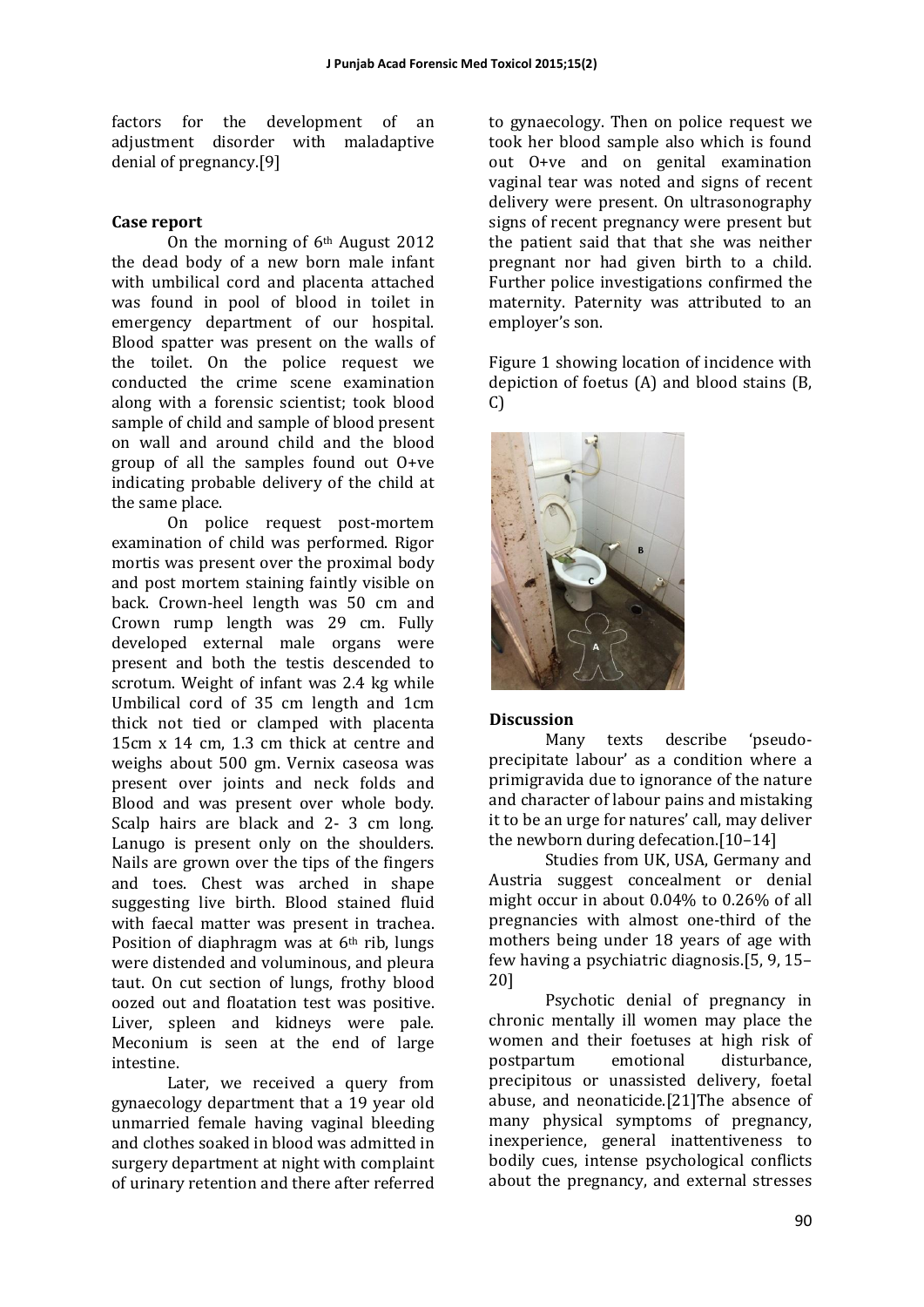can contribute to the denial in otherwise well-adjusted women.[22] This condition poses challenging legal and ethical issues including assessment of maternal capacity, evaluation of maternal (and possibly foetal) best interests and the possibility of detention in hospital.[15]

Teen pregnancy being an unresolved social problem the reason of concealment of birth and secret disposal of body. Various socioeconomic factors like structure, types and characteristics of the family, early leaving school, incomplete education, schooling after delivery, female employment, lack of sexual education, parental and family attitudes in different periods of adolescent pregnancy, adolescent decisions on pregnancy and children and unstable partner relationship increases the early initiation of coital relations and unwanted pregnancies [23]. To terminate unwanted pregnancies commonly used methods include surgical abortion, taking misoprostol, drinking herbal and chemical preparations, and inflicting physical trauma.[24] 

While the prevalence of denial of pregnancy is unclear, equally unclear are the laws that apply to a pregnant woman's personal rights. No clear legal precedents have been found to guide decision-making in the specific case of a woman with psychotic denial of pregnancy. The principles of substituted judgment and best interest may help guide clinicians in making decisions about the treatment of pregnant patients in the absence of clear legal precedent. A multidisciplinary team, comprised of social workers, nurses, obstetricians, and psychiatrists, must be involved in the evaluation and treatment of the patient.<sup>[8]</sup>

# **Conclusion**

Precipitate and pseudo-precipitate labour is recognised entities. Denial of pregnancy is a heterogeneous condition with different meanings and different psychiatric diagnoses in different women. Teenage pregnancies have a significantly higher risk of adverse outcomes. Several studies highlight a well-established link between neonaticide and concealed pregnancy. Many authors have reported

cases showing considerable unsureness or rejection of pregnancies and a significant number with little or no antenatal care. Psychosocial factors like unwanted and unplanned pregnancy, neuroticism, low education and previous history of depression have been recognised in pregnancy related depressive disorders. Psychiatric consultation must be advised for women who have denied or concealed their pregnancies. Although there is minimal evidence available, practitioners should remain alert to the pattern of concealed pregnancies. 

# **Conflict of interest**

None declared.

# **Reference**

- 1. Mahon TR, Chazotte C, Cohen WR. Short labour: characteristics and outcome. Obstet Gynecol. 1994 Jul;84(1):47–51.
- 2. Sheiner E, Levy A, Mazor M. Precipitate labour: higher rates of maternal complications. Eur I Obstet Gynecol Reprod Biol. 2004 Sep 10;116(1):43–7.
- 3. Erkkola R, Nikkanen V. Precipitate labour. Ann Chir Gynaecol. 1978;67(4):150–3.
- 4. National Crime Records Bureau. Crime in India 2014 [Internet]. New Delhi: Ministry of Home Affairs, Government of India; 2015 Jul p. 616. Available from: http://ncrb.nic.in/CD-CII2014/CII\_2014\_Tables/Table%2 0Contents.htm
- 5. Dordević M, Jovanović B, Dordević G. [Unknown pregnancy-presentation of the case]. Med Pregl. 2010 Oct;63(9-10):728–30.
- 6. Wessel J, Buscher U. Denial of pregnancy: population based study. BMJ. 2002 Feb 23:324(7335):458.
- 7. Beier KM, Wille R, Wessel J. Denial of pregnancy as a reproductive dysfunction: a proposal for international classification systems. I Psychosom Res. 2006 Nov;61(5):723–30.
- 8. Nau M, Bender HE, Street J. Psychotic denial of pregnancy: legal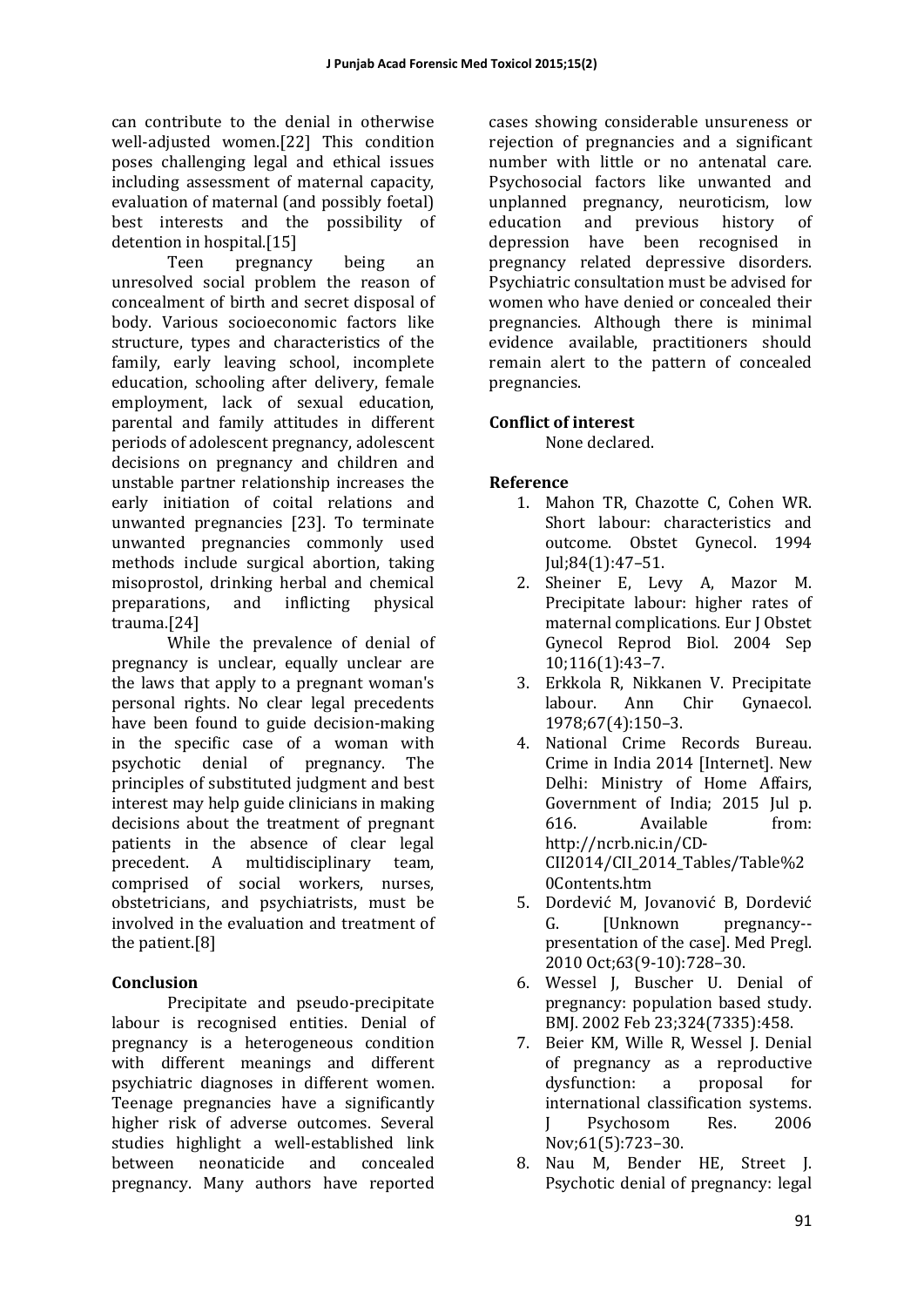and treatment considerations for clinicians. J Am Acad Psychiatry Law. 2011;39(1):31-9.

- 9. Brezinka C. Huter O. Biebl W. Kinzl I. Denial of pregnancy: obstetrical aspects. J Psychosom Obstet Gynaecol. 1994 Mar;15(1):1–8.
- 10. Ananda K, Sane MR, Shreedhar NC. Pseudo-precipitate labour: myth or reality. Med Sci Law. 2013 Jan;53(1):45–7.
- 11. Modi IP. Modi's Medical jurisprudence and toxicology. 23rd ed. Mathiharan K, Patnaik AK, editors. New Delhi: LexisNexis Butterworths India: 2008. 1176 p.
- 12. Karmakar RN. Forensic Medicine And Toxicology (Oral, Practical & MCQ). 3rd ed. Kolkata: Academic Publishers: 2010. 604 p.
- 13. Parikh CK. Parikh's Textbook of Medical Jurisprudence, Forensic Medicine and Toxicology. 6th ed. New Delhi: CBS; 2007. 1102 p.
- 14. Driever F, Dettmeyer R, Madea B. [Forensically relevant unexpected delivery after unrecognized or denied pregnancy]. Arch Kriminol. 2001 Dec;208(5-6):174–81.
- 15. Jenkins A, Millar S, Robins J. Denial of pregnancy: a literature review and discussion of ethical and legal issues. J R Soc Med. 2011 Jul;104(7):286–91.
- 16. Nirmal D, Thijs I, Bethel J, Bhal PS. The incidence and outcome of concealed pregnancies among hospital deliveries: an 11-year population-based study in South

Glamorgan. I Obstet Gynaecol. 2006 Feb;26(2):118–21. 

- 17. Earl G, Baldwin C, Pack A. Concealed pregnancy and child protection. ChildRIGHT. 2000 Nov;171:19-20.
- 18. Wessel J, Gauruder-Burmester A, Gerlinger C. Denial of pregnancy-characteristics of women at risk. Acta Obstet Gynecol Scand. 2007;86(5):542–6.
- 19. Wessel J, Endrikat J, Buscher U. Frequency of denial of pregnancy: results and epidemiological significance of a 1-year prospective study in Berlin. Acta Obstet Gynecol Scand. 2002 Nov;81(11):1021-7.
- 20. Friedman SH, Heneghan A, Rosenthal M. Characteristics of women who deny or conceal pregnancy. Psychosomatics. 2007 Apr;48(2):117–22.
- 21. Miller LJ. Psychotic denial of pregnancy: phenomenology and clinical management. Hosp Community Psychiatry. 1990 Nov;41(11):1233–7.
- 22. Spielvogel AM, Hohener HC. Denial of pregnancy: a review and case reports. Birth. 1995 Dec;22(4):220– 6.
- 23. Molina Cartes R, González Araya E. Teenage pregnancy. Endocr Dev. 2012;22:302–31.
- 24. Bury L, Aliaga Bruch S, Machicao Barbery X, Garcia Pimentel F. Hidden realities: What women do when they want to terminate an unwanted pregnancy in Bolivia. Int J Gynaecol Obstet. 2012 Sep;118 Suppl 1:S4-9.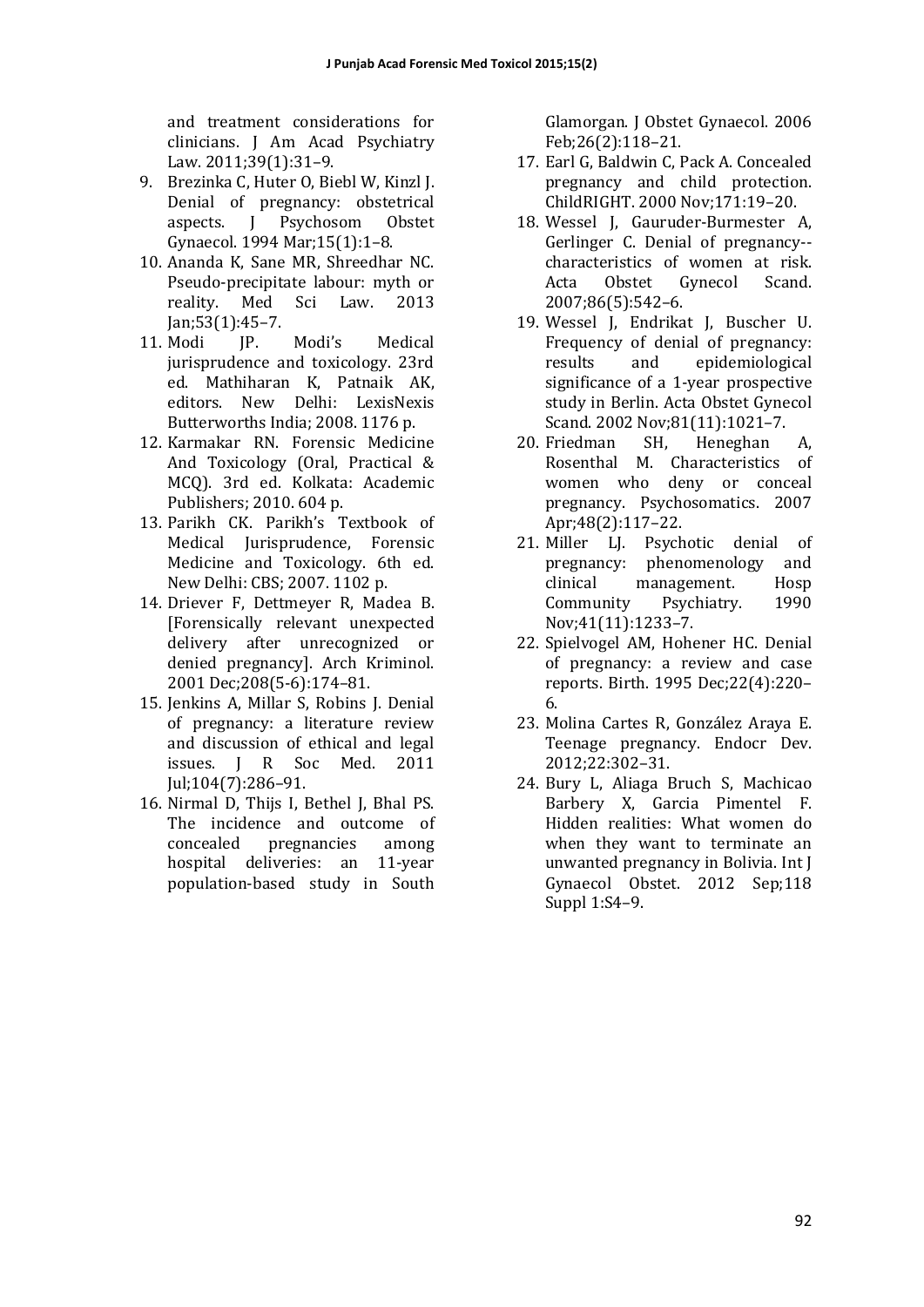## Case Report **MICROSCOPIC CARDIAC CHANGES IN AN ELECTROCUTION DEATH**

**Dabas N, Senior Resident,Department of Forensic Medicine and Toxicology, Dr BSA Hospital,** New Delhi, India.

**Bakkannavar SM, Associate Professor, \*** 

**Bhat S, Professor & Head, Department of Pathology, Melaka Manipal Medical College, Manipal,** Manipal University, India.

Palimar V, Professor & Head, \*

**\*** Department of Forensic Medicine and Toxicology, Kasturba Medical College, Manipal, Manipal University, India

| <b>Article history</b>                             | <b>Abstract</b>                                                    |  |  |  |  |
|----------------------------------------------------|--------------------------------------------------------------------|--|--|--|--|
| Received July22, 2015.                             | Electrical shock may result in death with variable                 |  |  |  |  |
| Recd. in revised form Nov 29, 2015                 | degrees of damage to different organs. The final picture is        |  |  |  |  |
| Accepted on.Nov 30, 2015                           | determined by the type, voltage and intensity of the               |  |  |  |  |
| Available online Jan 01, 2016.                     | current. Except for cutaneous electrical and heat-related          |  |  |  |  |
| <b>Corresponding author</b>                        | effects, electricity essentially leaves no trace. Though           |  |  |  |  |
|                                                    | ventricular fibrillation is considered the main cause of           |  |  |  |  |
| Dr. Shankar M Bakkannavar                          | death, no morphologic changes in heart has ever                    |  |  |  |  |
|                                                    | specifically been linked to electrocution. In few                  |  |  |  |  |
| Phone: +91-9845303881                              | electrocution cases due to well moistened skin <i>i.e.</i> bathtub |  |  |  |  |
|                                                    | deaths, diagnosis becomes difficult as no burn marks are           |  |  |  |  |
|                                                    | seen over the body. Changes in internal organs of the body         |  |  |  |  |
|                                                    | can be of immense help in this regard.                             |  |  |  |  |
| Email: shankar.mb@manipal.edu,                     | We present a case of electrocution where deceased                  |  |  |  |  |
| drvinay19@gmail.com                                | had external entry and exit wounds and changes in heart            |  |  |  |  |
|                                                    | wall<br>like<br>histopathological examination<br>on                |  |  |  |  |
|                                                    | hypercontracted cells with square shaped nuclei and                |  |  |  |  |
|                                                    | fragmentation of muscle fibres or myocardial fibre                 |  |  |  |  |
|                                                    | breakup (MFB) which probably is a feature<br>of                    |  |  |  |  |
|                                                    | electrocution in this case.                                        |  |  |  |  |
| Keywords: Electrocution, Myocardial Fibre Breakup, | ©2015 JPAFMAT. All rights reserved                                 |  |  |  |  |
| Joule burn, square shaped nuclei                   |                                                                    |  |  |  |  |

#### **Introduction**

Electric deaths are mainly accidental and rarely suicidal or homicidal. In a study conducted in Manipal, India,the authors found that only 21 cases out of 3340 autopsies conducted over a time period from 1992-2009 were of electrocution.[1] All the cases were accidental in nature. The point of contact on the body surface may leave skin lesions called 'electrical burns', also known as Joule burn.<sup>[2]</sup> Diagnosis can be made by microscopic examination of joule burn[2],

color tests[3], electrography[4], flourescent techniques<sup>[5]</sup> and observation by scanning and transmission electron microscopy.[6] Most deaths in electrocution are from cardiac arrhythmias, usually ventricular fibrillation ending in arrest. This is caused by the passage of current through the myocardium, especially in the superficial epicardial layers and possibly across the endocardium. The current has a profound effect directly upon the myocardial syncytium, the possible dislocation of the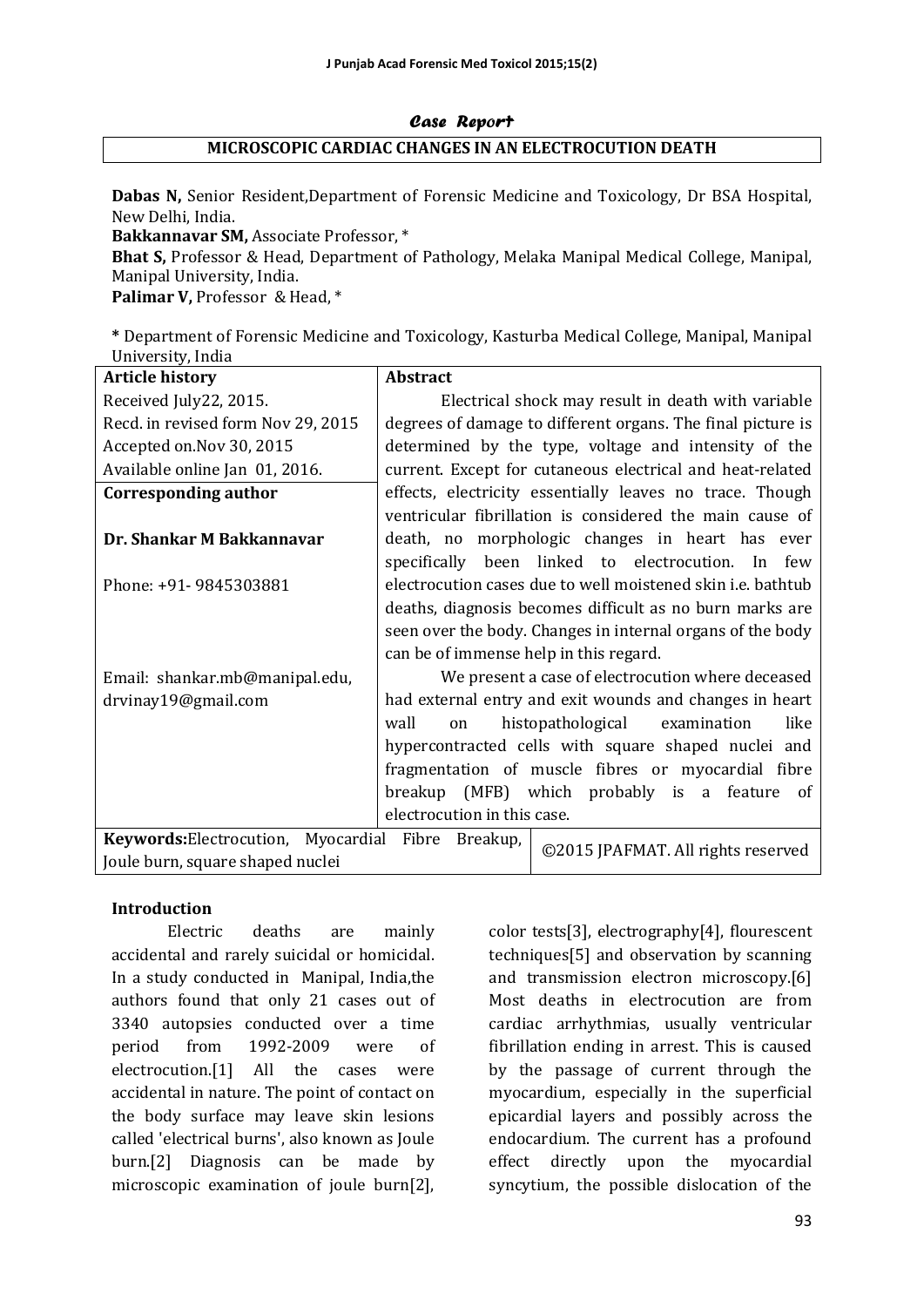pace making nodes and conducting systems. So the diagnosis made by the forensic pathologist is based on external skin changes, histological examination, staining techniques etc. The histological cardiac changes in electric deaths include myocardial fibre breakup [MFB].[7] But only few studies make of mention of this in literature. In the present paper, we report a case of accidental electrocution associated with histological cardiac changes and head injury. 

#### **Case Report**

#### History:

A 48 yr old male accidentally touched the electric wire with an iron rod, which he was handling. As a result he fell down, sustained injuries and died.

#### **Autopsy**

External examination:

Multiple entry wounds with depressed centre and elevated reddish margins associated with blisters were present over the palmar surface of both hands varying in sizes from  $0.7x0.5$  cm to 3x1.6 cm [Fig. 1].

Multiple wounds with pale centre and reddish margins were present over the dorsum of the toes of both feet, varying in sizes from  $1.5x1$  cm to  $3.5x2.5$  cm.

Boggy swelling over an area of 8x6 cm was present over the face and head on left side.

Internal examination: 

Head revealed scalp contusions over the occipital and left frontoparietal region. A fissured fracture measuring 9 cm was present over the right posterior cranial fossa. Brain showed diffuse subarachnoid haemorrhage all over the surface and contusion measuring 12x5 cm over the base of left temporal lobe. Multiple petechial haemorrhages were present over the epicardium of heart. Coronary arteries were patent. 

Histopathological examination (Haemotoxylin and Eosin stain):

Wounds from the hands revealed steaming of the nuclei, vacoules in the skin layers and disaaray of the skin morphology. On staining with haemotoxylin and eosin stain, heart revealed break up of myocardial fibes, hypercontracted myocardial cells with sqaure shaped nuclei [Fig. 2].

Opinion as to the cause of death was given as complications of brain contusion, subarachnoid haemorrhage and myocardial damage caused due to electrocution.

## **Discussion**

In this case of accidental electrocution both head injury and myocardial damage contributed to death. Electric entry wounds were present over the hands and showed typical morphological as well as histopathological findings. The wounds over both the feet appeared as entry wounds but did not show any changes of entry wound of electrocution on the histopathological examination, hence were considered as atypical exit wounds.

The electric mark sometimes reproduces the shape of the conductor, especially when it is a linear wire or a shaped metal object2. Entry wounds over hands in this case had depressed central region and elevated margins, which depicts shape of the iron rod held by the individual. The entry mark of electrocution over skin consists of vacuolation in the epidermis and sometimes dermis, caused by the gas spaces from the heated tissue fluids splitting the cells apart. The affected tissues become more eosinophilic. The cap of epidermis may be detached and raised into a blister, with a large space beneath. The cells of the epidermis are often elongated, with the nuclei of the lower layers orientated and horizontally stretched. [2] Entry wounds in our case revealed vacoulation in epidermis and dermis, detachement of epidermis and streaming of nuclei in basal cell layer.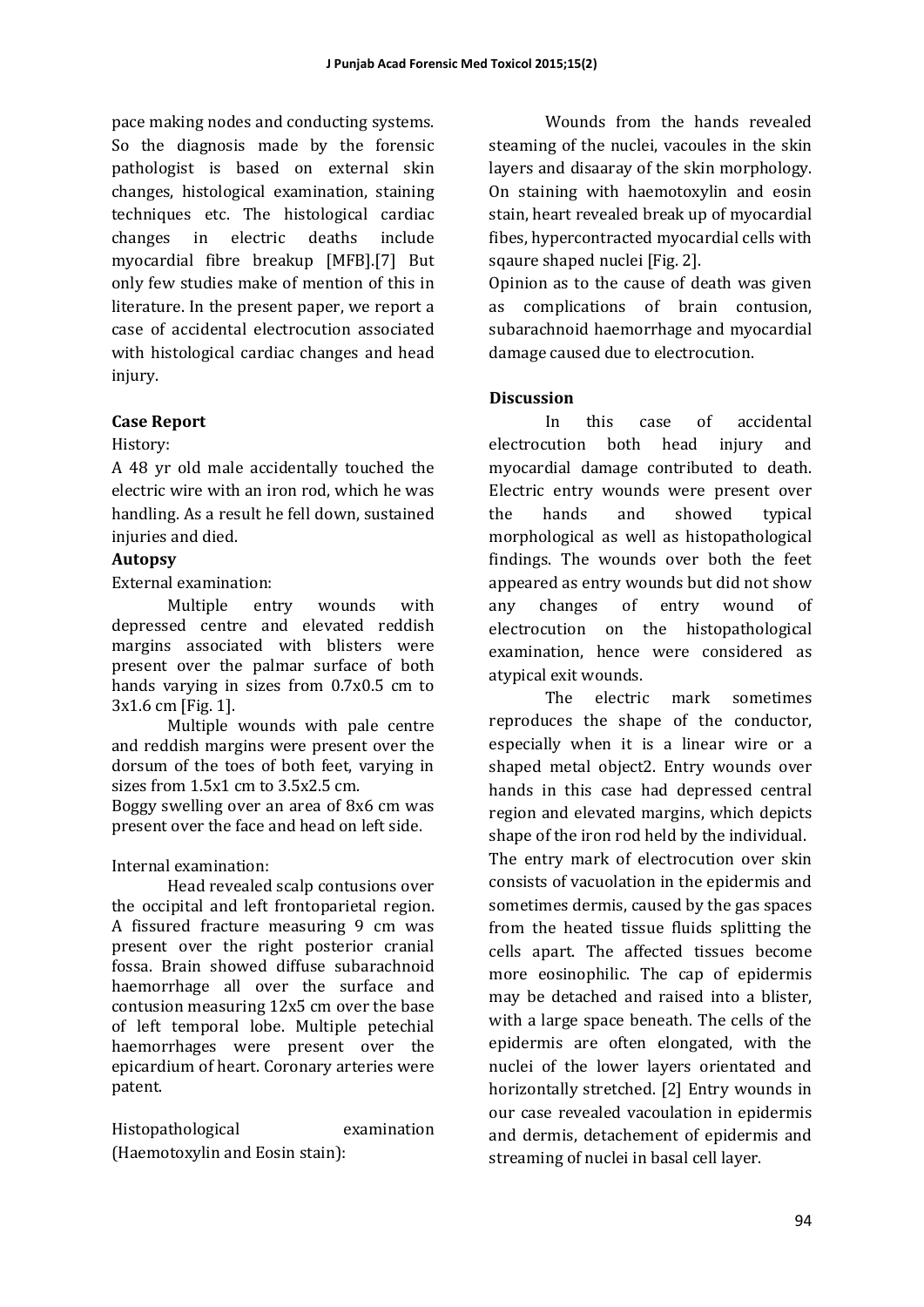Fineschi Y et al processed 16 samples of myocardium in cases of fatal electrocution and head trauma; sections from each block were stained with haematoxylin and eosin. They recorded frequency, location, extent of myocellular segmentation of intercalated discs and associated changes of myocardial bundles [myofibre break-up (MFB)] [7]. The frequency of MFB in cases of electrocution and head trauma was 90% and 64% respectively. Myocardial nuclei in the hypercontracted cells had a "square" aspect rather than the ovoid morphology seen in distended myocytes. In our case too MFB was noticed along with the hypercontacted myocardial cells with square shaped nuclei. In the present case, trauma (head injury) occurred after electrocution. In such situation it becomes difficult for forensic pathologist to decide whether MFB was a result of electrocution or trauma. Review of literature does not mention of any study done, which differentiates microsopic cardiac changes due to electrocution and trauma. So there is a need of research in this direction which can be of immense help in diagnosing elctrocution deaths.

Tanaka N et al observed typical current marks with diffuse fragmentation of the myocardium with myocardial nuclei in hypercontracted cells showing a square appearance. [8] Similar results were observed in our case too.

Karger B et al observed petechial haemorrhages were present in 74% of electrocution cases and the favourite sites were the skin of the eyelids, conjunctivae, visceral pleura, and epicardium.[9] In our case multiple petechial haemorrhages were observed only over the epicardium.

Among the forensic fraternity, the cause of occurrence of the MFB is debatable. But MFB seen due to other causes like cutting by knife can be easily distinguished from MFB7. Vanderwee MA et al concluded

that ischaemic myocytes contract just before actin and myosin become strongly linked to maintain the state of rigor mortis.<sup>[10]</sup> But Baroldi G et al found MFB to be absent in all cases with postmortem interval  $1$  to  $24$  hr.  $[11]$ 

Guneithi B K et al in their study observed that  $13$   $(20.96\%)$  cases had no signs of electrocution. [12] If the external marks are absent (like in bath tub deaths), diagnosis of electrocution becomes a challenging task. In such cases internal findings can be of paramount importance in making diagnosis of electrocution. MFB, hyper contracted cardiac myocytes with square shaped nuclei as found in our case can be useful in such deaths. 

## **Conclusion**

Myocardial fibre breakup is an important internal finding in electrocution cases. But further researches are required in relation to its frequency, specificity and mechanism of occurrence in electrocution and various other types of cases like trauma. 

Figure 1 showing entry wound of electrocution. 



Figure 2 showing square myocardial nucleus, an expression of hyper contraction. (Haematoxylin and Eosin  $x 100$ )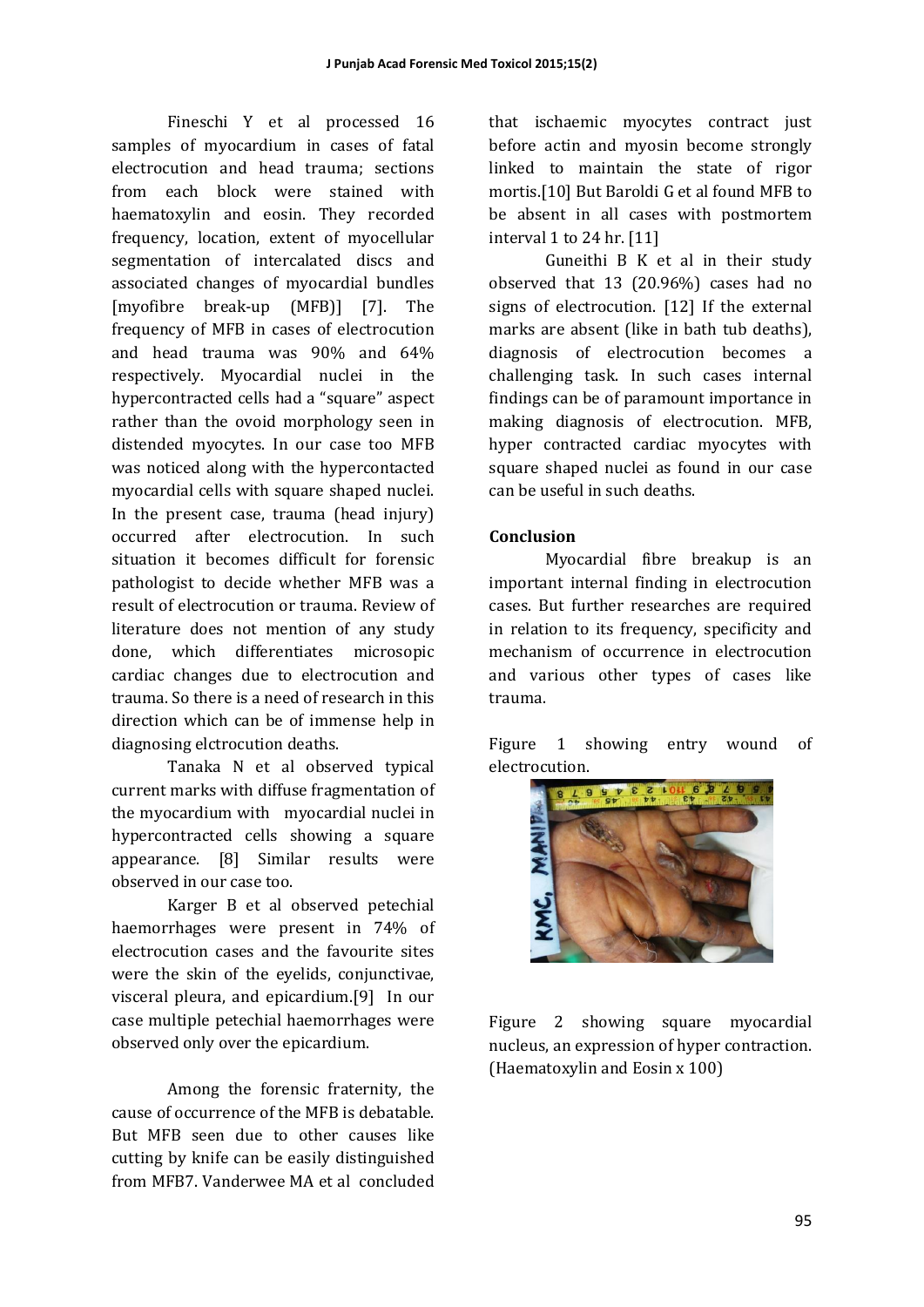

# **Conflict of interest**

None. 

## **Reference**

- 1. Palimar V, Bakkannavar S M. Deaths due to electrocution. J South India Medico Legal Assoc 2012 Sep;4(2):55-7.
- 2. Saukko P. Knight B. Electrical fatalities. In: Knight's Forensic Pathology.3rd ed. London: Arnold; 2004. p. 328-33.
- 3. Fischer R S. Electrical and lightening fatalities. In: Spitz WU, Fischer RS, editors.Medicolegal investigation of death. 2nd ed. Springfield. Illinois, USA: Charles C Thomas Publishers; 1980. p. 376.
- 4. Marcinkowski T, Pankowski M. Significance of skin metallization in the diagnosis of electrocution. Forensic Sci Int 1980 Jul-Aug;16(1):1-6.
- 5. Pierucci G. Danesino P. Fluorescent technique for macroscopic detection of electrical metallization. Z Rechtsmed 1981;86(4):245-8.
- 6. Torre C, Varetto L. The ultrastructure of the electric burn in

man: a transmission electron microscopy-scanning electron microscopy study. J Forensic Sci 1985 Apr;30(2):448-5. 

- 7. Fineschi V, Karch SB, D'Errico S, Pomara C, Riezzo I, Turillazzi E. Cardiac pathology in death from electrocution. Int I Leg Med 2006;120:79-2.
- 8. Tanaka N, Kinoshita H, Jamal M, Kumihashi M, Tsutsui K, Ameno K. Findings for current marks: histopathological examination and energy-dispersive X-ray spectroscopy of three cases. Leg Med 2013 Sep;15(5):283-7.
- 9. Karger B, Suggeler O, Brinkmann B. Electrocution-autopsy study with emphasis on electrical petechiae. Forensic Sci Int 2002;126:210-3.
- 10. Vanderwee MA, Humphrey SM, Gavin JB, Armiger LC. Changes in the contractile state, fine structure and metabolism of cardiac muscle cells during the development of rigor mortis. Virchows Arch B cell Pathol Mol Pathol 1981:35: 159-7.
- 11. Baroldi G, Silver MD, Parolini M, Pomara C, Turillazzi E, Fineschi V. Myofiber break-up: a marker of ventricular fibrillation in sudden cardiac death. Int I Cardiol. 2005;100: 435-41.
- 12. Guntheti BK, Khaja S, Singh UP. Pattern of Injuries due to electric current. J Ind Acad Forensic Med 2012;34(1):44-8.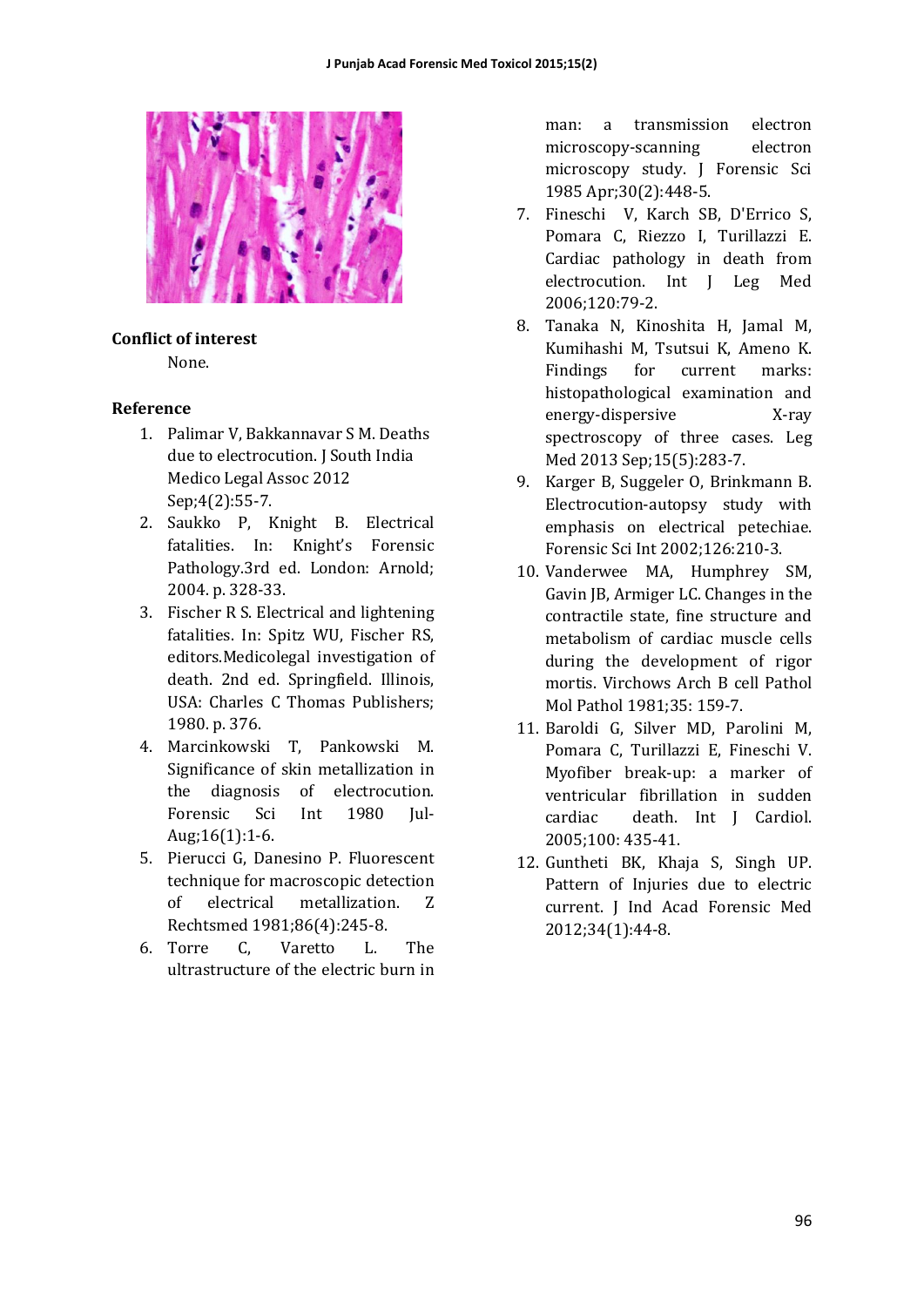#### Case Report **DECAPITATION IN SUICIDAL HANGING: A CASE REPORT**

Ahuja V, MBBS Student,  $*$ **Rastogi P, Associate Professor, \*** 

\* Dept. of Forensic Medicine, Kasturba Medical College, Mangalore, Manipal University 

| <b>Article history</b>                   | <b>Abstract</b>                                               |                                                          |  |  |
|------------------------------------------|---------------------------------------------------------------|----------------------------------------------------------|--|--|
| Received June 19, 2015                   |                                                               | This paper reports the case of decapitation during       |  |  |
| Recd. in revised form Dec 01, 2015       |                                                               | suicidal hanging of an 82 yr old male weighing 48 kg. He |  |  |
| Accepted on. Dec 02, 2015                | reportedly jumped into a well almost 25 feet deep with a      |                                                          |  |  |
| Available online Jan 01, 2016.           | thick jute rope tied around his neck. External findings       |                                                          |  |  |
| Corresponding author                     | included complete transection of the neck at the level of     |                                                          |  |  |
| Dr. Prateek Rastogi                      | C2-C3 vertebral body. Decapitation is an infrequent           |                                                          |  |  |
| Phone: +91- 9448501376                   | complication of hanging. The cause for such a rare event      |                                                          |  |  |
| Email:                                   | can be attributed to the inelasticity of the rope and fall of |                                                          |  |  |
| prateek.rastogi@manipal.edu              | several meters.                                               |                                                          |  |  |
| Keywords: Hanging; Suicide; Decapitation |                                                               | ©2015 JPAFMAT. All rights reserved                       |  |  |

#### **Introduction**

Hanging is one of the most commonly resorted to methods of suicide worldwide and in India  $[1-3]$ . The cause of death in hanging is cerebral anoxia due to pressure on neck vessels along with obstruction of air passages [4]. Decapitation is an infrequent and unusual event in case of hanging. Thus, it becomes important to perform a thorough autopsy in order to differentiate it from homicidal decapitation. Here, we present a case of decapitation due to suicidal hanging of an 82 yr old man.

## **Case Report**

The dead body of an 82 yr old man, measuring 163 cms in length and weighing 48 kg (including head) was brought to our centre for autopsy. According to acquaintances, on verbal autopsy, it was found out that the deceased committed suicide by jumping into a well, almost 25 feet deep. He tied one end of a thick jute rope around his neck, the other end being attached to the pulley of the well and then jumped into the well. The patient also had a history of joint pain since the last couple of months for which he visited the doctor often. However no medical records could be retrieved regarding the same.

The body was cold to touch and stiff at all joints. Post- mortem lividity could not be appreciated. The external injuries included complete transection of the neck at

the level of  $C2-C3$  vertebral body (Fig 1). They were cut irregularly with tissue tags. A pressure abrasion, reddish brown in colour, measuring 21X0.5 cm was present on the front and either side of the neck. On the front of the neck, it was present 8 cm above the sternal notch. The upper margin of abrasion was merged with the irregular edges of the transacted wound of the neck (Fig. 2). The pattern of the abrasion was similar to that of the rope used as ligature material. 

Fig 1 showing Decapitation at cervical vertebrae (C2-C3)level



Fig 2 showing margins of decapitation wound on neck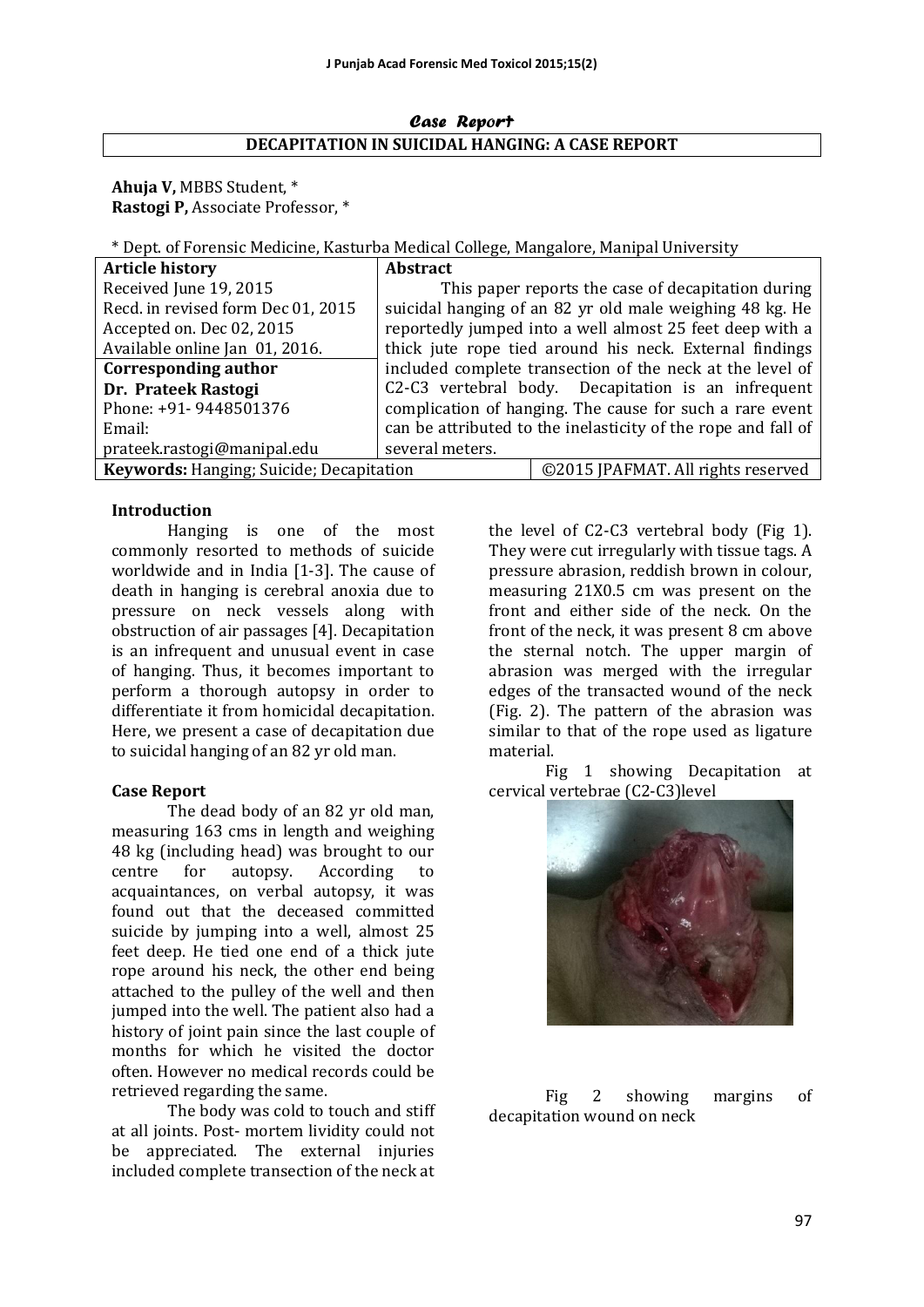

Multiple contusions, purplish in colour were present at the tip of left shoulder and the outer aspect of left forearm in its upper onethird. No other external injuries were present. 

#### Internal examination

Complete transection of neck at the level of C2-C3 vertebral bodies. The scalp, skull and meninges were intact and healthy. The brain was edematous. The intervertebral ligaments were stretched. The trachea and esophagus were transected at the level of C2-C3 vertebral body, corresponding to the level of transection of the neck. The coronaries and the aorta showed mild atheromatous changes. No other internal injuries were noted. Lab report was negative for poisons. The cause of death was opined to be decapitation due to hanging.

## **Discussion**

Usually, in cases of hanging, the cause of death is ischemia and anoxia of brain due to compression of neck vessels [5]. In the present case, the victim jumped into a 25 feet deep well with a thick inelastic jute rope tied around his neck. The patterned abrasion present around the neck of the deceased matched that of the rope used for hanging. Due to the inelasticity of the rope and fall of a great height, there was axial traction and sudden tightening of the noose followed by antero-flexion of the neck. This led to complete transection of the neck at the level of C2-C3 vertebral body which is not usually seen in cases of suicidal hanging. The skin and cervical spine were also severed which is similar to the findings reported earlier [6]. It is documented that for decapitation to occur in a case of

hanging, body weight, distance of fall, material of ligature, neck strength are crucial determinants. $(6,7)$  If material is inelastic and hard, and if kinetic energy of fall is more, then the chances of decapitation are higher. In few other reported cases decapitation is documented in hanging, suggesting that complete decapitation can occur in suicidal hanging also. $(7,8,9)$  In the present case, decapitation was a result of an amalgamation of the above stated factors. Also, history of joint pain given by the relatives raises the suspicion of an arthropathy which could have been a contributory factor.

## **Conclusion**

Thus, it can be concluded that decapitation during suicidal hanging is a rare phenomenon and thus needs thorough investigation. Factors such as age and weight of the deceased, presence of natural disease, ligature material used and height of the fall should be borne in mind while investigating such a case. The injuries in such cases may result from traction due to sudden tightening of the ligature and pull of the body.

## **Conflict of Interest**

None Declared 

## **Reference**

- 1. Bowen DA. Hanging: a review. Forensic Sci Int 1982;20(3):247-9.
- 2. Gunnell D, Bennewith O, Hawton K, Simkin S. Kapur N. The epidemiology and prevention of suicide by hanging: a systematic review. Int. J. Epidemiol 2005;34(2):433-442.
- 3. Mohanty S, Sahu G, Mohanty MK, Patnaik M. Suicide in India- A four year retrospective study. J Forensic Leg Med 2007;14(4):185-9.
- 4. Tracqui A, Fonmartin K, Géraut A, Pennera D, Doray S, Ludes B.. Suicidal hanging resulting in complete decapitation: a case report. Int I Legal Med.1999;112(1):55–7.
- 5. Zhu BL, Quan L, Ishida K, Oritani S, Taniguchi M, Fujita MQ et al. Decapitation in suicidal hanging-a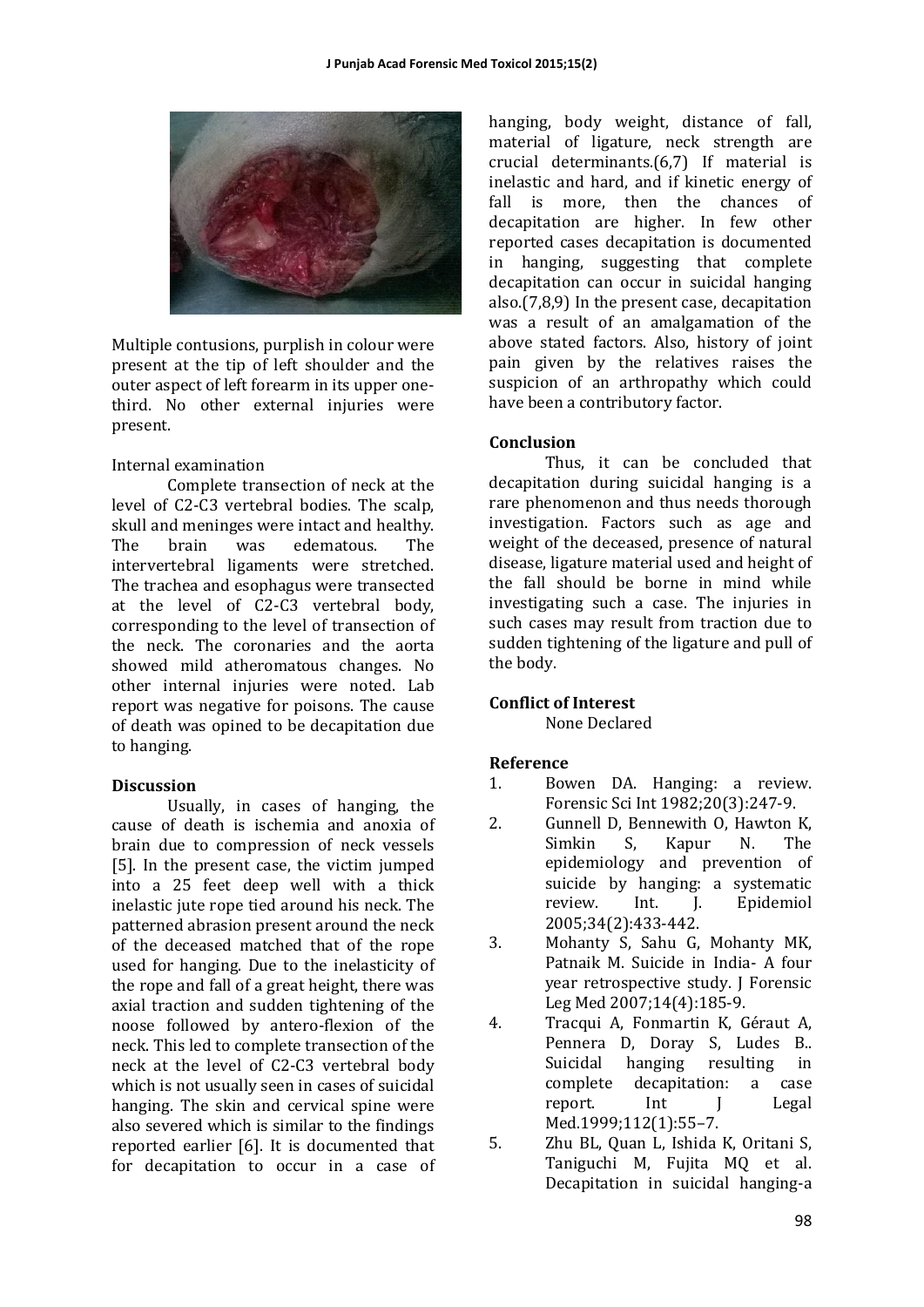case report with a review of the literature. Legal Med 2000;2(3):159-62. 

- 6. Töro K, Kristóf I, Keller E. Incomplete decapitation in suicidal hanging - report of a case and review of the literature. J Forensic Leg Med 2008;15(3):180-4.
- 7. Hejna P, Bohnert M. Decapitation in suicidal hanging-vital reaction

patterns. J Forensic Sci 2013;58 :S270-7. 

- 8. Rothschild MA, Schneider V. Decapitation as a result of suicidal hanging. Forensic Sci Int 1999;106(1):55-62.
- 9. De Zouche MJJ. Judicial Executions.Br Med J.1888;2(1449):779-86.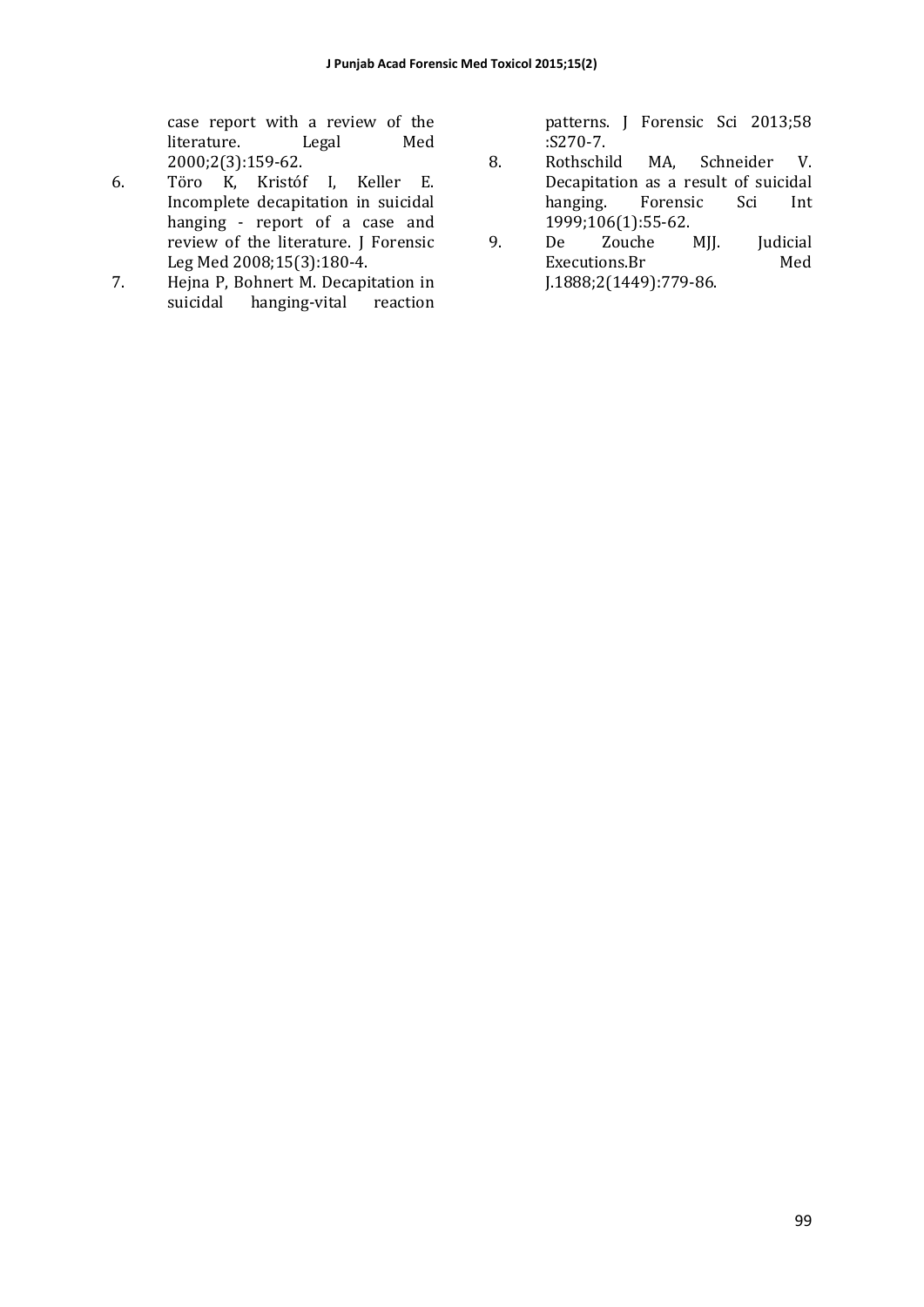#### Case Report

## **CHOKING WITH FOOD BOLUS LEADING TO VIOLENT ASPHYXIAL DEATH IN A HEALTHY YOUNG MALE- A CASE STUDY**

**Dalal D, Demonstrator, Upgraded Department of Forensic and State Medicine, Medical College,** Kolkata

**Dey A,** Second year PGT, Department of FMT, Nil Ratan Sircar Medical College and Hospital, Kolkata, WB

**Bhattacharya CR, M.O.M.L., Howrah District Hospital, Howrah, WB Roy A, M.O. Supy, Swasthya Bhavan, Salt Lake, Kolkata-700091, WB Mazumder A, HOD, Assistant Professor, Department of FSM, Malda medical college, Malda, WB** 

| <b>Article history</b>                                   | <b>Abstract</b>                                               |                                                                     |  |
|----------------------------------------------------------|---------------------------------------------------------------|---------------------------------------------------------------------|--|
| Received Mar 12, 2015.                                   |                                                               | People experience choking by accidental slipping of                 |  |
| Recd. in revised form May 17, 2015                       |                                                               | food bolus in their respiratory tract in their daily lives. Most of |  |
| Accepted on. May 17, 2015                                |                                                               | the people recover from it but a few experience obstruction of      |  |
| Available online Jan 01, 2016.                           |                                                               | the respiratory tract that cannot be cleared and may prove fatal.   |  |
| Corresponding author                                     |                                                               | Accidental choking is the commonest manner of choking. Dead         |  |
|                                                          |                                                               | body of a 26 years old male subject was brought for post-           |  |
| Dr. Deepsekhar Dalal                                     |                                                               | mortem examination. On autopsy examination, along with the          |  |
| Phone: +91- 9433402243                                   |                                                               | signs of asphyxial death both externally and internally,            |  |
|                                                          |                                                               | congestion and erosion was seen in the trachea. Some traces of      |  |
|                                                          |                                                               | puffed rice was also visible along the respiratory tract by naked   |  |
|                                                          | eyes. History furnished by the police was also corroborative. |                                                                     |  |
| Email: deepsekhardalal@gmail.com                         | While having puffed rice with milk in his house, he suddenly  |                                                                     |  |
|                                                          |                                                               | became restless and turned unconscious; when taken to               |  |
|                                                          |                                                               | hospital, he was declared brought dead. This case reports about     |  |
|                                                          | a fatal choking due to food bolus.                            |                                                                     |  |
| Keywords: Choking, Accidental, Autopsy, Asphyxial death, |                                                               | ©2015 JPAFMAT. All rights reserved                                  |  |
| Fatal.                                                   |                                                               |                                                                     |  |

#### **Introduction**

Choking refers to blockage of the internal airways, usually between the pharynx and the bifurcation of the trachea. Death from choking can be the result of pure hypoxia from occlusion of the airway, when all the attendant signs of congestion, cyanosis and perhaps petechiae may be present, usually where the victim struggles to breathe for an appreciable period. However a large proportion of deaths occur suddenly before any possible hypoxic manifestations have time to take effect; these fatalities must be caused by neurogenic cardiac arrest, either purely neurogenic or accelerated by excess catecholamine release from the adrenaline response [1].

**Case history**: A 26 years old healthy male was having puffed rice with milk in his house. During this meal he started quarrelling with his wife over a petty issue. Suddenly his wife found the uneasiness within her husband. He turned restless holding his throat craving severely for air and became semiconscious. Inmates of the house rushed to the hospital and the victim was declared brought dead there.

**Autopsy findings:** The body was of a twenty six (26) years old male person who was of normal built, well nourishment and brown complexion. Rigor mortis was present all over the body and post-mortem staining was also appreciable on the dependent parts of the body.

**External:** Subconjunctival petechial haemorrhage. Face was found congested. Cyanosis of fingertips and nail bed. No external injury.

**Internal:** Stomach content-whitish fluid along with partially digested identifiable puffed rice (Figure 1). Some traces of puffed rice was also identifiable along the respiratory tract (Figure 2). Trachea was found to be congested and eroded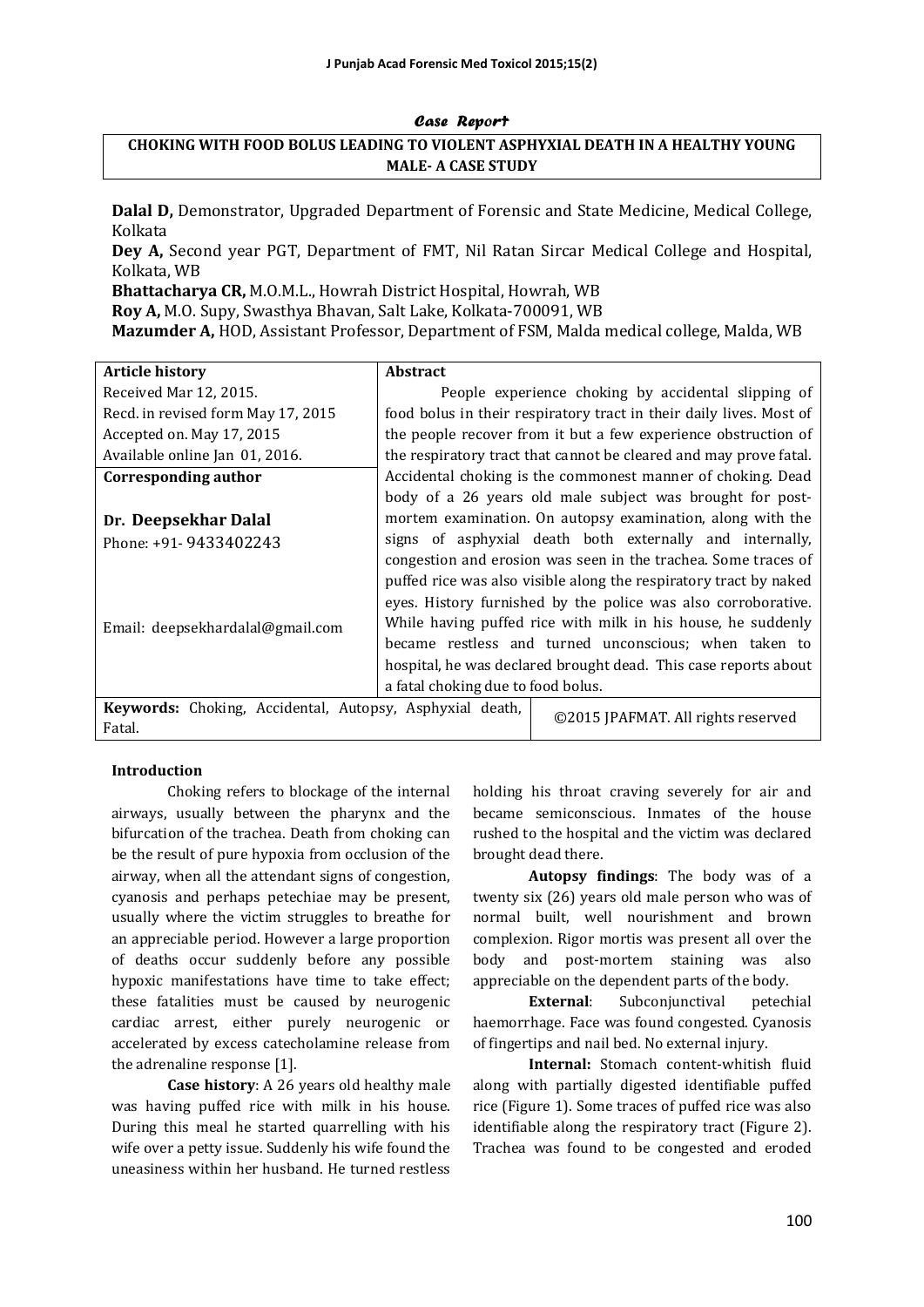(Figure 3). All the viscera were found congested. No other significant abnormalities were found.

#### **Cause of death**:

Asphyxia as a result of accidental choking.

#### **Discussion**

Choking is almost exclusively accidental in nature. Homicidal choking is argumentatively possible with infant victims. In mental unsound persons suicidal choking can only be thought of [2]. In medical practice there are risks associated with individuals who are sedated or anaesthetized, when objects such as extracted teeth or blood from dental or ENT operations may occlude the airway without provoking the normal reflex of coughing [3]. Natural deaths are seen in individuals with acute fulminating epiglottitis, where there is obstruction of the airway by the inflamed epiglottis and adjacent soft tissue. Such individuals represent medical emergencies and can die literally in front of a physician. The individual develops a sore throat, hoarseness, respiratory difficulty, inability to speak and then suddenly collapses as the airway is completely obstructed. Inhalation of steam can cause a similar picture, with a markedly edematous, beefy-red mucosa in the larynx with obstruction [4] Different causes of death in choking are Asphyxia, Laryngeal spasm, Vagal inhibition and reflex neurogenic cardiovascular failure [5]. It is not necessary that a foreign body should be of such a size as to block the air passages completely. Even a small object blocking the lumen partially may cause death by laryngeal spasm [6]. Death from sudden reflex neurogenic cardiovascular failure may be produced by reflex parasympathetic cardiac inhibition. Sudden impaction of foreign body at the bifurcation of trachea can cause death both by asphyxia and reflex parasympathetic cardiac inhibition. [7]

In adults, choking virtually always involve food. Here it is commonly associated with acute alcoholic intoxication, bad fitting dentures, neurological injury or senility. Complications may develop after a latent interval, if the person survives. [8]

In this particular case the young man was quarrelling with his wife while having milk with puffed rice. Some part of the food went to the stomach, as was recovered from the stomach

during autopsy; the same food materials were found in the trachea, within the main trunk, as well as beyond the bifurcation. Clearly, the cause of death here was asphyxia from accidental choking.

#### **Conclusion**

Usually, any object in the air passages excite violent coughing out, but if this is not successful in expelling the object out, choking results.  $[9]$  This case report is an attempt to discuss the problem of accidental choking by food bolus. As the body reached us on the day of death, there was no question of putrefaction as a reason for presence of gastric contents within trachea and moreover the food materials were identifiable and freshly swallowed. Though the person died within 24 hours of the onset of the terminal symptoms, it cannot be called as sudden death because sudden deaths are mostly natural deaths which occur immediately. [10]

Most choking deaths are accidental in manner. In 1997, as cited by DiMaio VJ and DiMaio D from a case report, there were approximately 3300 deaths ascribed to unintentional inhalation of food or other objects, resulting in obstruction of the respiratory passages. [4, 11]

Contribution of authors: We declare that this work was done by authors named in this article and all liabilities pertaining to claims relating to the content of this article will be borne by the authors.

#### **Conflict of interest**

No conflict of interest associated with this work. 

#### **Reference**

- 1. Saukko P, Knight B. Knight's Forensic Pathology, 3<sup>rd</sup> ed. London: Arnold 2004. p. 361
- 2. Nandy A. Principles of Forensic Medicine including  $Toxicology$ ,  $3<sup>rd</sup>$  ed. NCBA: 2010. p. 560
- 3. Shepherd R. Simpson's Forensic Medicine, 12<sup>th</sup> ed. London: Arnold 2003. p. 96
- 4. DiMaio VJ, DiMaio D. Forensic Pathology, 2<sup>nd</sup> ed. CRC Press LLC: 2001.
- 5. Karmakar RN. Forensic medicine and toxicology, 4<sup>th</sup> ed. Academic Publishers; 2013. p. 213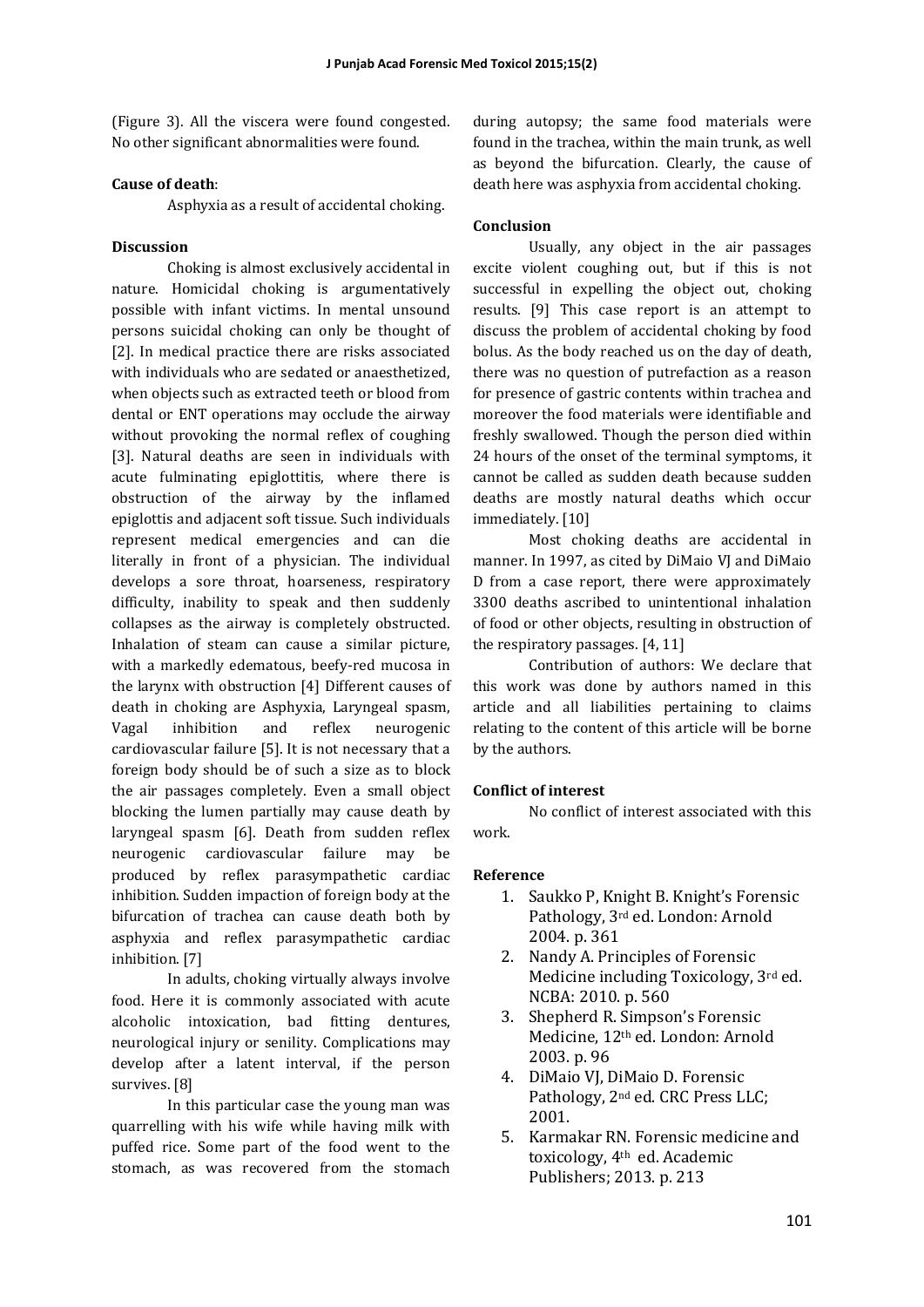- 6. Modi JP. A textbook of medical jurisprudence and toxicology, 24<sup>th</sup> ed. Nagpur, India: Lexis Nexis Butterworths Wadhwa; 2012. p. 464
- 7. Mukherjee JB, Karmakar RN. Forensic medicine and toxicology. 4<sup>th</sup> ed. India: Academic Publishers; 2011. p. 546
- 8. Reddy KSN. The essentials of forensic medicine and toxicology. 33rd ed. India: Jaypee brothers medical publishers (p) Ltd; 2014. p. 362
- 9. Rao NG. Textbook of forensic medicine and toxicology. 2<sup>nd</sup> ed. India: Jaypee brothers medical publishers (P) ltd; 2010. p. 210
- 10. Vij K. Textbook of Forensic medicine and toxicology. 4<sup>th</sup> ed. India: Elsevier; 2008. p. 135
- 11. National Safety Council, Accident Facts: 1998 Itasca, Ill.
- Figure 1: Presence of food material in the stomach (same as in trachea).



Figure 2: Food material in trachea.



Figure 3: Congested tracheal lumen.

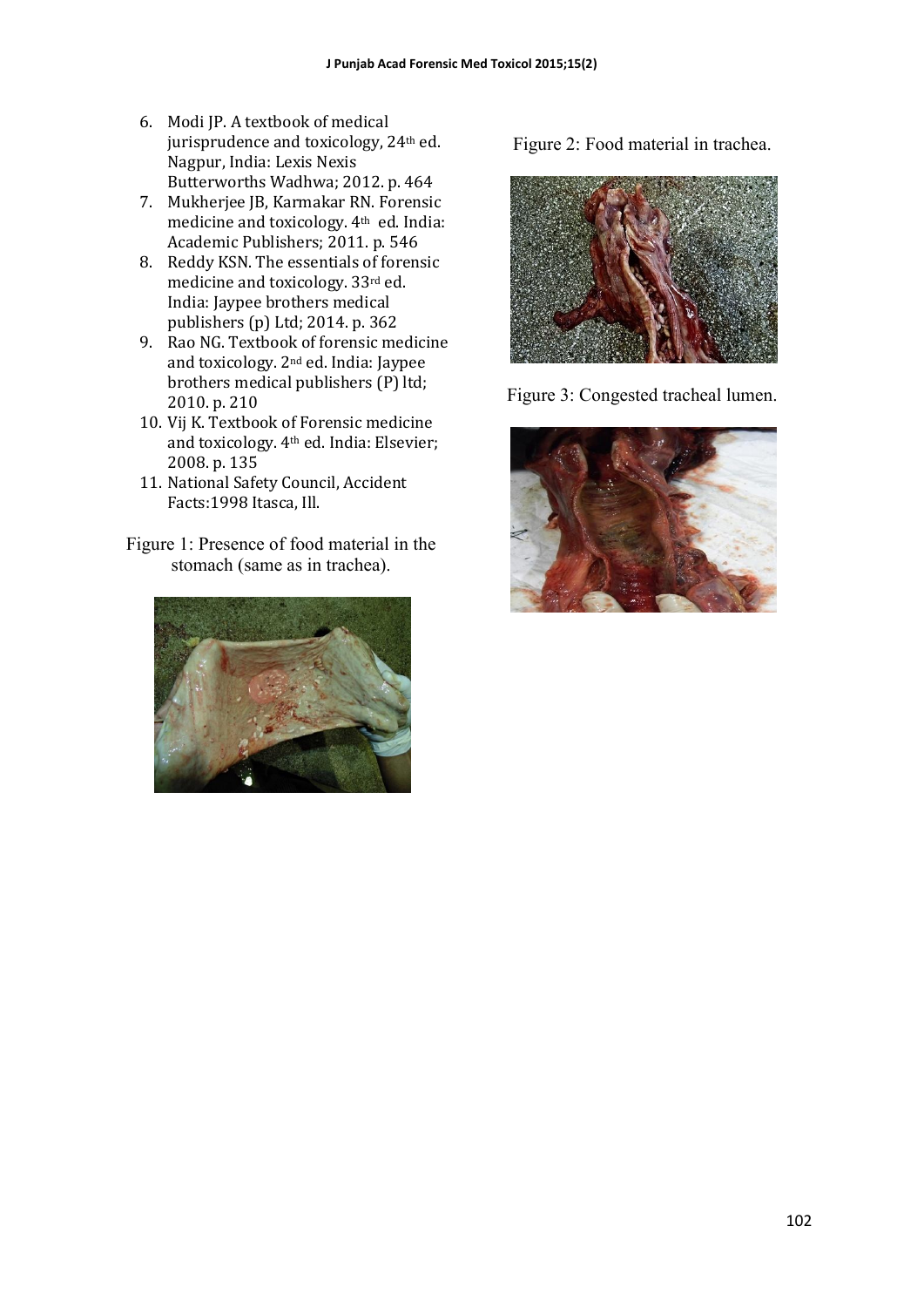#### Case Report

# **SEVERE METABOLIC ACIDOSIS WITH HIGH ANION GAP: A DIAGNOSTIC CLUE FOR ETHYLENE GLYCOL POISONING**

**Bhuvan S**, Post Graduate Department of Medicine\* **Dabla S**, Senior Professor and Unit Head -VII, Department of Medicine, \* **Himanshu I.** Post Graduate, Department of Medicine\* **Surender K**, Post Graduate, Department of Medicine\* **Khanagwal VP**, Professor, Departments of Forensic Medicine,  $*$ 

\*Pt. B. D. Sharma Post Graduate Institute of Medical Sciences, Rohtak. Haryana, India. 

| <b>Article history</b>                                  | <b>Abstract</b>                                         |                                    |                              |  |      |      |
|---------------------------------------------------------|---------------------------------------------------------|------------------------------------|------------------------------|--|------|------|
| Received Nov 12, 2015                                   |                                                         |                                    | Ethylene glycol poisoning is |  | very | rare |
| Recd. in revised form Dec. 18, 2015                     | emergency, high clinical suspicion is required in the   |                                    |                              |  |      |      |
| Accepted on. Dec 25, 2015                               | absence of any proper history. Rapid deterioration with |                                    |                              |  |      |      |
| Available online Jan 01, 2016                           | severe metabolic acidosis, high anion gap, neurological |                                    |                              |  |      |      |
| Corresponding author                                    | complications and acute kidney injury are some of the   |                                    |                              |  |      |      |
| Dr. Surekha Dabla                                       | key features to early diagnosis and treatment.          |                                    |                              |  |      |      |
| Phone: +91- 9416291276                                  |                                                         |                                    |                              |  |      |      |
| Email: drvijaykhanagwal@yahoo.co.in                     |                                                         |                                    |                              |  |      |      |
| Keywords: Ethylene glycol, High anion gap, Acute kidney |                                                         | ©2015 JPAFMAT. All rights reserved |                              |  |      |      |
| injury.                                                 |                                                         |                                    |                              |  |      |      |

#### **Introduction**

Ethylene glycol is a solvent found in products ranging from antifreeze fluid and deicing solutions to carpet and fabric cleaners. According to results from animal studies, [1] the ingested amount of ethylene glycol required to produce toxicity in animals is approximately 1.0 to 1.5 mL per kg, or 100 mL in an adult. Ethylene glycol poisoning may pose diagnostic difficulties if the history of ingestion is not available, or if the presentation is delayed. Because of its clear appearance and sweet taste its accidental poisoning is common among children [2].

The initial diagnosis of ethylene glycol is difficult and delay could be fatal so it demands rapid recognition and prompt treatment. Ethylene glycol is rapidly absorbed through the gastrointestinal tract [3]. Similar to ethanol and methanol, Ethylene glycol is metabolized by the alcohol dehydrogenase to glycolaldehyde and the action by this enzyme is the rate limiting metabolic step for Ethylene glycol [4]. Aldehyde dehydrogenase converts Ethylene glycol to glycolic acid and subsequently to oxalic acid. Severe metabolic acidosis with high anion gap is mainly caused by glycolic acid. Oxalic acid precipitates in the form of calcium salt in the renal tubules leading to acute renal failure [5].

Here we report a case of ethylene glycol poisoning, in the absence of any proper history, rapid deterioration with severe metabolic acidosis, high anion gap, neurological complications and acute kidney injury, treatment done on high clinical suspicion of poisoning and patient responded well to treatment measures.

#### **Case Report**

 A 28 yrs old female brought in accident and emergency department in drowsy state, she was found in state of breathlessness and semi-consciousness in her room, without any significant history. On admission she was drowsy, responding to deep pain, pulse rate 120/min, blood pressure of 80/60 mm Hg, her respiration was deep and rapid at rate of  $30/$  min, pupil were mid dilated sluggish reacting to light. Immediately patient was given inotropic support. During hospitalization patient deteriorated and developed generalized tonic clonic seizure and she had to put on mechanical ventilator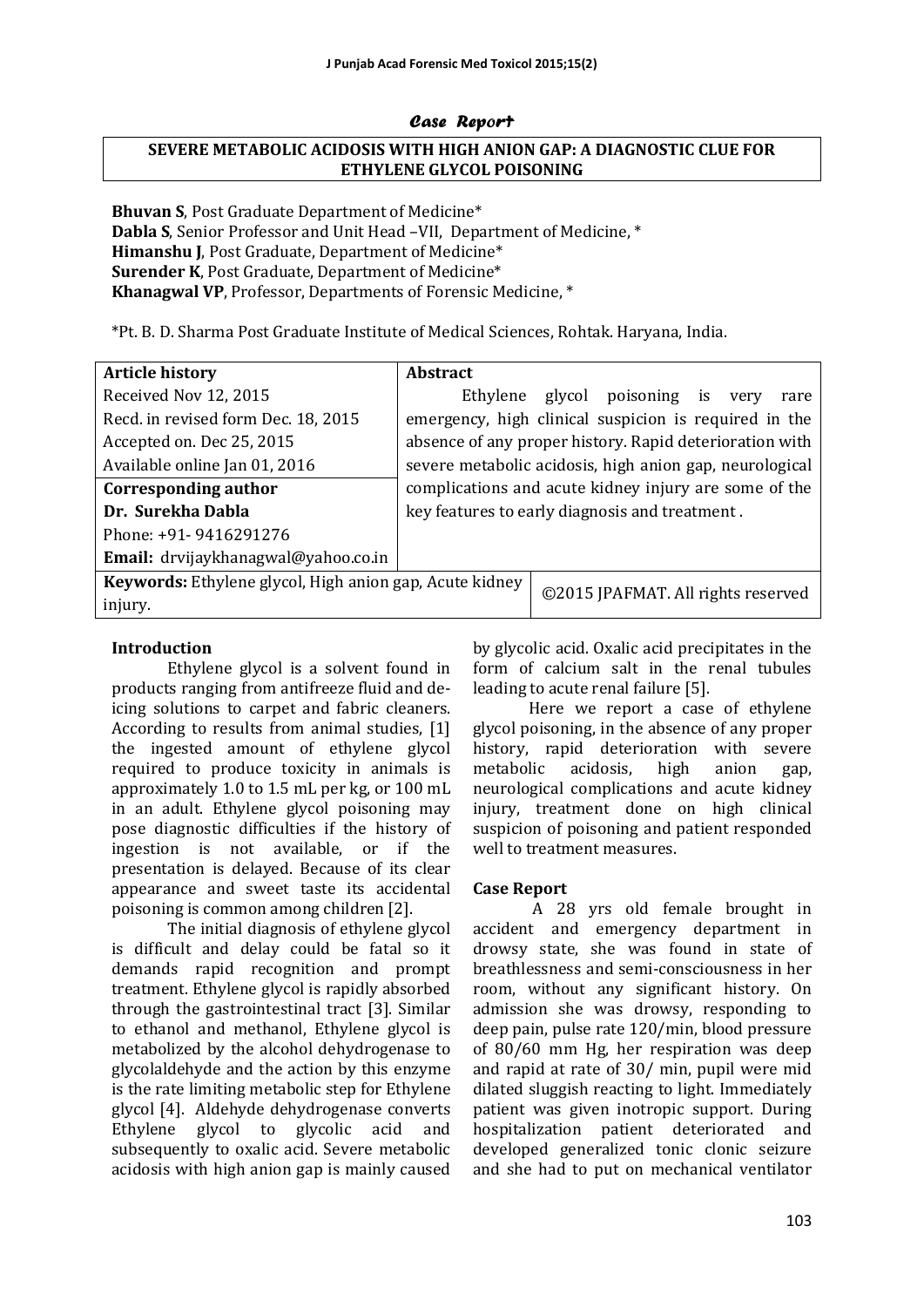support. Her biochemical investigation and blood gas showed low serum calcium, high anion gap metabolic acidosis, with high osmolar Gap (Table  $1 & 2$ )

| parameters:                  |                       |             |                 |  |  |
|------------------------------|-----------------------|-------------|-----------------|--|--|
|                              | AT                    | 1 DAY       | AT              |  |  |
|                              | <b>ADMISSIO</b>       | <b>LATE</b> | <b>DISCHARG</b> |  |  |
|                              | N                     | R           | E               |  |  |
| <b>BLOOD</b><br><b>SUGAR</b> | 110                   | 90          | 96              |  |  |
| (mg/dL)                      |                       |             |                 |  |  |
| <b>UREA</b><br>В.            | 21                    | 90          | 43              |  |  |
| (mg/dL)                      |                       |             |                 |  |  |
| S. <b>CREATININE</b>         | 0.9                   | 2.1         | 1.1             |  |  |
| (mg/dL)                      |                       |             |                 |  |  |
| S. URIC ACID                 | 4.6                   | 7.7         | 5.2             |  |  |
| (mg/dL)                      |                       |             |                 |  |  |
| S.                           | 6.2                   | 6.6         | 8.4             |  |  |
| CALCIUM(mg/d                 |                       |             |                 |  |  |
| L)                           |                       |             |                 |  |  |
| <b>S.PROTEINS</b>            | $7.8 \text{ mg/dL}$   |             |                 |  |  |
| S,Albumin                    | $4.1$ mg/dL           |             |                 |  |  |
| S.Globulin                   | 3.7 <sub>mg</sub> /dL |             |                 |  |  |

# **Table 1 showing Baseline Biochemical**

## **Table 2 showing Arterial Blood Gas**

| Analysis:           |              |            |                  |  |  |  |  |
|---------------------|--------------|------------|------------------|--|--|--|--|
| <b>AT ADMISSION</b> | 1            | <b>DAY</b> | <b>AT</b>        |  |  |  |  |
|                     | <b>LATER</b> |            | <b>DISCHARGE</b> |  |  |  |  |
| Ph                  | 7.30         |            | 7.40             |  |  |  |  |
| Hco <sub>3</sub>    | 6.2          |            | 22               |  |  |  |  |
| Sodium(meg/dL)      | 141          |            | 139              |  |  |  |  |
| Potassium(meg/dL)   | 3.6          |            | 4.1              |  |  |  |  |
| Chloride            | 106          |            | 117              |  |  |  |  |
| <b>Anion Gap</b>    | 29           |            | 15               |  |  |  |  |

These finding were highly suggestive of ethylene glycol poisoning, which is commonly used as solvent. She was given sodium bicarbonate intravenously to correct metabolic acidosis. She developed acute renal failure 1 day later, this time urine microscopy showed crystals. Hemodialysis was done. She responded well to these measures, her acidosis improved, general condition improved. On further questioning she accepted to ingest some clear liquid substance kept in home as pesticide solvent most likely to be ethylene glycol.

#### **Discussion**

Ethylene glycol is a toxic alcohol that may be ingested accidentally, intentionally or consumed as ethanol substitutes. Like ethanol, this causes intoxication and is metabolized by

alcohol dehydrogenase (ADH), a process that creates toxic metabolites. It is relatively innocuous until metabolized to toxic breakdown products, which explains its 4- to 12-hour latent period [6]. Ethylene glycol toxicity is divided into 3 distinct phases but can also present together, CNS depressant, patient exhibit signs of intoxication, stupor, nausea and vomiting, hallucinations and seizures. At 12 to 24 hours after ingestion the cardiorespiratory phase is heralded by the onset of hypotension, tachypnia, congestive heart failure or, occasionally, myositis. Lastly, the renal stage which appear  $24$  to  $72$  hours after ingestion is marked by flank pain and oxalate crystalluria, followed by the development of oliguric renal failure that may necessitate long-term dialysis [7].

Measurement of ethylene glycol or its by products can be helpful but they are not easily available and processing may take several days and, little correlation exists between blood levels of ethylene glycol and severity of poisoning, [1] they are not required for initiation of treatment. Indicators for a quick diagnosis of ethylene glycol poisoning include hyperventilation with neurological complication, if any, with laboratory data suggestive of an elevated anion gap metabolic acidosis and osmolar gap; the presence of hypocalcaemia; and urinary crystals [1].

The osmolar gap is calculated by subtracting the calculated serum osmolality from measured osmolality. If the serum osmolar gap is greater than 10 mOsm per kg of water, the presence of ethylene glycol poisoning is likely.

Traditional treatment of ethylene glycol poisoning consists of sodium bicarbonate, ethanol, and hemodialysis.

Fomepizole is a new agent and act as inhibitor of alcohol dehydrogenase and therefore prevent the formation of acidic ethylene glycol metabolites1

Ethanol may be administered orally or intravenously. The recommended therapeutic blood ethanol level is 100 to 150 mg per dL  $(22 \text{ to } 33 \text{ mmol per L})$  [1]. Intravenous administration of ethanol should be continued until ethylene glycol levels have been reduced below 20 mg per dL and the metabolic acidosis has been corrected.